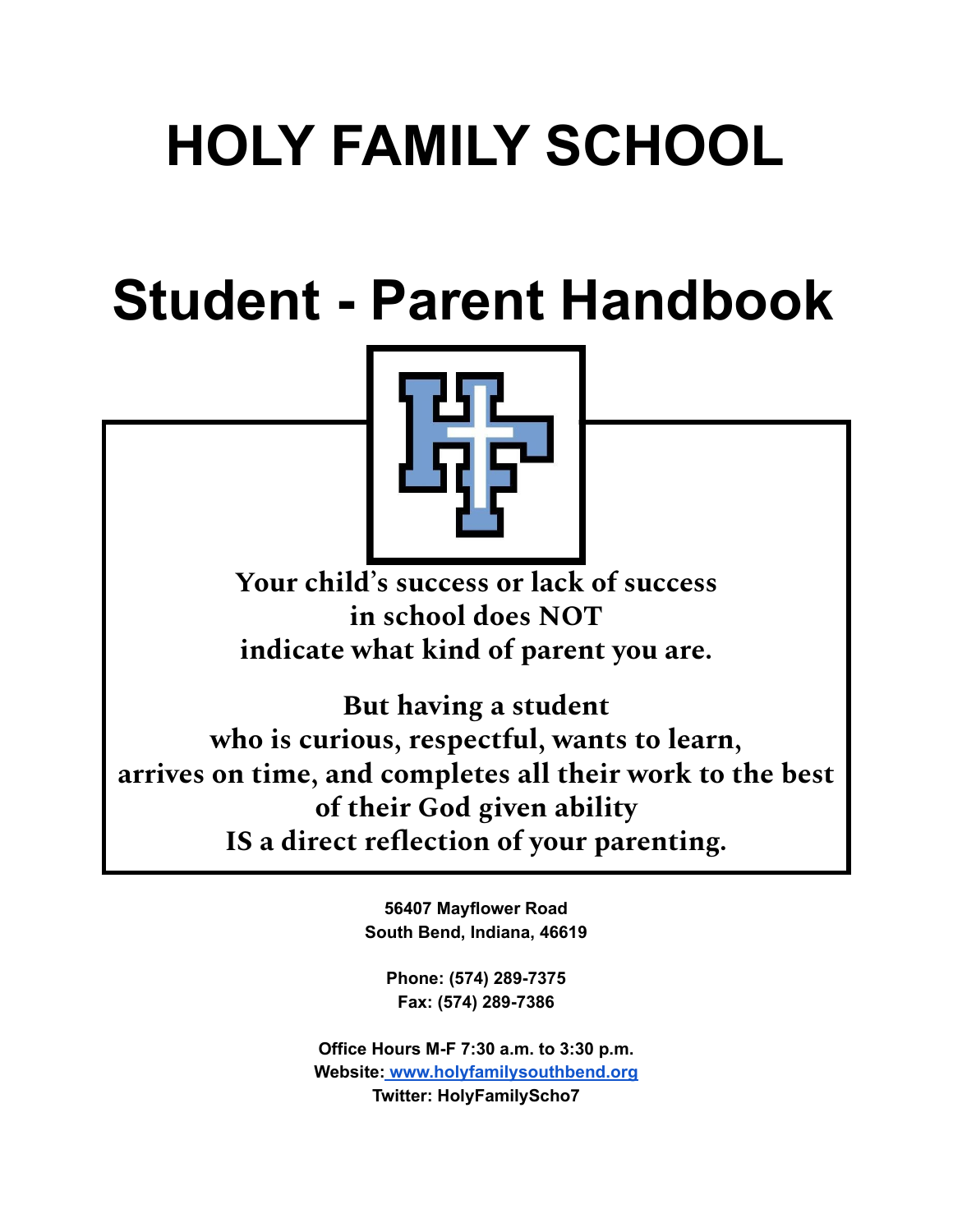# Holy Family Catholic Church & School

Church Administration & Staff

Rev. Glenn Kohrman, Pastor [frkohrman@live.com](mailto:frkohrman@live.com) Linda Lagodney, Religious Ed. Director [llagodney@hfssb.org](mailto:llagodney@hfssb.org) Sue Cencelewski, Parish Adm Asst. https://www.htamily135@diocesefwsb.org Lori Andrezjewski, Business Manager [landrezjewski@hfssb.org](mailto:landrezjewski@hfssb.org)

School Administration & Staff

Jennifer Veldman, Principal international intervel in the intervel in the intervel in the intervel in the intervel in the intervel in the intervel in the intervel in the intervel in the intervel in the intervel in the inte Bob Budzinski, Assistant Principal [rbudzinski@hfssb.org](mailto:rbudzinski@hfssb.org) Cheryl Meyer, Curriculum Development Specialist [cmeyer@hfsbb.org](mailto:cmeyer@hfsbb.org) Pam Schena, Counselor [pschena@hfssb.org](mailto:pschena@hfssb.org) Linda Lagodney, Administrative Assistant [llagodney@hfssb.org](mailto:llagodney@hfssb.org) Lori Hester, Secretary [lhester@hfssb.org](mailto:lhester@hfssb.org) Diane Fischer, Food Services Manager [dfischer@hfssb.org](mailto:dfischer@hfssb.org) Jeremy Miller, Athletic Director in the imiller1@hfssb.org

| <b>Educational Team</b> |                        |
|-------------------------|------------------------|
| Pre-Kindergarten        | Donna Bella            |
| Kindergarten            | <b>Sydney Swartz</b>   |
| <b>First Grade</b>      | <b>Holly Hoffman</b>   |
| <b>Second Grade</b>     | Jillian Walter         |
| Second Grade            | Emma Vargo             |
| Third Grade             | Betzabe Madrigal       |
| Third Grade             | <b>Brittany Korpal</b> |
| <b>Fourth Grade</b>     | <b>Becky Mammon</b>    |
| <b>Fourth Grade</b>     | <b>Mary Dornbos</b>    |
| <b>Fifth Grade</b>      | Patience Temple        |
| <b>Fifth Grade</b>      | Rogelio Rodela         |
| Sixth Grade             | <b>Cheryl Meyer</b>    |
|                         | Teresa Rodela          |
| Seventh Grade           | Elizabeth Peterson     |
|                         | Jonelle Lesniak        |
| <b>Eighth Grade</b>     | Katie Mahoney          |
|                         | Roh Rudzineki          |

[dbella@hfssb.org](mailto:dbella@hfssb.org) [sswartz@hfssb.org](mailto:sswartz@hfssb.org) [hhoffman@hfssb.org](mailto:handerson@hfssb.org) [jwalter@hfssb.org](mailto:jwalter@hfssb.org) [evargo@hfssb.org](mailto:evargo@hfssb.org) [bmadrigal@hfssb.org](mailto:bmadrigal@hfssb.org) [bkorpal@hfssb.org](mailto:bkorpal@hfssb.org) [bmammon@hfssb.org](mailto:bmammon@hfssb.org) [mdornbos@hfssb.org](mailto:mdornbos@hfssb.org) [ptemple@hfssb.org](mailto:ptemple@hfssb.org) [rrodela@hfssb.org](mailto:rrodela@hfssb.org) [cmeyer@hfssb.org](mailto:cmeyer@hfssb.org) [trodela@hfssb.org](mailto:trodela@hfssb.org) epeterson@hfssb.org [jlesniak@hfssb.org](mailto:jlesniak@hfssb.org) [kmahoney@hfssb.org](mailto:kmahoney@hfssb.org) Bob Budzinski [rbudzinski@hfssb.org](mailto:rbudzinski@hfssb.org) Resource Teacher Jean Brenner Teacher ibrenner@hfssb.org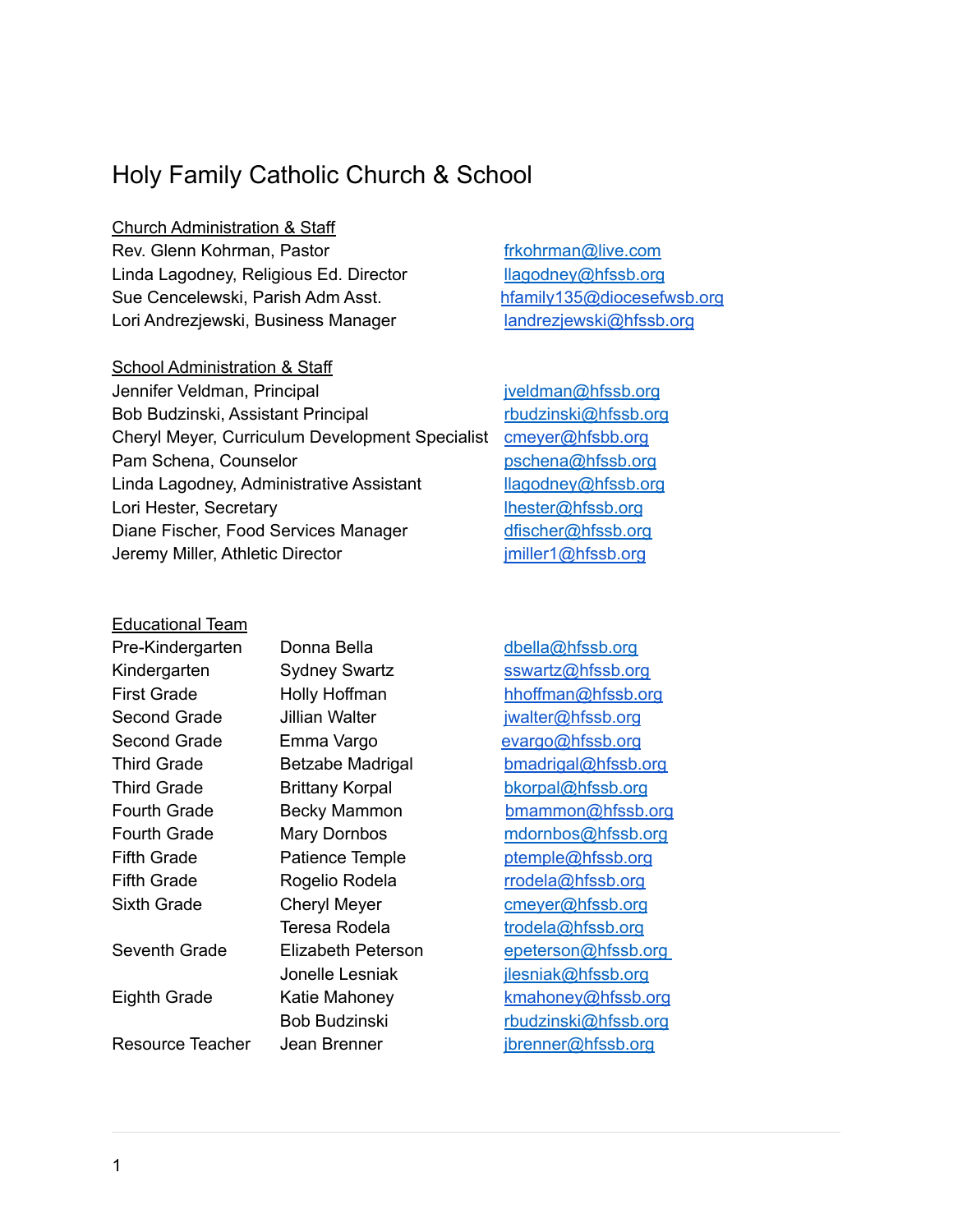| <b>Specials</b>                                   |                         |                      |                          |
|---------------------------------------------------|-------------------------|----------------------|--------------------------|
| Art                                               | <b>Emily Farris</b>     |                      | efarris@hfssb.org        |
| <b>Physical Education</b>                         | Ken Vargo               |                      | kvargo@hfssb.org         |
| Technology                                        | Melissa Murawski        |                      | mmurawski@hfssb.org      |
| Religion/Catechesis                               | Jackie Thornburg        |                      | jthornburg@hfssb.org     |
| Librarian                                         | Paulina Van Overberghe  |                      | pvanoverberghe@hfssb.org |
| Music                                             | Reyna VanOverberghe     |                      | rvanoverberghe@hfssb.org |
| <b>Teacher Aides</b>                              |                         |                      |                          |
| Pre-Kindergarten                                  | Deb Monhaut             |                      | dmonhaut@hfssb.org       |
| Kindergarten                                      |                         |                      |                          |
| <b>First Grade</b>                                | Kathy Heying            |                      | kheying@hfssb.org        |
| Second/Third Grade                                | Renita Dygulski         |                      |                          |
| Fourth/Fifth Grade                                | <b>Barb Lies</b>        |                      | blies@hfssb.org          |
|                                                   |                         |                      |                          |
| <b>School Nurse</b>                               | <b>Beth Kirk</b>        |                      | Elizabeth.Kirk@sjmc.com  |
|                                                   |                         |                      |                          |
| Cafeteria Staff                                   | <b>Tammy Dahms</b>      |                      |                          |
|                                                   | <b>Maria Miramontes</b> |                      |                          |
|                                                   | Colleen Pyburn          |                      |                          |
|                                                   |                         |                      |                          |
| <b>Custodial Staff</b>                            | <b>Mike Brassel</b>     |                      |                          |
|                                                   | <b>Quentin White</b>    |                      |                          |
|                                                   |                         |                      |                          |
| <b>Choir Director</b>                             | Reyna VanOverberghe     |                      | rvanoverberghe@hfssb.org |
|                                                   |                         |                      |                          |
| Title I                                           |                         |                      |                          |
| <b>Reading Intervention Specialist</b>            |                         | <b>Julie Robbins</b> | jrobbins@hfssb.org       |
| <b>Math Intervention Specialist</b>               |                         | Jenny Matchett       | imatchet@hfssb.org       |
| <b>SPED (Special Education)</b>                   |                         |                      |                          |
| Special Education Paraprofessional Colleen Pyburn |                         |                      | cpyburn@hfssb.org        |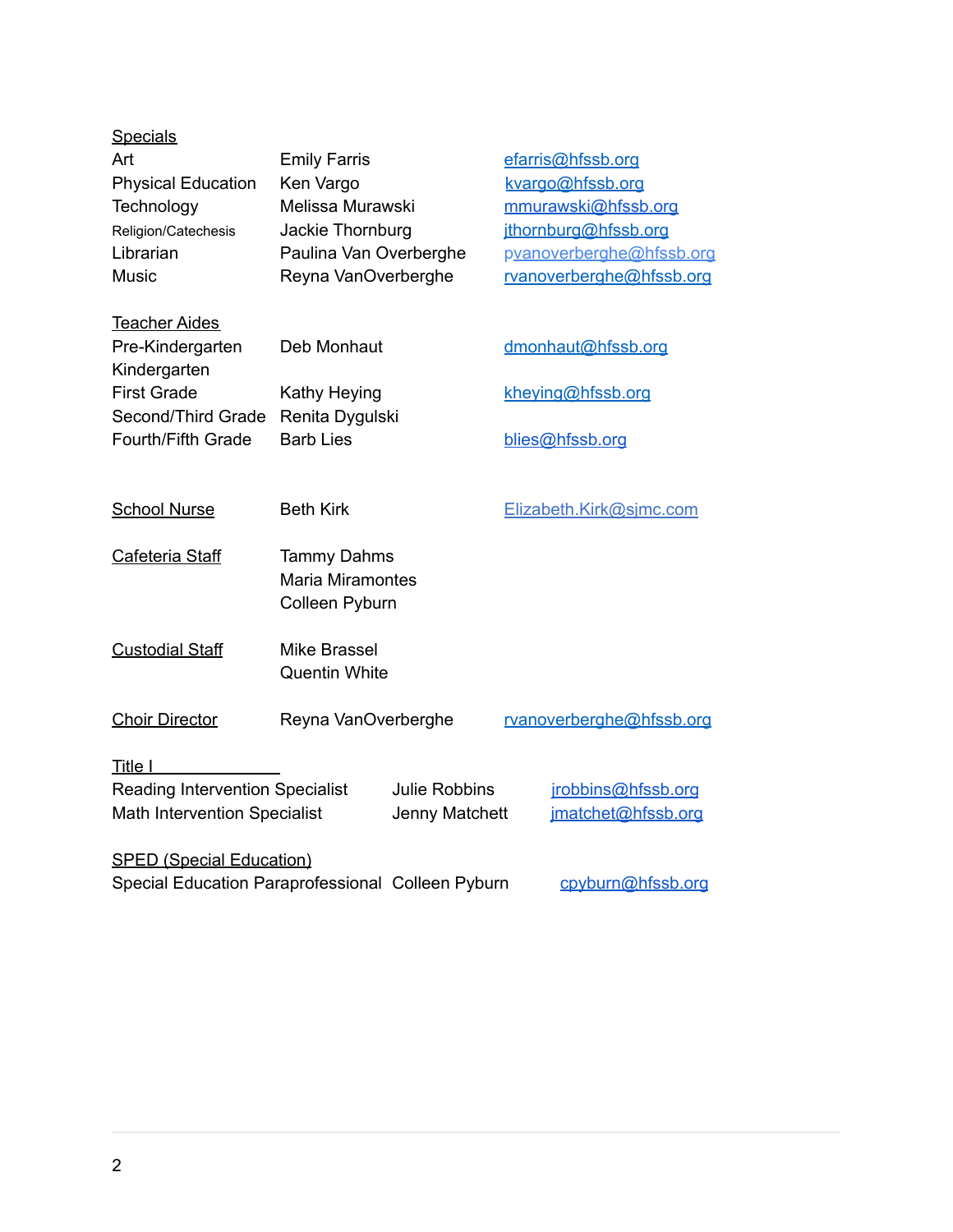# TABLE OF CONTENTS

#### **INTRODUCTORY REMARKS page 6**

- 1. Welcome
- 2. Mission Statement
- 3. Vision Statement
- 4. Philosophy of Education
- 5. Parent Roles in Ed. Process
- 6. Teacher Roles in Ed. Process
- 7. Confidentiality
- 8. Student Roles in Ed. Process
- 9. School Partnership

#### **ADMISSIONS AND ENROLLMENT page 9**

- 1. Non Discrimination Policy
- 2. Registration Information
- 3. Pre-Kindergarten Regulations
- 4. Kindergarten Regulation
- 5. Admissions Policy
- 6. Vaccinations
- 7. Lottery Process
- 8. Prospective Student Testing
- 9. Accepting Expelled and Suspended Transfer Students
- 10. Eighth Grade Acceptance Policy
- 11. Children with Exceptional Educational Needs

#### **ACADEMIES page 13**

- 1. Certification
- 2. Curriculum
- 3. Electives
- 4. Religious Participation
- 5. Homework
- 6. Plagiarism
- 7. Grading Scale
- 8. Grades and Report Cards
- 9. PowerSchool Access
- 10. Honor Roll
- 11. Extracurricular Eligibility
- 12. Standardized Testing
- 13. Promotion and Retention
- 14. Class Assignment of Students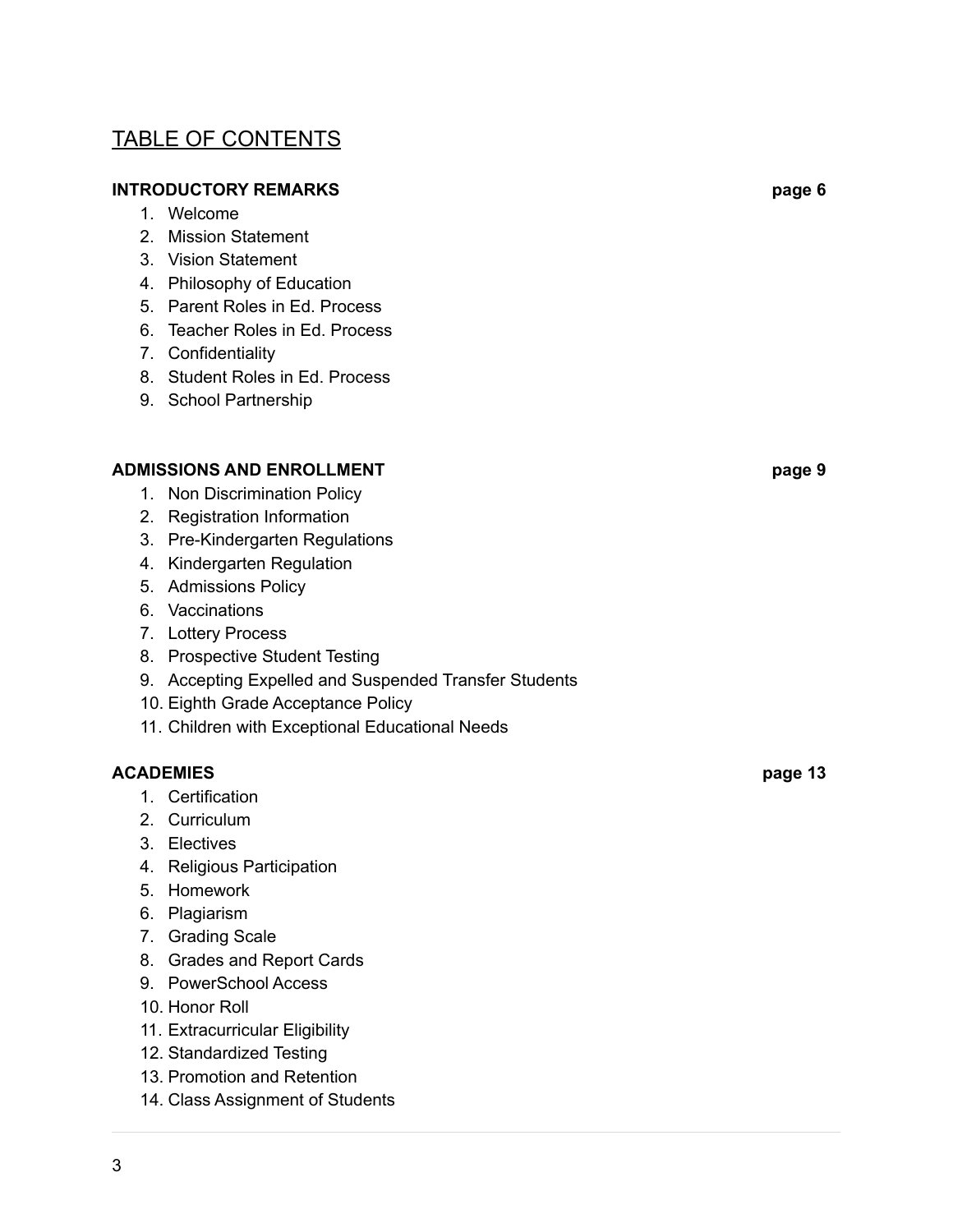- 15. Field Trips
- 16. Computers
- 17. Parent/Legal Guardian Concerns Procedure

#### **ATTENDANCE page 17**

- 1. Regular School Day Schedule
- 2. Parent/Legal Guardian Responsibility
- 3. Absences
- 4. Reporting of Absences
- 5. Truancy
- 6. Frequent Prolonged Illness
- 7. Response to Irregular Attendance
- 8. Before/After School Care
- 9. Unexcused Late Arrival
- 10. Early Dismissal from School
- 11. School Cancellation and Delayed Start
- 12. eLearning
- 13. Easter Triduum
- 14. Sports/Clubs Absences

#### **DRESS CODE page 23**

- 1. Boys and Girls Dress Code details
- 2. Dress Code Notes
- 3. Physical Education Day Dress Code
- 4. Jeans Day for a Cause
- 5. Spirit Day
- 6. Dress Code Violation Policy

#### **BEHAVIOR AND DISCIPLINE page 25**

- 1. Purpose
- 2. General Conduct and Standards of Behavior
- 3. Parent Responsibility
- 4. Parent Concerns with Disciplinary Matters
- 5. Administration and Faculty Responsibility
- 6. School Regulations
- 7. Holy Family Points of Pride
- 8. Detentions
- 9. Grounds for Suspension and Expulsion
- 10. Disciplinary Review for Suspension and Expulsion
- 11. Failure or Refusal of Parents/Guardians/Custodians to Participate in Disciplinary **Proceedings**
- 12. Electronics / Cell phone policy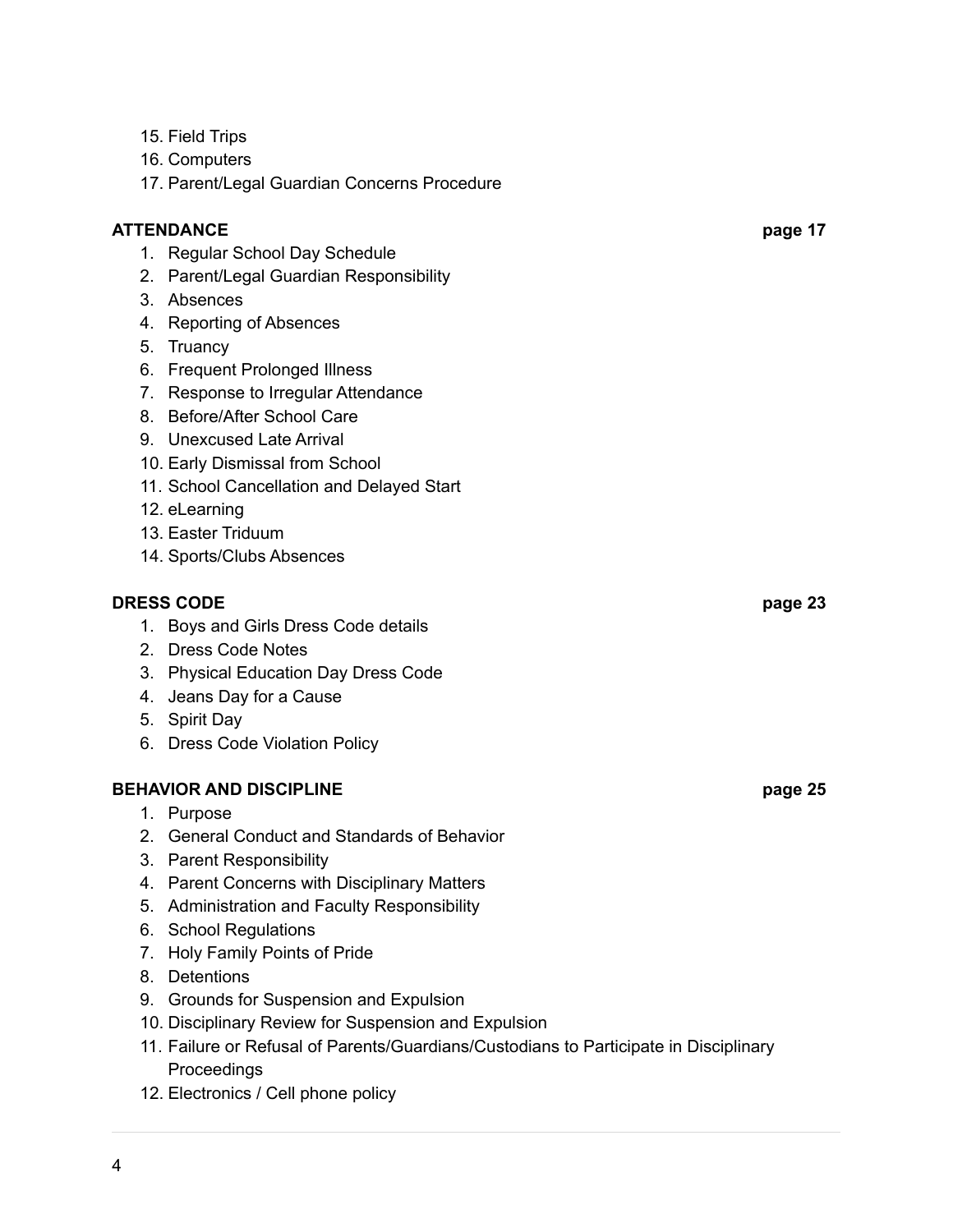|    | 13. Student Locker / Belongings Inspection       |         |
|----|--------------------------------------------------|---------|
|    | 14. Playground Guidelines                        |         |
|    |                                                  |         |
|    | <b>HEALTH AND SAFETY</b>                         | page 31 |
|    | 1. Visitors                                      |         |
|    | 2. Media Permission                              |         |
|    | 3. Medication                                    |         |
|    | <b>PARENT INVOLVEMENT</b>                        | page 32 |
|    | 1. Communication                                 |         |
|    | 2. Emergency Contacts                            |         |
|    | 3. Classroom Visitation                          |         |
|    | 4. Home and School Association (HASA)            |         |
|    | 5. School Board                                  |         |
|    |                                                  |         |
|    | <b>CONCLUSION</b>                                | page 32 |
|    | 1. Diocesan Policy and Catholic Schools Office   |         |
|    |                                                  |         |
|    | APPENDIX OF PERTINENT SCHOOL AND DIOCESAN POLICY | page 33 |
|    | 1. Safe Environment and Child Abuse Reporting    |         |
|    | 2. Internet Acceptable Use Policy/Procedures     |         |
|    | 3. Policy Regarding Cyber Bullying               |         |
|    | 4. Student Accused of Non-School Related Crime   |         |
|    | 5. Communicable Diseases                         |         |
|    | 6. God's Gift of Human Sexuality                 |         |
|    | 7. Religious Issues                              |         |
|    | 8. Sexual Harassment and Any Harassment          |         |
|    | 9. Weapons                                       |         |
|    | 10. Illegal Substances                           |         |
|    | 11. Non-Smoking Environment                      |         |
|    | 12. Access to Records                            |         |
|    | MUST BE SIGNED AND RETURNED YEARLY               | page 43 |
| 1. | Handbook Receipt Acknowledgement Form            |         |

### **\*\*THIS INSTITUTION IS AN EQUAL OPPORTUNITY PROVIDER**

\*\***Administration always reserves the right to alter or change this document.**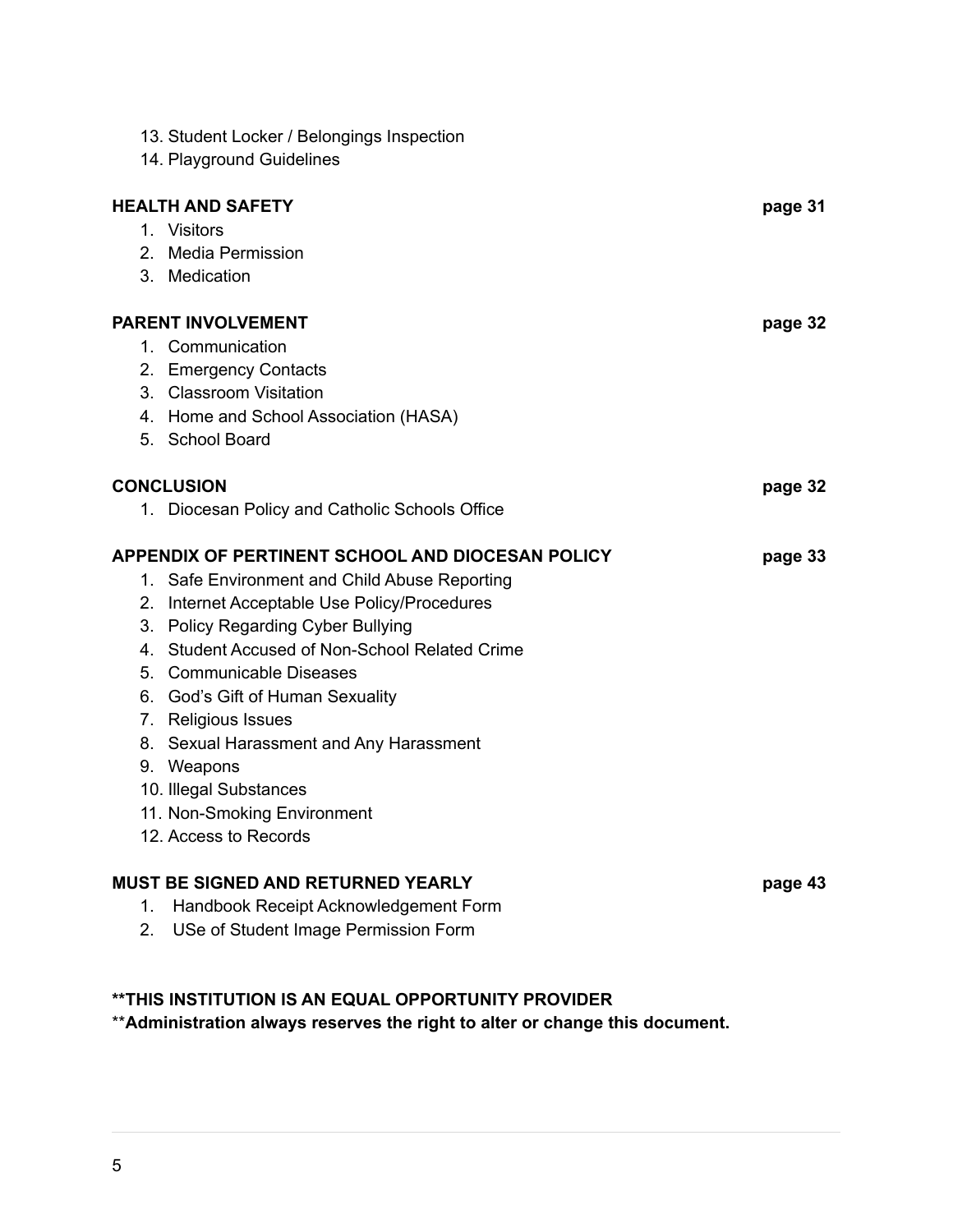#### **Parent/School Partnership**

*The education of students is a partnership between parents and the school. If, in the opinion of the administration, that partnership is irretrievably broken, the school reserves the right to require parents to withdraw their child(ren).*

## **I. INTRODUCTORY REMARKS**

Welcome to Holy Family School. The policies and procedures contained in this handbook have been carefully prepared and presented to spell out exactly what Holy Family is about and how we go about being who we are. Please read carefully through the handbook. It is imperative that all members of the school community are familiar with this document. The handbook contains both information that is diocesan policy for all schools, and information that is particular to Holy Family School. With God's grace and the guidance of the Holy Spirit, we will have a wonderful year.

#### **MISSION STATEMENT**

Holy Family School participates as a ministry of education within Holy Family Parish. As such, the school shares in the mission of the parish**:** *"Guiding Families to Pursue the Truth and Live it."*

#### **VISION STATEMENT**

Holy Family School participates in the mission of Holy Family Parish as a ministry of education. As such, our vision is the same: *"Holy Family Parish, following the example of Jesus, Mary, and Joseph, will create a welcoming environment to foster a deeper understanding of our mission as followers of Christ, where we gather to worship God, aspire to learn all that is true, and share it through our interaction with our local community, our world, our students and all members of our parish."*

#### **PHILOSOPHY OF EDUCATION**

Holy Family School is an educational institution that seeks to meet the spiritual, intellectual, physical, emotional, and social needs of its students. The Catholic School exists to work with parents in guiding their children to responsible Christian adulthood and the realization of the purpose for which God created each child.

Holy Family School strives to provide a nurturing Christian environment which affords opportunities for success to our students by emphasizing regular religious instruction and experience, mastery of basic academic skills, and growth of individual responsibility and Christian values. Through information and experiences which foster a knowledge of and appreciation for cultural diversity, students gain an understanding of themselves and others in the world around them.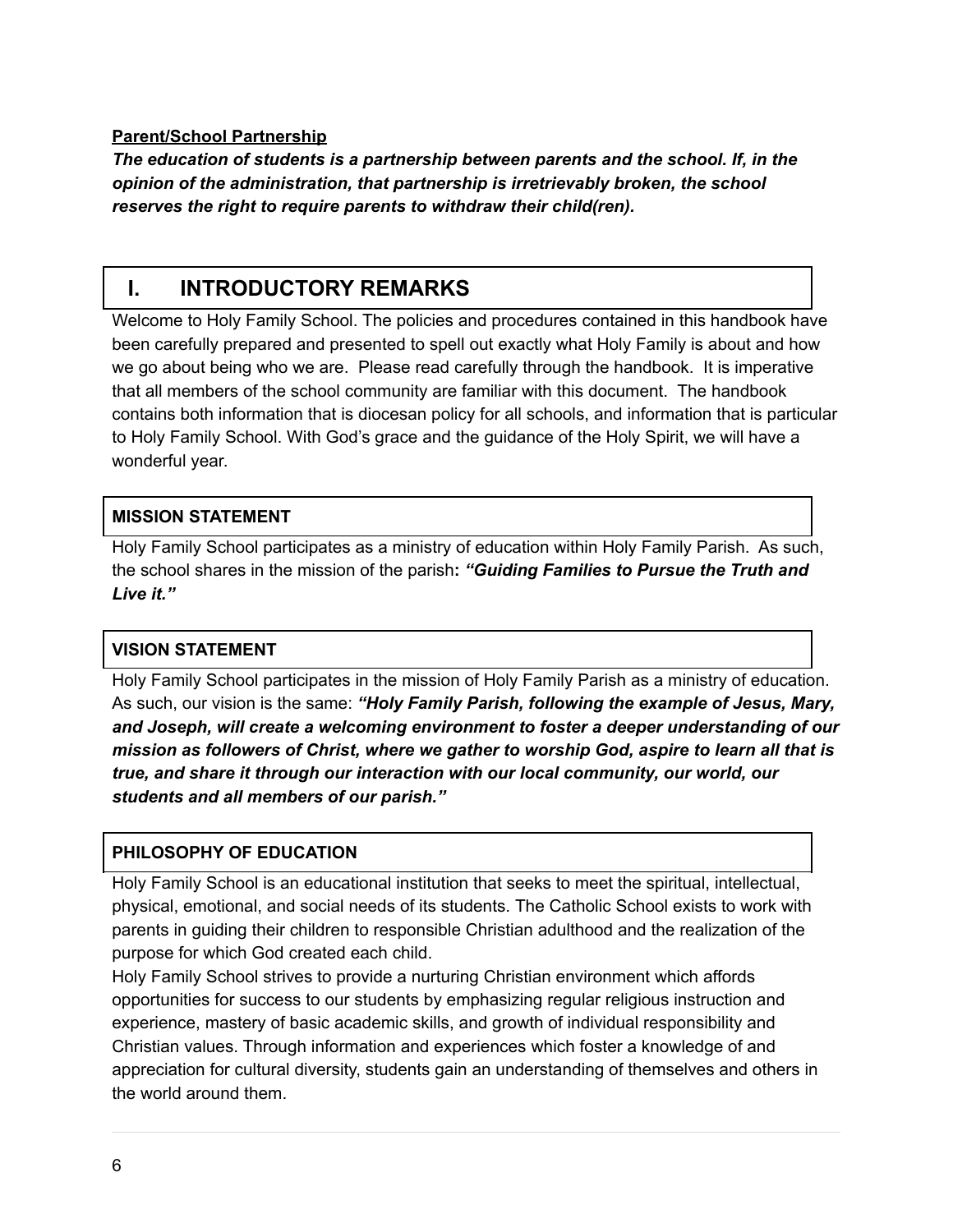To properly develop and nurture this basic philosophy, it is necessary that the parents, teachers, and students assume their portion of the responsibilities which are listed as follows.

#### **PARENTAL ROLES IN THE EDUCATIONAL PROCESS**

We invite you to fulfill your role as primary educator of your children by being a true partner with the school in your child's education. We will work in partnership with you by providing professional expertise, information on child development, and constructive communication regarding your child's academic and social needs and progress. Your support in this endeavor will result in more Christian, well-rounded, and better-educated students.

- It is the parent's responsibility to provide the basic needs for their children, such as food, shelter, clothing, safety (physical and psychological), and love. Until the child has these, he/she will not be ready to learn.
- Take your child to church on Sundays and Holy Days; pray with your family on a regular basis (i.e. mealtimes, bedtimes, etc.).
- Encourage wholesome personal relationships between your child and others. Model good interpersonal relationships in your own family life.
- Show interest in each of your children. Develop regular, meaningful communication early so you will be in touch when they need you most – during adolescence.
- Set your standards high, but be honest and realistic about your child's potential. Expect only what your child can give.
- Provide positive feedback to your child. Praise achievements or progress made first; then suggest areas for improvement.
- Provide proper educational materials for your child both at home and at school. Provide a quiet place and time for your child to do homework. Be available to offer support, guidance, and direction.
- Drop off students on time every day.
- Insist on regular and punctual attendance at school. Instill within your child the importance of being present in school and punctual on arrival.
- Be sure your child's school attire is appropriate and conforms to the school uniform code.
- Hold the teacher's and school's rules in high regard. Your child will imitate your attitude.
- Cooperate with the teacher and the school as you expect them to do with you. Welcome their suggestions and advice; they are trained professionals dedicated to your child's success.
- Never criticize the teacher in front of your child. If you have a question or complaint, take it up with the school through proper channels: set up an appointment to discuss it with the teacher, then the principal, then the pastor. Investigate all facts before passing judgment.

#### **TEACHER ROLES IN THE EDUCATIONAL PROCESS**

All teachers strive to provide a well-rounded education in order to prepare students for the future. They shall provide an educational atmosphere which will utilize encouragement and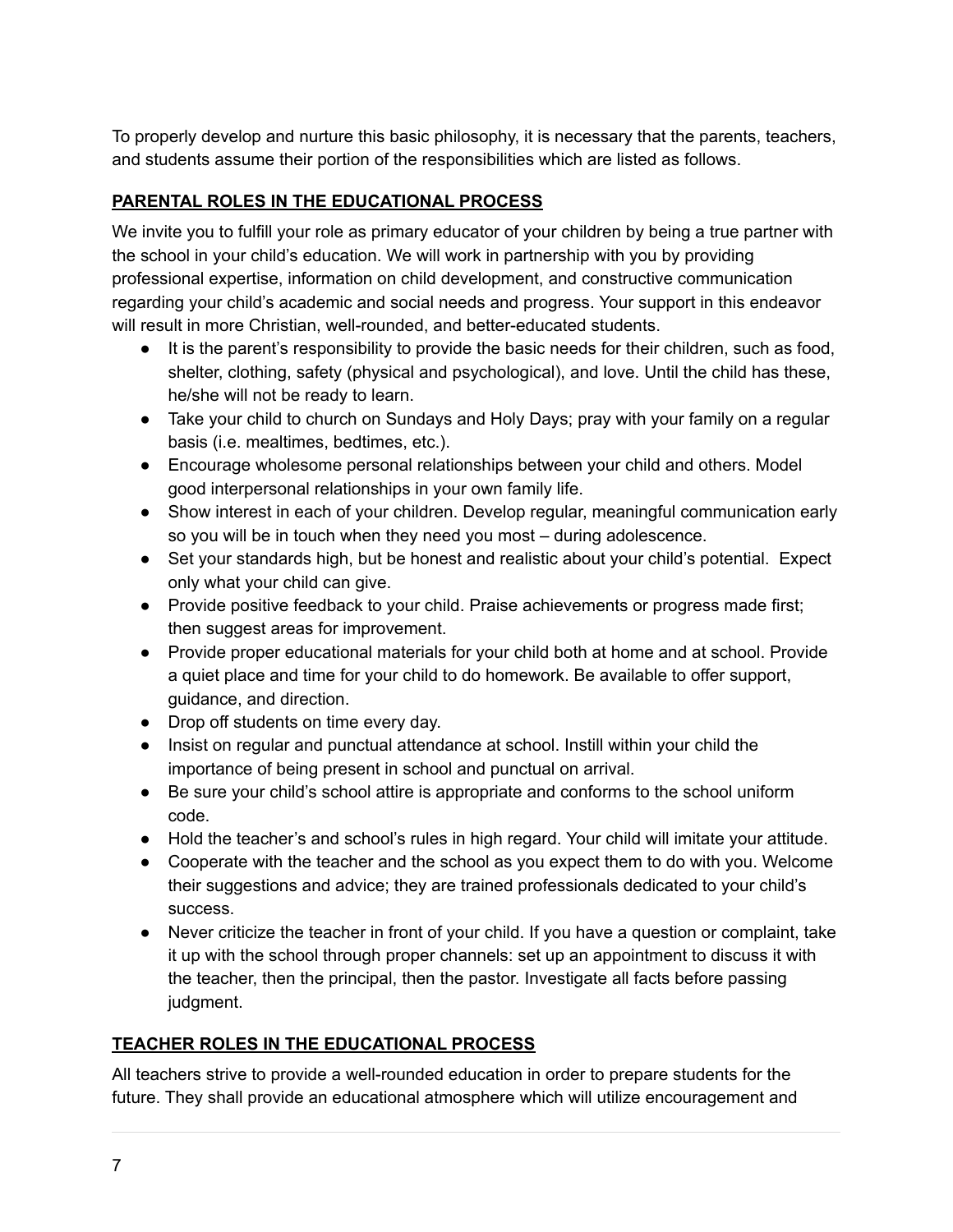implement self-confidence in order to help students gain personal, spiritual, emotional, and social growth. Teachers will assist the child in the development of his/her potential through guidance, instruction, and good example.

- Each teacher is dedicated to the teaching and formation of the Catholic/Christian youth. In order to achieve these goals, the teacher must keep abreast of current educational methods and Church teachings.
- Classroom teachers are in the best position to help children learn discipline at school. Since the best discipline is preventive, teachers will provide strong leadership, good organization, and consistent enforcement of the rules. They will spend time at the beginning of the school year discussing rules and expectations with students.
- Teachers will maintain adequate supervision at all times in classrooms and halls. Teachers will attempt to resolve each discipline problem with the student involved, primarily through discussion, sanctions, or parent contact. They will contact parents and seek their support in dealing satisfactorily with persistent discipline problems.

#### **CONFIDENTIALITY**

One of the most important aspects of teacher professionalism is confidentiality. It is vital that the privacy of the student and his/her family be safeguarded. Teachers should NEVER share information with anyone other than the administration and those faculty members who are directly involved.

- Behavioral issues, disciplinary consequences, grades, etc… should be kept confidential.
- Personal information about colleagues should not be shared among faculty, parents or any other stakeholder. It is inappropriate and could lead to termination.

#### **STUDENT ROLES IN THE EDUCATIONAL PROCESS**

Each child is an individual created by God, and is endowed with his/her own potentialities and talents which should always be used to the best of his/her ability.

- Students will be expected to obey the rules of the classroom and school at all times. Infractions of these rules will result in consequences consistent with the infraction and the age of the student.
- Students are expected to be respectful of themselves, teachers, monitors, and other students at all times. They are to use all school property in a careful and responsible manner.
- Students should study diligently and maintain the best possible level of academic achievement. Complete homework and make-up work on time. Students are expected to complete their own work. Plagiarism or cheating is against the Commandments and is unacceptable.
- Students are to refrain from slanderous and obscene remarks in verbal and written communication.
- Students are to dress in a manner consistent with the school's uniform code. Students are to carefully maintain school facilities and books.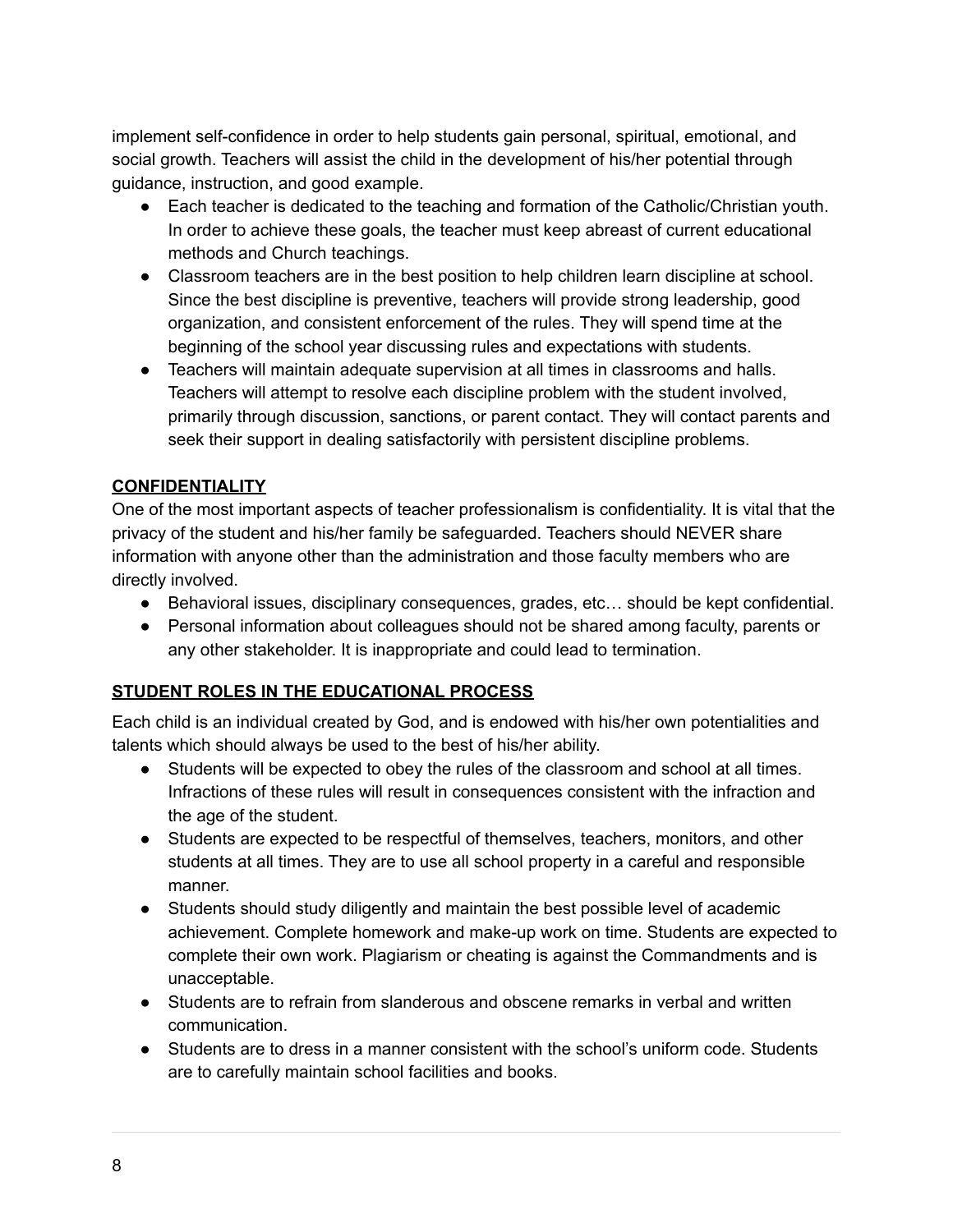● Student desks are to remain the property of the school and may be searched for any reason consistent with diocesan policy.

#### **SCHOOL PARTNERSHIP**

Enrollment in Holy Family School is subject to the approval of the Diocese of Fort Wayne-South Bend and the Holy Family School administration. In order to foster an environment which promotes the optimum educational and spiritual development of the student, every parent/guardian of each student is expected to act as a cooperative partner with the Diocese and School and comply with all policies and rules which are established by the Diocese or School. The School retains the right to rescind approval for the enrollment of any student if it determines that there is a lack of cooperation on the part of the student's parent/guardian and, as a result, the withdrawal of the student would be in the best interest of the student, the School, other students attending the School, or the fulfillment of the School's mission.

# **II. ADMISSIONS & ENROLLMENT**(Diocesan Policy P4010)

Diocesan schools shall comply with state laws and regulations regarding school enrollment and attendance to the extent possible, as consistent with the teachings of the Catholic Church and diocesan policy.

#### **NON-DISCRIMINATION POLICY**

Diocesan schools shall follow and promote an open enrollment policy accepting students without regard to color, race, gender, or national origin, and reasonably accommodate the disabled in their educational programs.

#### **REGISTRATION INFORMATION**

Registration for all current Holy Family students will begin no later than March 1<sup>st</sup> yearly. Open registration for new students will begin April, yearly. Registration will remain open as long as space exists per class level as determined by the administration.

#### **SCHOOL ENTRANCE REQUIREMENTS (P4010)**

A child can be enrolled only by a person having the legal custody of the child. The following documents shall be required at the time of school registration at all grade levels, as applicable:

- A certified copy of the birth certificate.
- A Baptismal certificate (if Catholic and not Baptized at Holy Family).
- Proof of legal custody in cases where a child does not reside with both natural parents.
- State assessment test (i.e. ILEARN) scores from the last attended school.
- Previous two year's report cards.
- Documentation of any Individual Education Plan (IEP).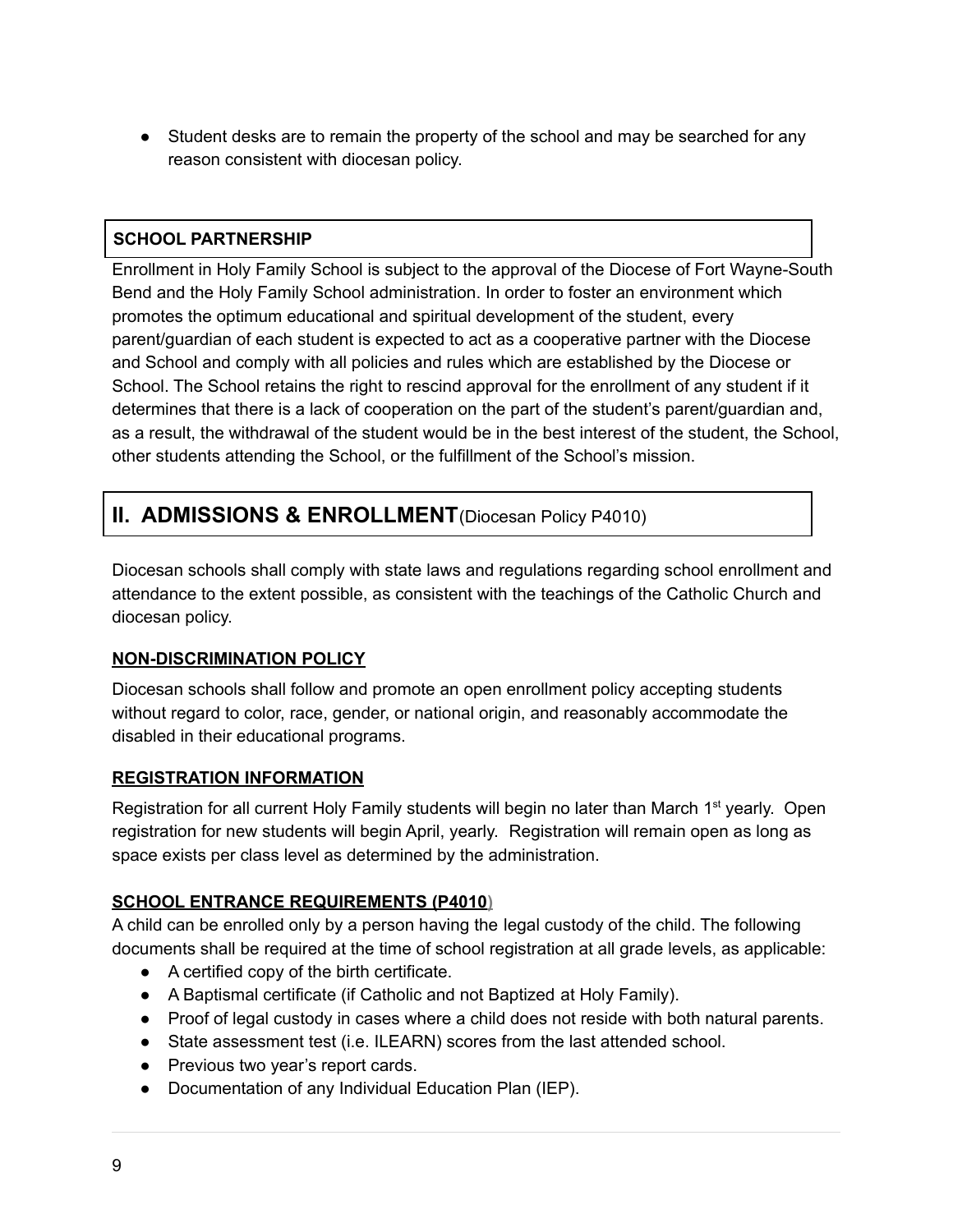- Complete vaccine and immunization records.
- Prospective students will be given NWEA placement tests in Math and English.

All data collected in the application process will be considered by school administration in consultation with classroom teachers to place prospective student(s) in the appropriate grade level.

#### **PRE-K ENTRANCE REQUIREMENTS**

Any child who attains the age of 4 by August 1 will be eligible to enter the Pre-K program at Holy Family School. Children must be potty-trained and independent. A teacher interview may be completed to determine the child's readiness to enter Pre-K.

#### **KINDERGARTEN ENTRANCE**

Any child who attains the age of 5 before August 1 will be eligible to enter the Kindergarten program at Holy Family. Administration of the Gesell Assessment of Developmental Readiness test will be scheduled for all incoming Kindergarten students and the results will be provided to the parents prior to acceptance into Kindergarten. Students who attend Holy Family Pre-K will automatically be given this test at the end of their Pre-K year.

NOTE: A child coming into a diocesan school from an out-of-state Kindergarten program or an in-state Kindergarten program and who does not meet the Indiana state age-eligibility requirement may be admitted to a Kindergarten program unless it can be determined that enrollment in such a program was intended to circumvent Indiana law.

#### **ADMISSIONS POLICY**

Priority admission to Holy Family School will be granted to current students and their siblings beginning each March to the open registration period beginning in April. Registration applications received after April 17<sup>th</sup> will be accepted based on space in each class. Class placement for students is not final until all registration and financial obligations are satisfied. The principal may also select or deny admission of students based upon one or more of the following considerations: demonstrated parental commitment to Holy Family School, and the candidate's educational and behavioral background. The admission of any child will be based on his/her effect on current student population and educational resources.

Students must have their immunization records current for the first day of school or upon admission when transferring to Holy Family School from another school. Failure to comply will result in exclusion from school until records are received and reviewed by the School Office.

#### **VACCINATIONS**

The Indiana State Department of Health and the Indiana Department of Education require students to be immunized according to specific grades: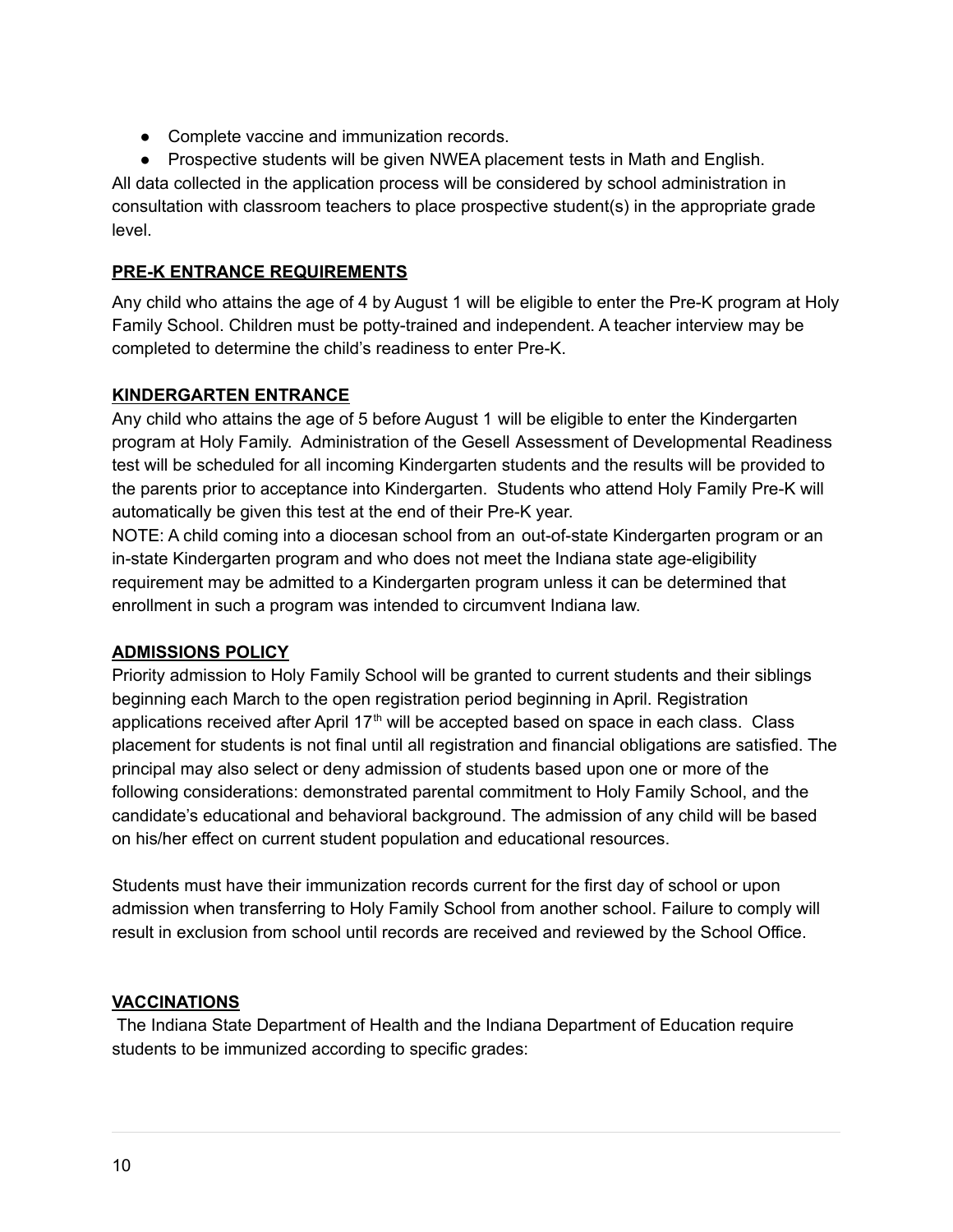- **Pre-School-Pre-Kindergarten:** 4 DTaP, 3 Polio, 3 Hepatitis B, 1 MMR and 1 Varicella or a physician written documentation of history of the Chicken Pox Disease including month and year.
- **Kindergarten-Third Grade:** 5DTap, 4 Polio, 3 Hepatitis B, 2 MMR, 2 Hepatitis A and 2 Varicella or a physician written documentation of history of the Chicken Pox Disease including month and year.
- **Grades Fourth-Fifth:** 5DTaP, 4 Polio, 3 Hepatitis B, 2MMR, 2 Varicella or a physician written documentation of history of the Chicken Pox Disease including month and year.
- **Grades Sixth-Eleventh:** 5 DTap, 4 Polio, 3 Hepatitis B, 2 MMR, 1 Meningitis, 1 Pertussis and 2 Varicella or a physician written documentation of history of the Chicken Pox Disease including month and year for sixth and seventh graders, a history of the Chicken Pox disease with a written statement from the parent/guardian including the month and year for grades 8-11.

#### **ADMISSION LOTTERY PROCESS**

Students will be enrolled on a priority basis of siblings of current students, parishioners, non-parishioners, non-Catholics. Once a class has reached capacity as determined by the school administration, the following lottery process occurs:

For each grade, the students are divided into two wait list groups: parishioner and non-parishioner. Each student in each grade on the waitlist is assigned a number, and students and their families are informed of the student's number on the day of the lottery. The date and time of the lottery will be posted at least 7 days in advance. Lottery numbers will be selected at random from the population of parishioners on the waiting list and then from the population of non-parishioners on the waiting list. As numbers are chosen, a list will be established. The list of numbers chosen will be posted publicly on the school grounds. Spaces that open within a previous full grade are assigned first to the parishioner wait list. If all registrants from the parishioner list are placed and space still exists, the non-parishioner list follows. This process continues for each grade.

After the lottery date, anyone else who registers for admission for the upcoming school year, will be placed on a waiting list (also separated into parishioner and non- parishioner). Parish families are always given first preference.

#### **PROSPECTIVE STUDENT TESTING**

Prospective students are required to submit any previous standardized test scores (i.e. ILEARN, IREAD-3, WiDA) and two previous years' cumulative report cards at the time of school registration and be willing to take a placement test. Students applying for admission may be tested on language, English proficiency, and Math. The school administration is responsible for the administration of all admission tests and reporting test result data to teachers and parents. Upon review of test data, the school administration will make a determination regarding the school's ability to meet the needs of the student tested.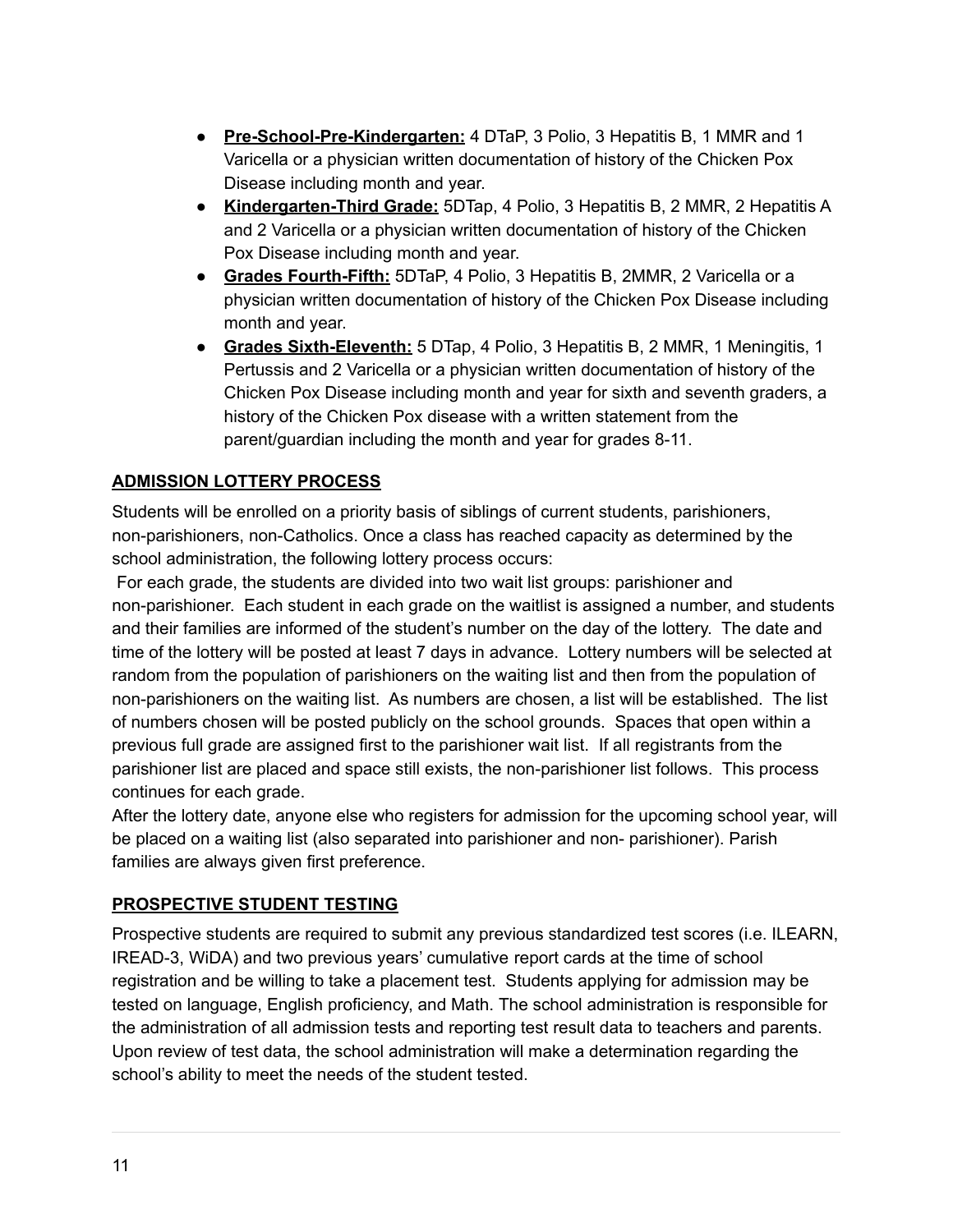#### **ACCEPTING EXPELLED OR SUSPENDED TRANSFER STUDENTS (P4020)**

The school administration may consider accepting a student from another school who has been expelled, suspended, or has been a party to a major discipline problem as defined by the former school or interpreted by applicable school operating policies and/or parent/student handbook or appropriate state law only after a full and complete explanation of the facts pertinent to an individual case has been evaluated. This provision will not be followed when a student has been expelled for violating the "Gun Free" diocesan policy, which is required by state and federal law (P4560).

Discovery that any information provided was falsified will automatically be grounds to refuse the transfer request or immediately dismiss the child from the school if the discovery occurs after the child has been enrolled. All unpaid bills must be satisfied before an official transcript may be sent to the receiving school. The final decision of accepting a transfer student rests in the discretion of the principal in consultation with the pastor.

#### **8TH GRADE STUDENT ACCEPTANCE**

The success of students is our utmost priority. It can be difficult for students to experience success in our school if they have only one year in our system. Therefore, we reserve the right to deny incoming 8<sup>th</sup> grade students enrollment without cause. New eighth grade applicants will be handled on a case by case basis, with particular focus placed on the likelihood that a student can experience success both academically and socially.

#### **CHILDREN WITH EXCEPTIONAL EDUCATIONAL NEEDS (P4010)**

Holy Family, in cooperation with the Diocese of Fort Wayne-South Bend and with the South Bend Community School Corporation, provides testing for children with exceptional educational needs. Students requiring special class placement are accepted if their needs can be reasonably accommodated in the school. Initial enrollment will be on a tentative basis with the understanding that in the event the exceptional needs of the child cannot be reasonably accommodated by the school, the custodial parents or guardians will agree to enroll their child in another school system which can accommodate the special needs of exceptional children. Ordinarily when a diocesan school cannot reasonably accommodate the exceptional needs of a child, a recommendation for special class placement should be made to the custodial parent or guardian by the principal, after consultation with the child's teacher(s). This recommendation will be either for special class placement within the Catholic school or referral to a public school for evaluation or placement. If the custodial parent or guardian does not accept the school's recommendation, it is expected that he/she will place the decision in writing.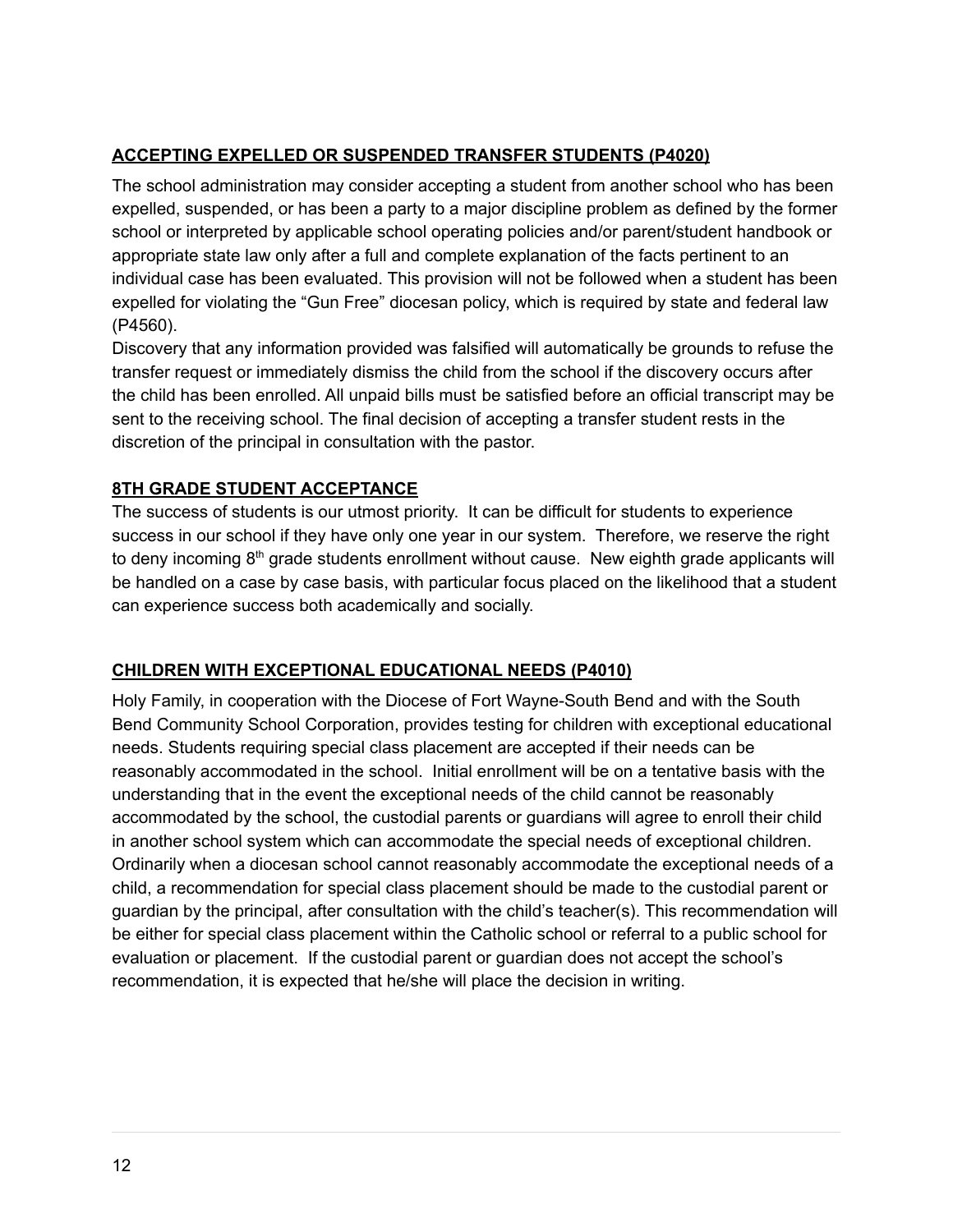# **III. ACADEMICS**

#### **CERTIFICATION**

Holy Family School is a certified school commissioned by the State of Indiana to teach Grades Pre-K through 8. Teachers are licensed by the State. The school is accredited as a "quality" school by North Central Education Association (AdvancEd).

#### **CURRICULUM**

Holy Family School provides for a well-rounded curriculum 100% aligned with the Indiana Academic Standards as established by the Indiana Department of Education and in accordance with the guidelines set forth by the Diocese of Fort Wayne-South Bend. The following subjects are required of all students attending Holy Family School:

| Religion | Language Arts             | <b>Mathematics</b>    |
|----------|---------------------------|-----------------------|
| Music    | Science/Health            | <b>Social Studies</b> |
| Art      | <b>Physical Education</b> | Computer              |

#### **JR. SCHOLARS/ GENIUS HOUR**

Grades 6-8 participate in Jr. Scholars and Genius Hour on a weekly basis. The Jr. Scholars class period is designed to assist students in their development of organizational strategies and study skills. During Genius Hour students work in mixed grade level teams to complete service projects, participate in career readiness pathways, and support and promote Holy Family school in the following capacities: Student News, School Newspaper, Art Club, Drama Club, School Yearbook, House Leadership, and Study Hall. Either of these class periods may also be utilized as deemed necessary by teachers for students to catch up on incomplete or missing assignments.

#### **RELIGIOUS PARTICIPATION (P4060)**

In keeping with the philosophy and mission of the Catholic schools, it is the policy of Holy Family School that all students shall participate in a complete religion program – including religion class– and attend liturgical functions. Students attend Mass weekly with their class, normally on Fridays with the entire school, and on special feast days. Students may not "opt-out" of the religion class or going to mass or any other activity that serves to underscore the very mission of the school as Catholic.

#### **HOMEWORK**

With the vast amount of material that students are expected to master, homework is an integral factor in the learning process. It is a part of the curriculum and is meant to augment classroom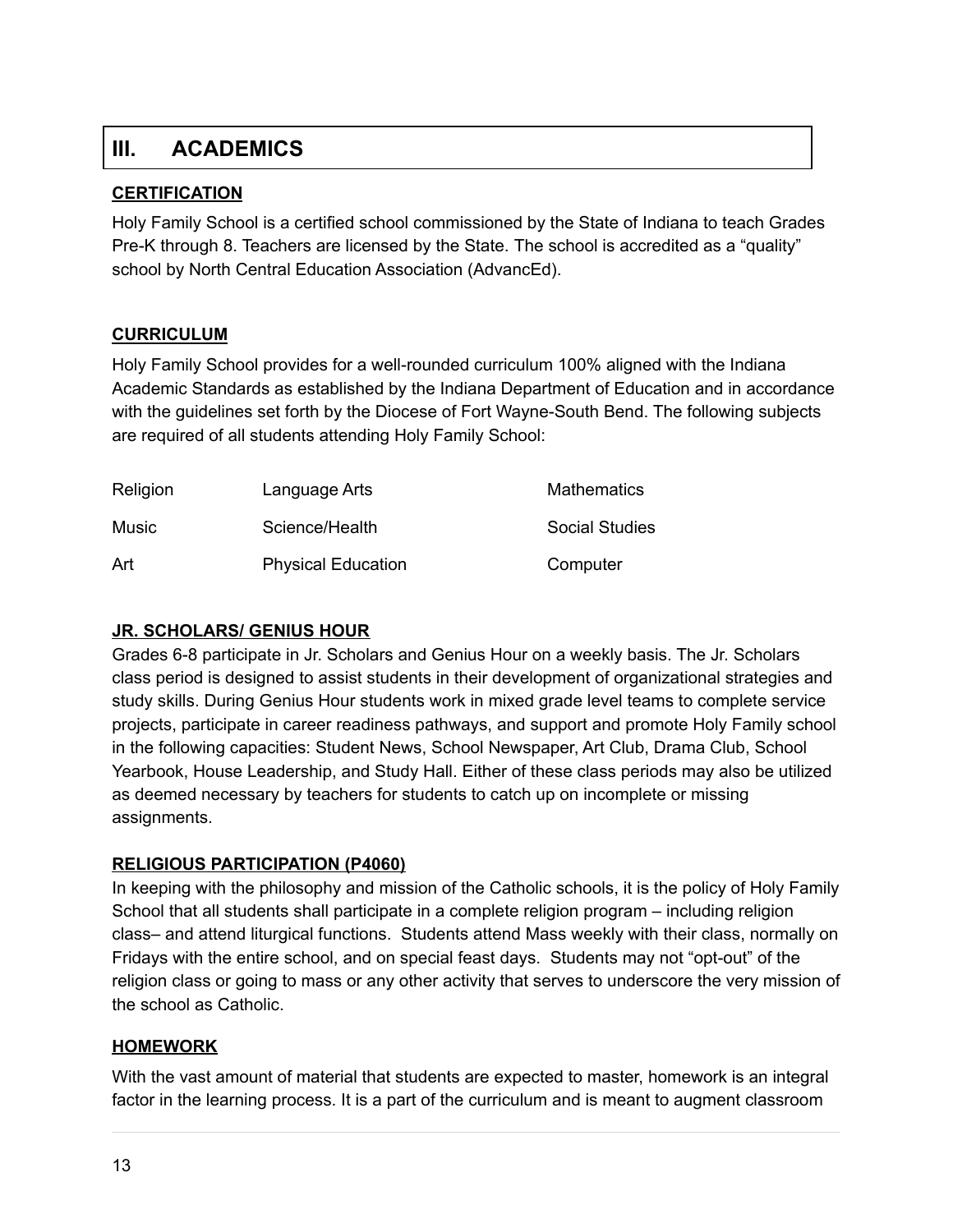instruction. Holy Family School will assign homework based upon the age and the needs of the student. Parents are expected to supervise study at home and students are expected to turn in the appropriate homework at the appointed time. When a child is absent for an excused absence, parents may make arrangements to pick up a child's homework assignments at the end of the school day. If students in grades  $3<sup>rd</sup> - 8<sup>th</sup>$  have any missing homework assignments, they will stay after school from 3:00-3:20 to complete those tasks. If missing homework becomes persistent, the administrative team has the right to call an academic conference with the parents, student, and teacher(s) involved.

#### **PLAGIARISM**

Plagiarism, the taking of another's ideas or words, from whatever source, without giving credit, is morally wrong and illegal. Students who intentionally engage in plagiarism will receive a detention and zero credit.

#### **GRADING SCALE**

As mandated by Catholic Schools Office beginning 2015-16 school year

| $A+97-100$    | $C+77-79$     |                |
|---------------|---------------|----------------|
| A 93-96       | C 73-76       |                |
| A-90-92       | $C - 70 - 72$ |                |
| $B + 87 - 89$ | D+ 67-69      |                |
| B 83-86       | D 63-86       |                |
| $B - 80 - 82$ | D- 60-62      | $F$ 59 & below |

#### **GRADES AND REPORT CARDS**

Report Cards are distributed after each quarter. Parents should be mindful that an equally important portion of the report card is the section indicating the child's work habits and school behavior. In order to avoid surprises when report cards are issued, parents are highly encouraged to remain informed of their child's progress through PowerSchool access. Parent-Teacher Conferences will be held at the end of the first quarter. If conferences are needed at other times, parents should contact the teacher(s) to arrange an appointment. **The grading scale detailed in the previous section is mandated for all Catholic grade schools in the diocese by the Catholic Schools Office.**

#### **POWERSCHOOL ACCESS**

Student grades and individual class progress may be accessed at any time through PowerSchool login. At the beginning of each school year, new parents will be given access codes to PowerSchool. Returning parents will utilize individual permanent passwords set up during the previous school year to access their child's grades. It is the parents' responsibility to access their child's grades and to keep current on their child's progress.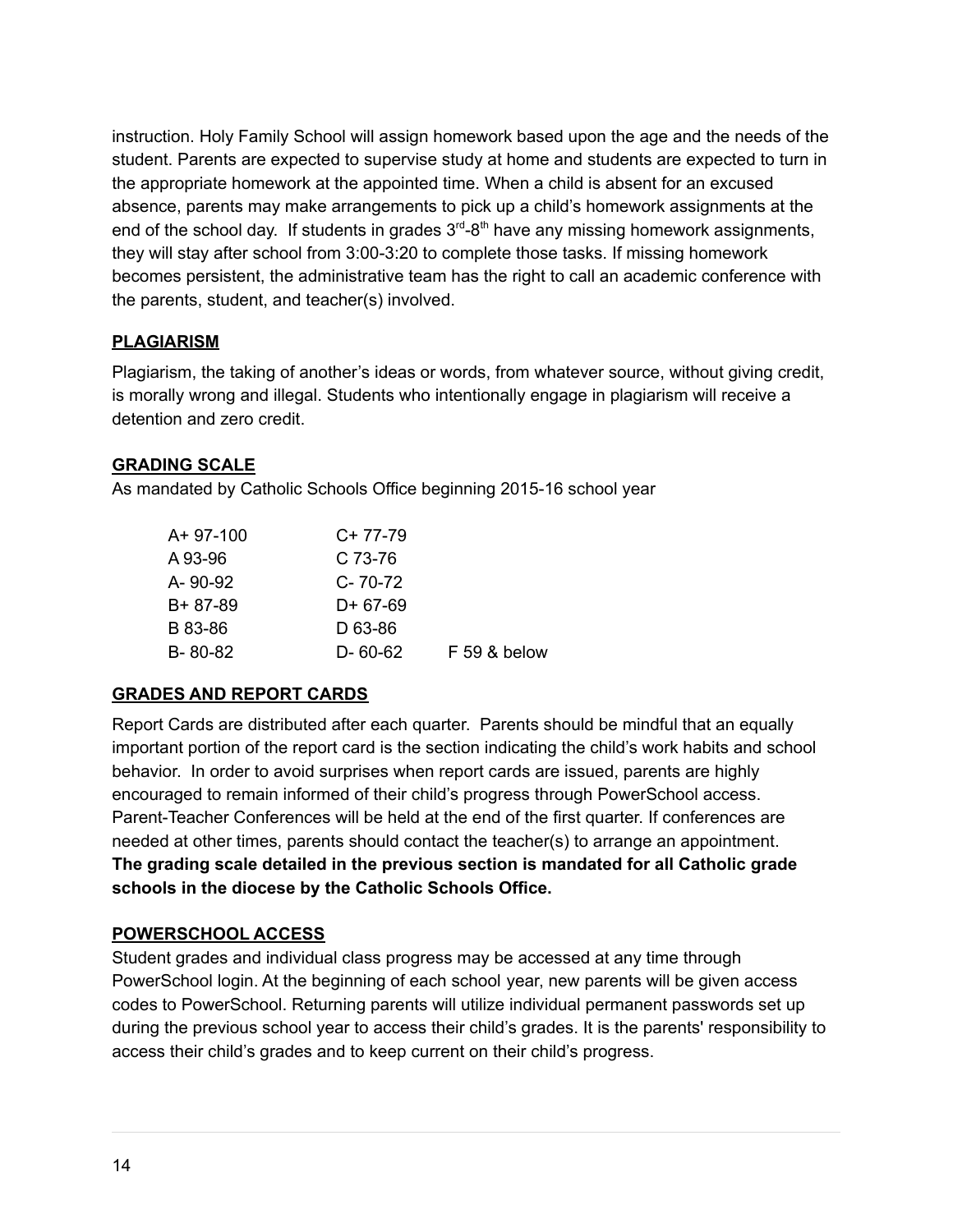#### **HONOR ROLL**

Honor Roll status is determined based on grades earned at the end of each quarter. Highest Honors = Students with A's in all classes (including Conduct and Specials) High Honors= Students with A's and B's in all classes Honorable Mention= Students with A's, B's, and no more than one C \*Students with a letter grade below a C- in any class will not be named to the Honor Roll

The only grade for which a Grade Point Average will be calculated is 8th grade. The top student(s) based on GPA in the six core classes will be named as the Valedictorian(s) of their graduating class.

Students who achieve a cumulative Grade Point Average of 2.92 or higher for a quarter earn Honor Roll recognition. Specials courses are not counted in the GPA calculation.

#### **EXTRACURRICULAR ELIGIBILITY**

Participation in Extracurricular activities is a privilege, not a right.

For a student in grades 4th through 8th to participate in any extracurricular activities such as choir, athletics, student council, or any other school sponsored clubs, the student may not have a **failing grade in any class at the mid-term progress report or the quarterly report card, and must maintain an A or B in conduct.** A student classified as ineligible will be required to have a meeting with his/her parents and the teacher to devise a plan of action moving forward. Students will make a phone call home to review the ineligibility letter with parents, and to arrange a day and time within 3 school days of receiving the letter/phone call. Failure to meet with the teacher could result in further disciplinary actions.

Students who are diagnosed as learning disabled or at – risk, may be exempt from the above academic requirements. Such requests will be reviewed on an individual basis and then approved or denied by the principal after consultation with the student's teacher and parents.

#### **STANDARDIZED TESTING**

ILEARN testing is administered to the students as mandated by the State of Indiana. Third Grade students are mandated to take the IREAD-3 yearly. This test will determine reading readiness. If not passed, a student must retake the test at the end of May. If they fail a second time, they may be retained. Students who are bilingual and have not been deemed language proficient, will take the WiDA exam yearly. In addition, every student will participate in NWEA testing at the beginning, middle and end of the school year. The data provided from NWEA testing is crucial for monitoring individual student progress and differentiating instruction.

#### **PROMOTION AND RETENTION (P4130)**

At the end of each school year a decision is made whether to *promote, place, or retain* each student for the next year. When determining whether a student will be promoted, placed, or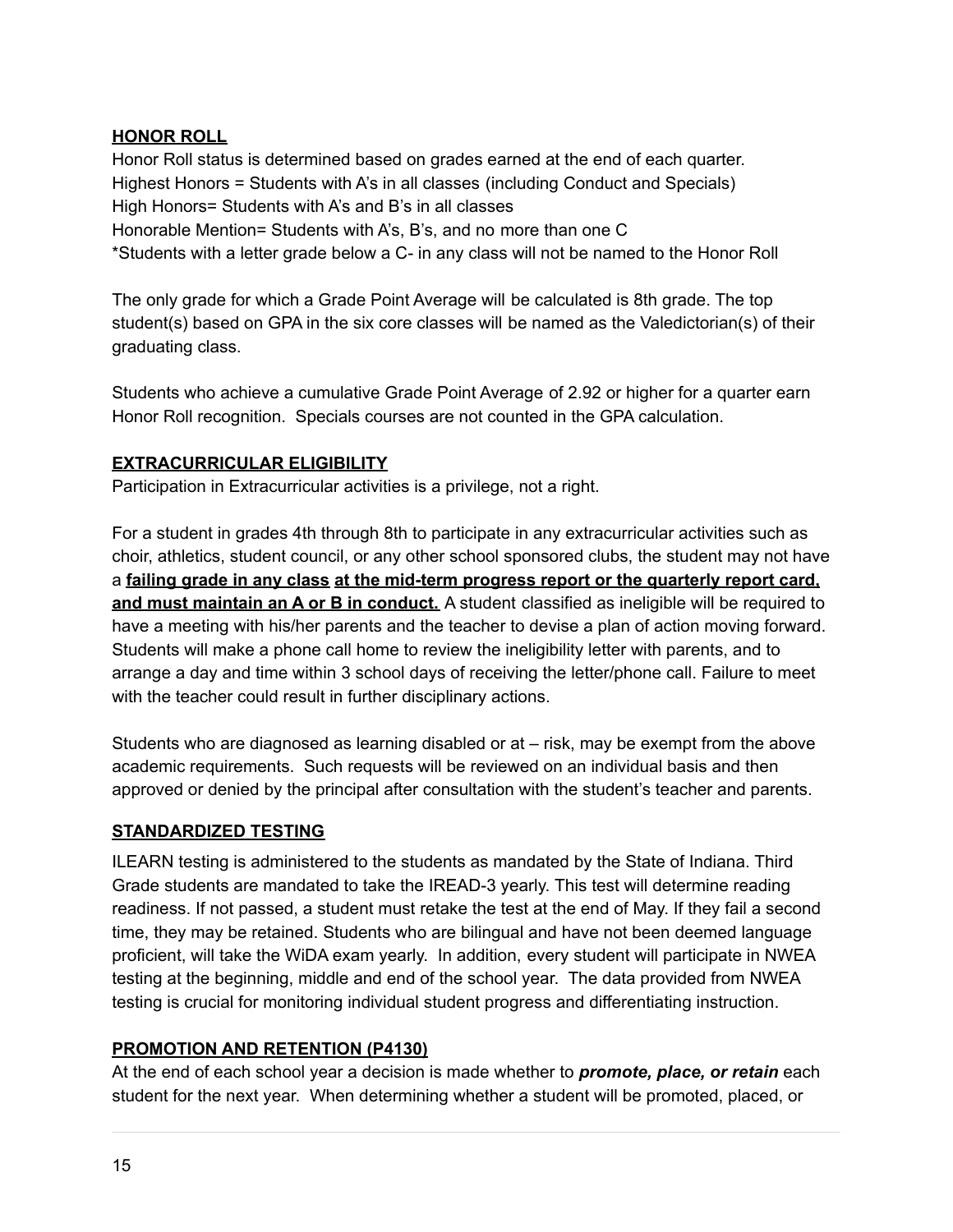retained, we carefully examine each of our student's needs. Consideration for grade promotion, placement, or retention consists of academic progress, social/emotional development, physical development, attendance, any intervention strategies that have been attempted, teacher input, report card grades, NWEA scores, ISTEP/ILEARN, I-READ 3 and WiDA scores to carefully determine which of the following will best suit the student's needs:

- **● Promotion:** The student has met all grade level requirements. Student has full understanding of grade level standards and are ready for the next grade level.
- **● Placement:** The student has shown some evidence of grade level standards, but has not completely mastered the content. Students will be placed into the next grade level and be heavily monitored for mastering of skills. Students will be evaluated at the end of the first quarter.
- **● Retention:** The student is performing significantly lower than grade level requirements. The student may have demonstrated social/emotional immaturity. There may be evidence of poor work habits, incomplete work and/or excessive absenteeism that affects achievement. Students may not be retained more than once. If, after having been retained one time (whether at Holy Family or a previous school), it is determined that a student may not be promoted or placed to the next grade level, that student will not be able to return to Holy Family School.

In addition to the ongoing regular communication between teacher, student and parent, parents of any student whose progress is strongly pointing toward possible retention will be informed by the middle of the 3rd quarter. This does not imply that Retention will take place but that it is a distinct possibility.

#### **CLASS ASSIGNMENT OF STUDENTS (P4180)**

The principal/faculty shall consider several factors – class loads, scheduling ramifications, ability levels, gender balance, physical and emotional needs, and student- teacher rapport, peer relationships – in determining teacher and class assignments of students.

In exceptional cases, parents/guardians are welcome to provide special insights as to which learning environment may be best for their children. However, the school administration shall make the final determination with regard to the assignment of students to teachers and classes.

#### **FIELD TRIPS (P4320)**

School-sponsored field trips shall be limited to activities that promote the educational philosophy and goals of the school and facilitate the attainment of specific educational objectives in the particular course. Field trips, which coincide with the curriculum being taught, play a valuable role in the curriculum. Permission slips must be signed by parents or guardians and returned prior to the trip. Unless there is a good cause for a rare exception, for insurance and legal purposes, students travel to field trips on school buses provided by South Bend Community School Corporation.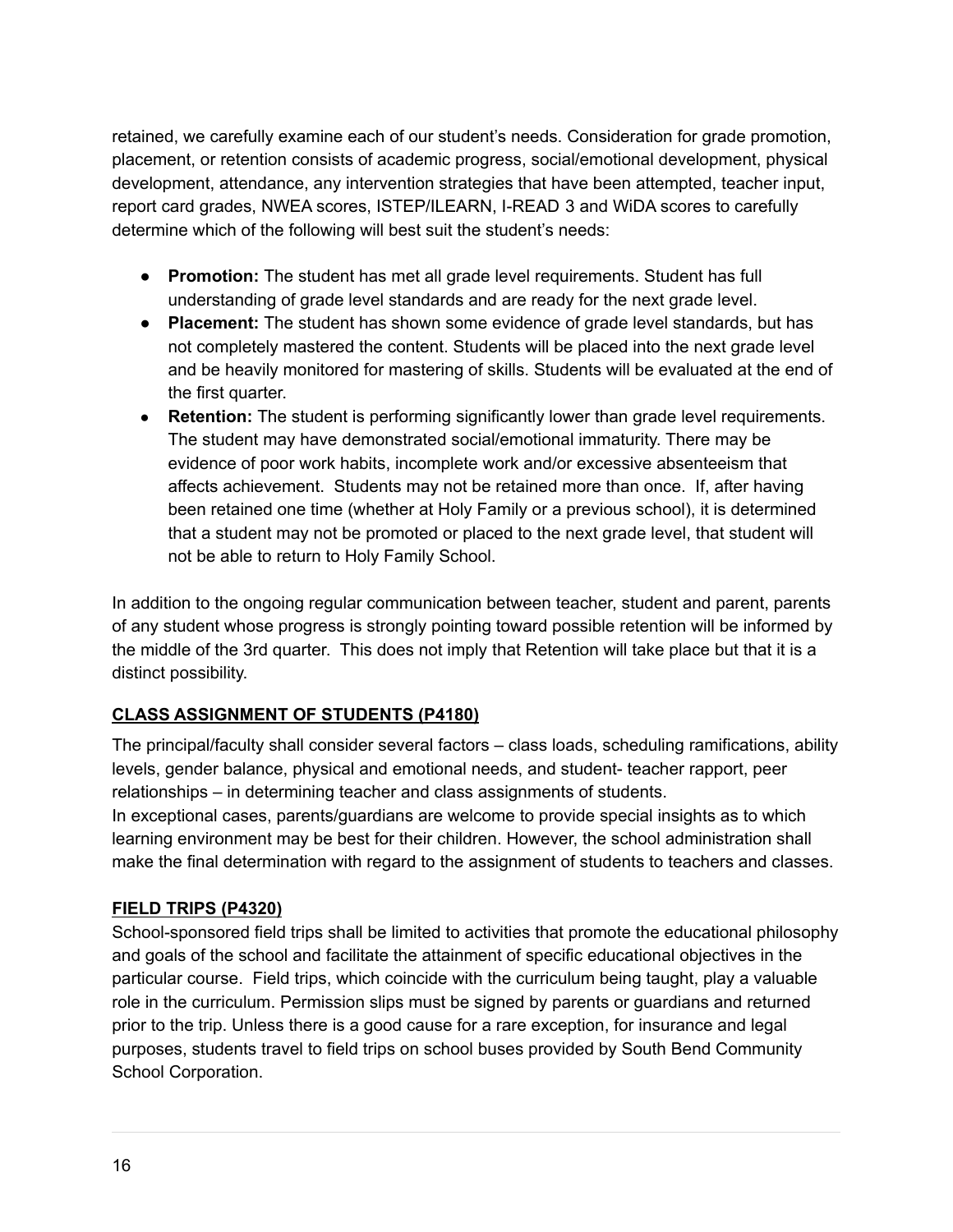#### **COMPUTERS**

We are blessed to have two excellent computer labs, iPads, and sets of 3-4 laptop computers in individual classrooms. All computers will be used in compliance with the Diocesan Internet Policy (P4620 – found in the back of this Handbook).

#### **PARENT/LEGAL GUARDIAN CONCERNS PROCEDURE (P2310):**

To facilitate and promote the orderly and efficient resolution of concerns, parents/legal guardians wishing to address and/or question an academic area or situation regarding a specific teacher or classroom procedure must follow the grievance procedure below:

- 1. Talk with the student's teacher
- 2. Talk with the teacher and principal
- 3. Talk to the pastor

4. If the issue is not satisfactorily resolved, then the parent/guardian should place his/her concerns in writing to the person involved and his/her supervisors (e.g., pastor and principal). Parents/legal guardians should follow the steps set forth above except where a situation is specifically covered under another school or diocesan policy which provides for a different reporting procedure (e.g., harassment).

Parents should treat the faculty and staff with the same respect which the faculty and staff treat the students. The school is a partnership with the administrators, faculty, staff, and parents all working together to make the Catholic learning experience for the students the best it can be. When and if this partnership breaks down, and issues cannot be resolved through the above process because of student discipline issues, communication problems, or parental harassment, as a last resort, students and/or parents may be asked to withdraw from the school.

# **IV. ATTENDANCE (P4040)**

#### **REGULAR SCHOOL DAY SCHEDULE**

| Monday, Tuesday, Thursday, Friday |
|-----------------------------------|
| $7:20$ a.m.                       |
| $7:45$ a.m.                       |
| 2:50 p.m.                         |
| 2:55 p.m.                         |
|                                   |

#### **PARENT/LEGAL GUARDIAN RESPONSIBILITY**

Good attendance is of critical import to student success. Parent/legal guardians are responsible for having their children in school. Indiana law prescribes that parents must have their children in public or private school from the age of seven.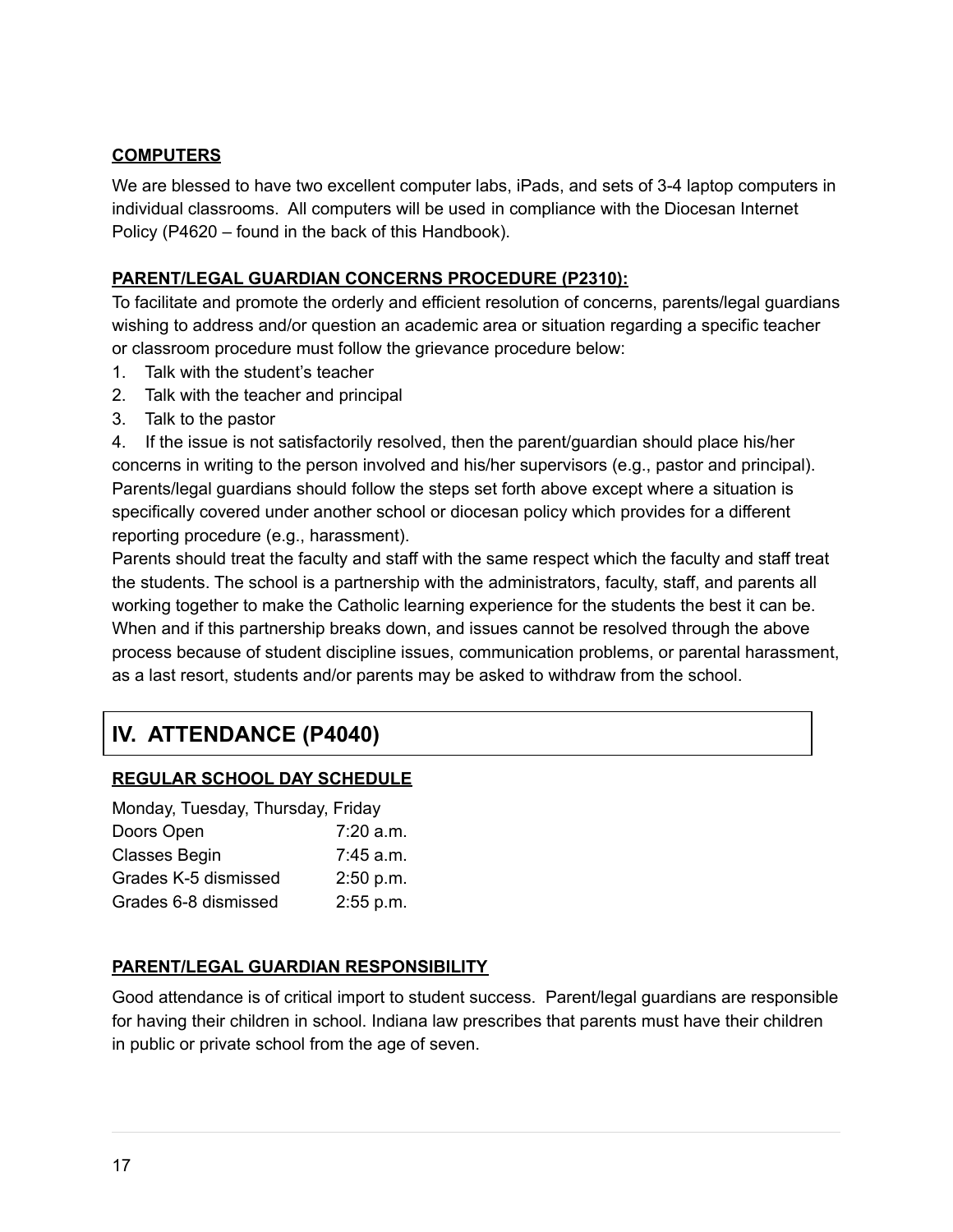#### **ABSENCES FROM SCHOOL**

#### 1. **Excused Absences**

- a. Illness of the student (with written statement by parent/guardian or doctor);
- b. Funerals for death in the immediate family;
- c. Funerals for persons outside of the immediate family with parental permission;
- d. Out-of-school suspension (Make up work is NOT accepted);
- e. Medical and legal appointments such appointments should be scheduled after school hours when possible;

#### 2. **Unexcused Absences**

- a. No parent contact with the school giving an explanation for the absence on the day of the absence;
- b. No physician's note to excuse an absence once more than 3 days of absence have occurred;
- c. Family vacation\*
- d. Absences other than those defined as excused: Examples include, but are not limited to: overslept, car trouble for multiple days, etc...

#### *\*Holy Family School highly discourages vacations and family trips which take children out of school, because of the importance of in-class instruction time to our educational*

*program.* When such trips are unavoidable the Principal must be notified prior to the absence in writing. It is the student's (and parent's) responsibility to obtain and make up any school work missed. Teachers are NOT responsible to provide school work ahead of time for family vacations scheduled during class time. The student will be given extra time (at the discretion of the teacher) to make up the missed work. Gaps in instruction resulting in a child's regression may have to be remedied in the future at the discretion of the principal in consultation with the child's teacher(s).

#### **REPORTING AN ABSENCE**

A parent/guardian shall contact the school to report a student's absence. If a child is absent, Holy Family School requires the parent to call the School Office by 8:30 a.m. to report the absence. A follow-up written excuse stating the reason for the absence must be sent to school when the child returns. Absences will not be excused and the student may be considered truant if this procedure for reporting an absence is not followed. A written explanation for any absence signed by a custodial parent/guardian is required upon the student's return to school. The school is not required to provide credit for makeup of assigned work missed because the student's absence is unexcused or the student is truant. At Holy Family, a student who does not attend school on a given day or who goes home during the day due to illness may not take part in any school related extracurricular activities on that day.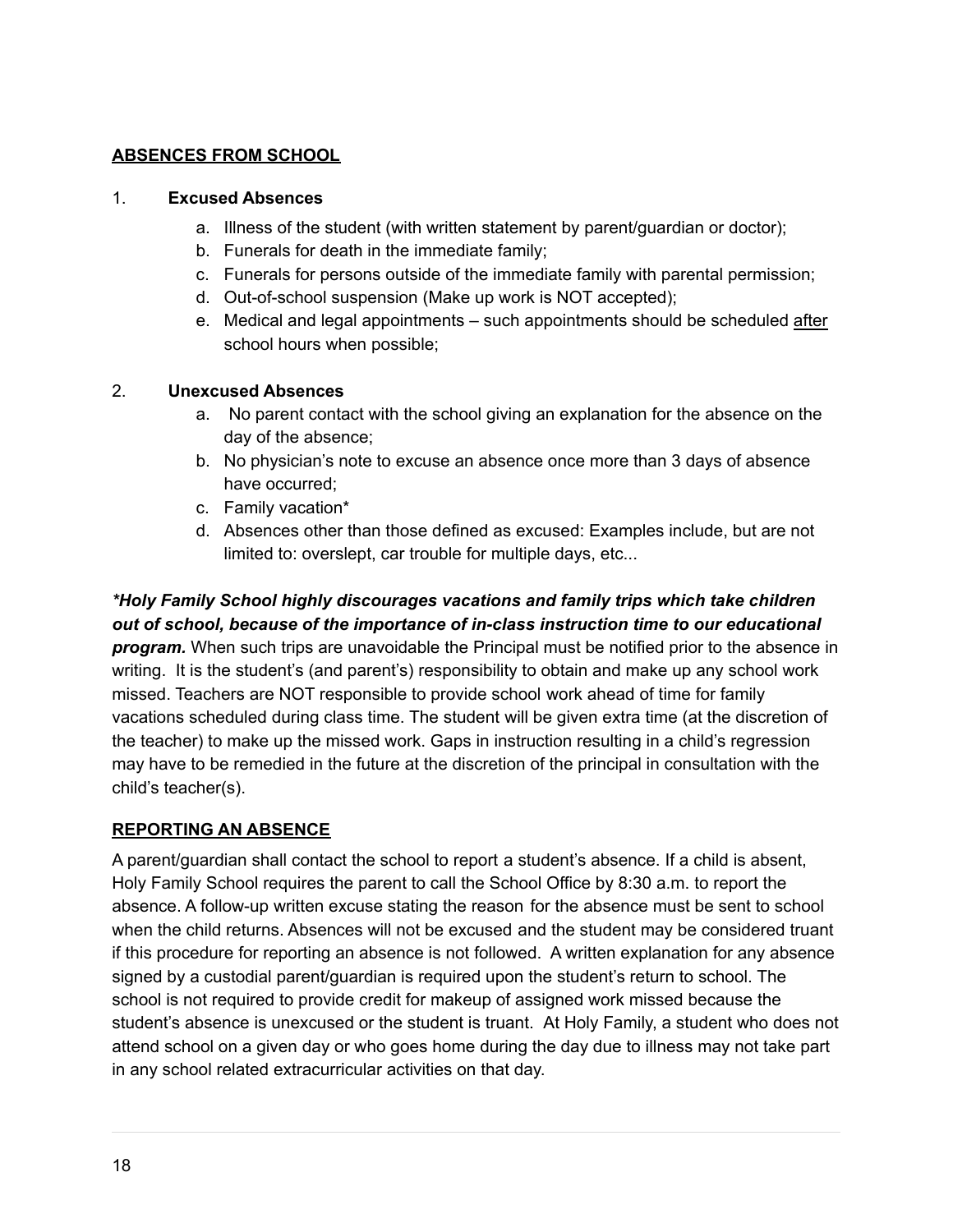#### **Parents have two options to report an absence.**

- **1. Call the school office no later than 8:30 a.m.**
- **2. Send an email to: [attendance@hfssb.org](mailto:attendance@hfssb.org)**

#### **TRUANCY (P4040)**

A student is truant when he/she is absent from school or class without the permission of his/her parent or guardian and the school. Students who are habitually truant shall be reported to juvenile authorities in accordance with applicable state law and following diocesan procedures. Habitual Truancy may be evidenced by the following:

A. Refusal to attend school in defiance of parental authority.

B. Accumulating a number of absences from school without justification over a period of time, such as a grading period. Habitual Truancy is not evidenced by a single isolated incident or unexcused absence. (After 6 tardies in a single quarter, a notification letter will be sent home.) C. Administration has the right to add morning detentions if needed on a case by case basis. Morning detentions would be served from 7:00 a.m. until 7:45 a.m.

#### **FREQUENT OR PROLONGED ILLNESS (P4040 cont.)**

If a student is absent for five consecutive days due to illness or has contracted a contagious disease, a physician's statement may be required in order for the student to return to school. Students are NOT to return to school unless they are 24-hour fever, vomit free, or a doctor provided a written release.

#### **RESPONSE TO IRREGULAR ATTENDANCE**

If an irregular attendance pattern begins to develop, the school may use the following procedure to encourage the student's return to a pattern of regular school attendance:

- A. Call daily from school (secretary, principal, or attendance clerk) to parent/guardian to verify absence and to determine reason.
- B. After a student is absent 6 days per school year, a school administrator, attendance clerk, or counselor may make contact with the student's parent/guardian. The date and content of this contact shall be documented.
- C. After the student is absent more than 10 days per school year, a conference shall be held with the parent/guardian and the student. An attendance contract may be established at this time and documentation shall be kept. If the contract is violated, the student could be asked to be retained (dependent on number of missed days) or withdraw from Holy Family.
- D. After a student is absent more than 15 days per school year, a referral shall be made to the principal. If the principal is unable to successfully resolve the attendance problem, a referral may be made to the intake officer of the local School Truancy Prevention Program and/or Child Protective Services.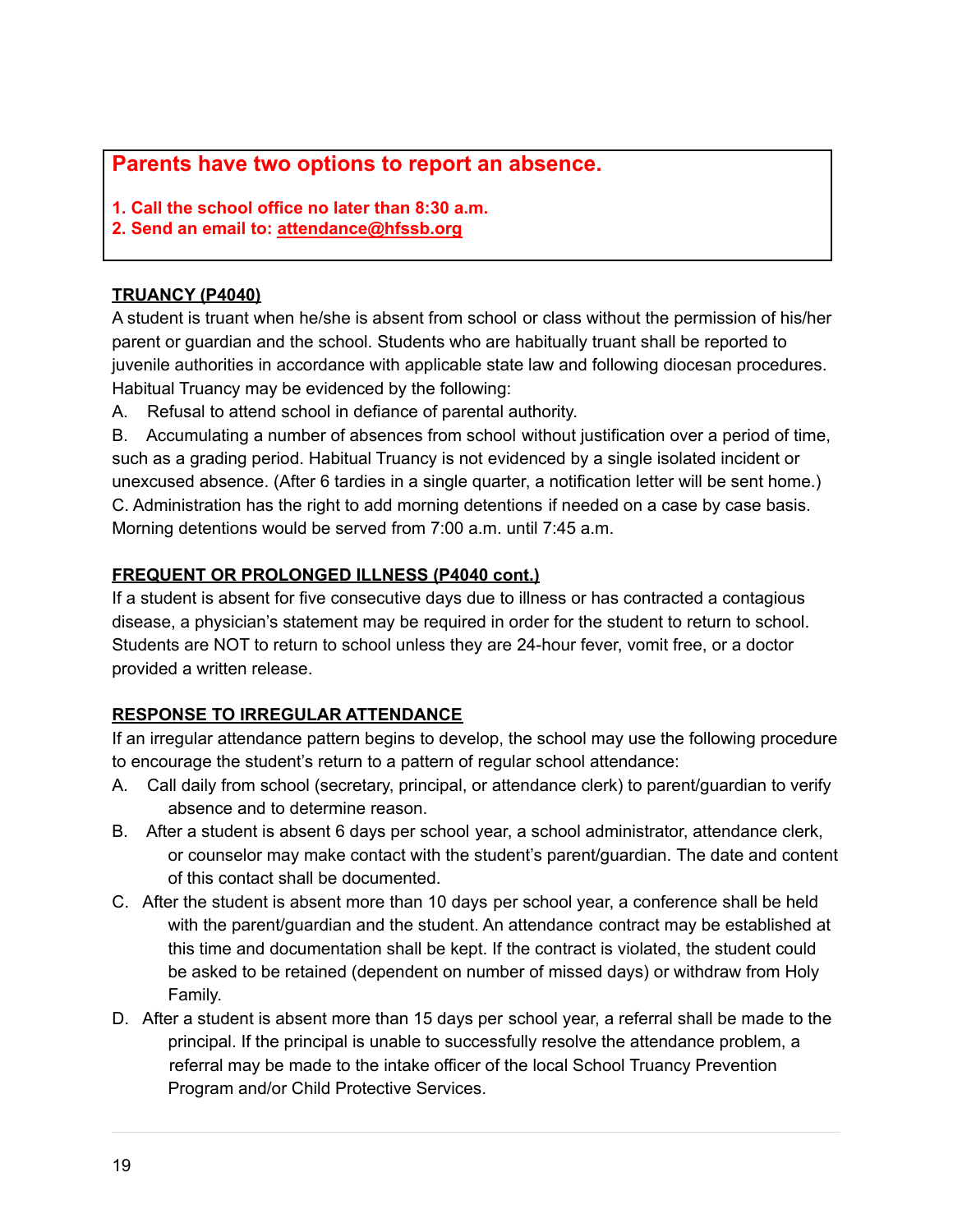#### **BEFORE/AFTER-SCHOOL CARE**

Holy Family does not provide supervision on school grounds before 7:20 a.m. After school care is provided at a cost through the YMCA. Students must have paperwork on file in order for children to attend the YMCA aftercare program. Students will be transported via bus at 3:05 from Holy Family School to Holy Cross School. Parents must notify the office as soon as possible, if there is a change in transportation. Students must be picked up from Holy Cross School no later than 6:00pm.

#### **UNEXCUSED LATE ARRIVAL**

Punctuality is an important life skill for our students to learn. Late arrivals to school disrupt the classroom environment; and, keep the late arriving students from hearing important announcements and instructions at the beginning of the day. It is the parent's responsibility to ensure students arrive at school on time on a daily basis.

Tardiness to school is handled in the School Office. All students are to be in the classroom ready to begin class at 7:45 a.m. If a student is going to arrive later than 7:45 a.m., parents/legal guardians must call the office to advise school officials. A note explaining the late arrival should accompany the child to school on the date that the child arrives late. If a student does not provide a note, the late arrival will be automatically designated unexcused. **After the fourth tardy within a quarter, parents will be contacted by the administrative team to discuss the issue and agree to a solution for punctual arrival. Any tardy over six in a quarter will be considered chronic tardiness. (A letter will be sent home)**

Chronic tardiness is considered a serious violation of parental responsibility to support the educational mission of the school and may be cause for a student to be referred to local agencies (DCS, CASIE Center) and possibly not be able to continue at Holy Family School.

#### **EARLY DISMISSAL FROM SCHOOL**

A student will be released from school only into the custody of his/her parent(s), legal guardian, or authorized person as listed in the school's records. In case of illness or emergency which necessitates sending a child home, the parent/legal guardian will be advised by telephone as to the reason and manner of getting the child home. Children will wait in the School Office if they are being dismissed early. Whenever children leave the school before dismissal time, the parent, legal guardian, or authorized person (as specified above) must come into the School Office to sign the child out in the log provided for that purpose. If children are returned to school, they must be signed in. Children will not be allowed to wait by the door to be picked up. Although it may be inconvenient at times, these procedures are implemented for the child's safety.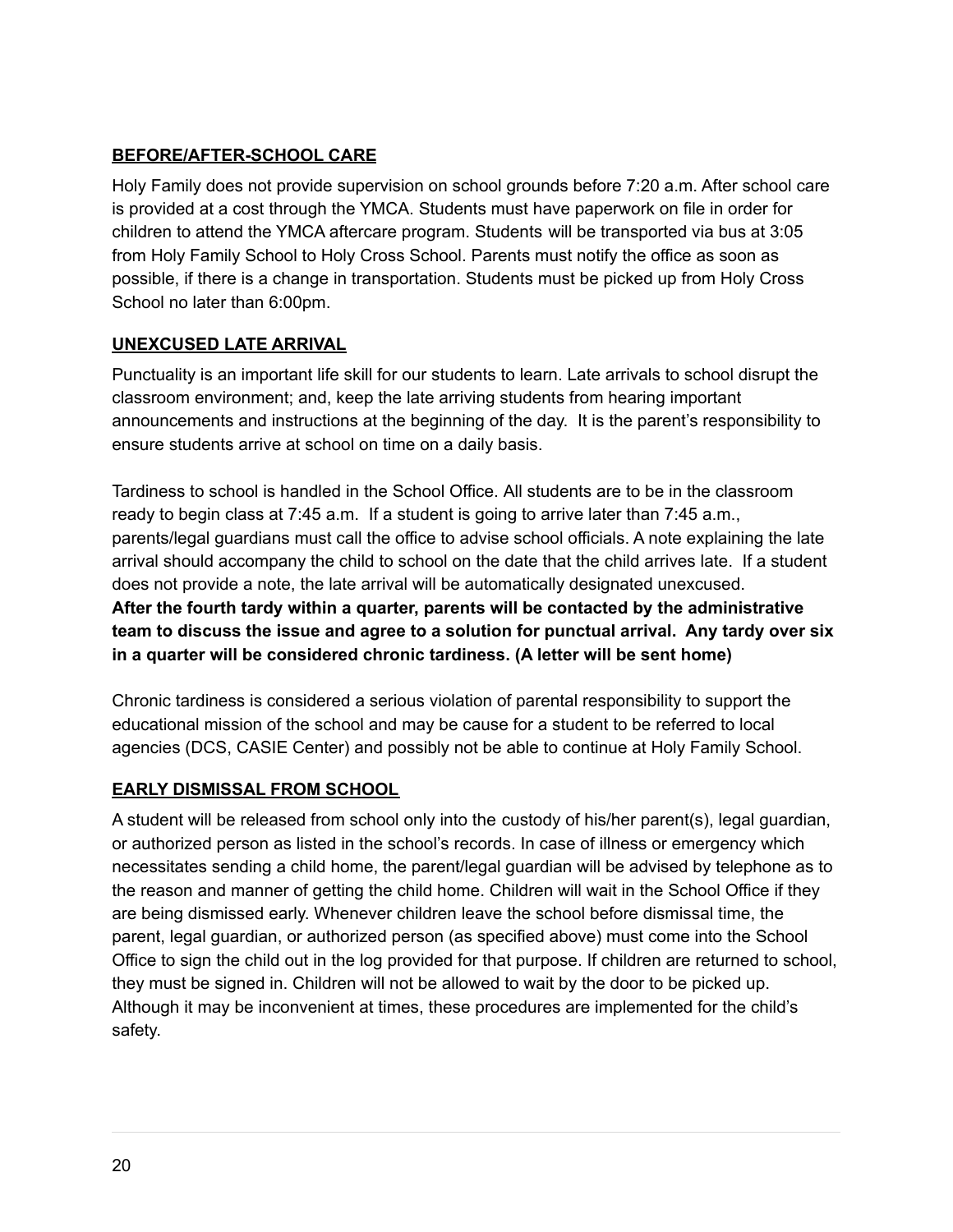#### **SCHOOL CANCELLATION AND DELAYED START**

On occasion (typically winter storms) there may be occasion for classes to be delayed or cancelled. Delays and cancellations will be announced in the following places:

- a. Emergency Text Alert
	- i. PreK-4th Grade (to subscribe text: @79f8ab to 81010)
	- ii. 5th-8th Grade (to subscribe text @44823d to 81010)
- b. Local news, WSBT and WNDU.
- c. School Twitter feed @HolyFamilyScho7

\*Parental prerogative. If the parent/guardian feels that road conditions are unsafe to drive they should NOT attempt to come to school. Absence or late arrival in such cases will be considered excused. However, you must notify the office via phone call.

#### **ELEARNING/ REMOTE LEARNING**

In the event of a school cancellation due to inclement weather, Holy Family will utilize an eLearning/ Remote Learning day. The purpose of eLearning is to provide real time assignments that are relevant to the current coursework. However, we will not use any more than four eLearning days a year, and no more than 2 consecutive eLearning days in a row.

#### **ELearning/ Remote Learning Work Window Opens by 9:00 a.m. Day of School Closing**

In the event that virtual eLearning is used when school must close due to weather or other emergency, teachers will post active assignments to Google Classroom by 9:00 a.m. on the day of the closing. On these virtual learning days, to best support student learning, teacher office hours for school closing days will be from 9:00 a.m. to 3:00 p.m. Teachers will have open virtual hours from 10:00-1:00 on all eLearning/Remote Learning days. **All eLearning assignments are due no later than 3 days after the eLearning day has been called.**

In the event of a pre-planned e-learning make-up day, the opening of the eLearning time window in which students may access and turn in assignments will be clearly communicated in advance with parents and students.

#### **eLearning/ Remote Learning Assignment Links Accessed Through Google Suite- Google Classroom**

Each grade level will have its own eLearning page. These pages can be found by clicking the classroom tab then clicking on the child's classroom link. Once at the classroom page, on eLearning days and for 5 school days following, you will be able to access the "eLearning" tab for that classroom. These links will be activated by 9:00am.

#### **eLearning/Remote Learning Folders Coming Home for Students in Grades K-8**

Students in K-8 will be receiving their eLearning folder to keep at home to assist with any make-up days. The folder will provide general materials (graphic organizers, paper, reference charts, etc.) and information for parents (directions, support contact information, etc.) for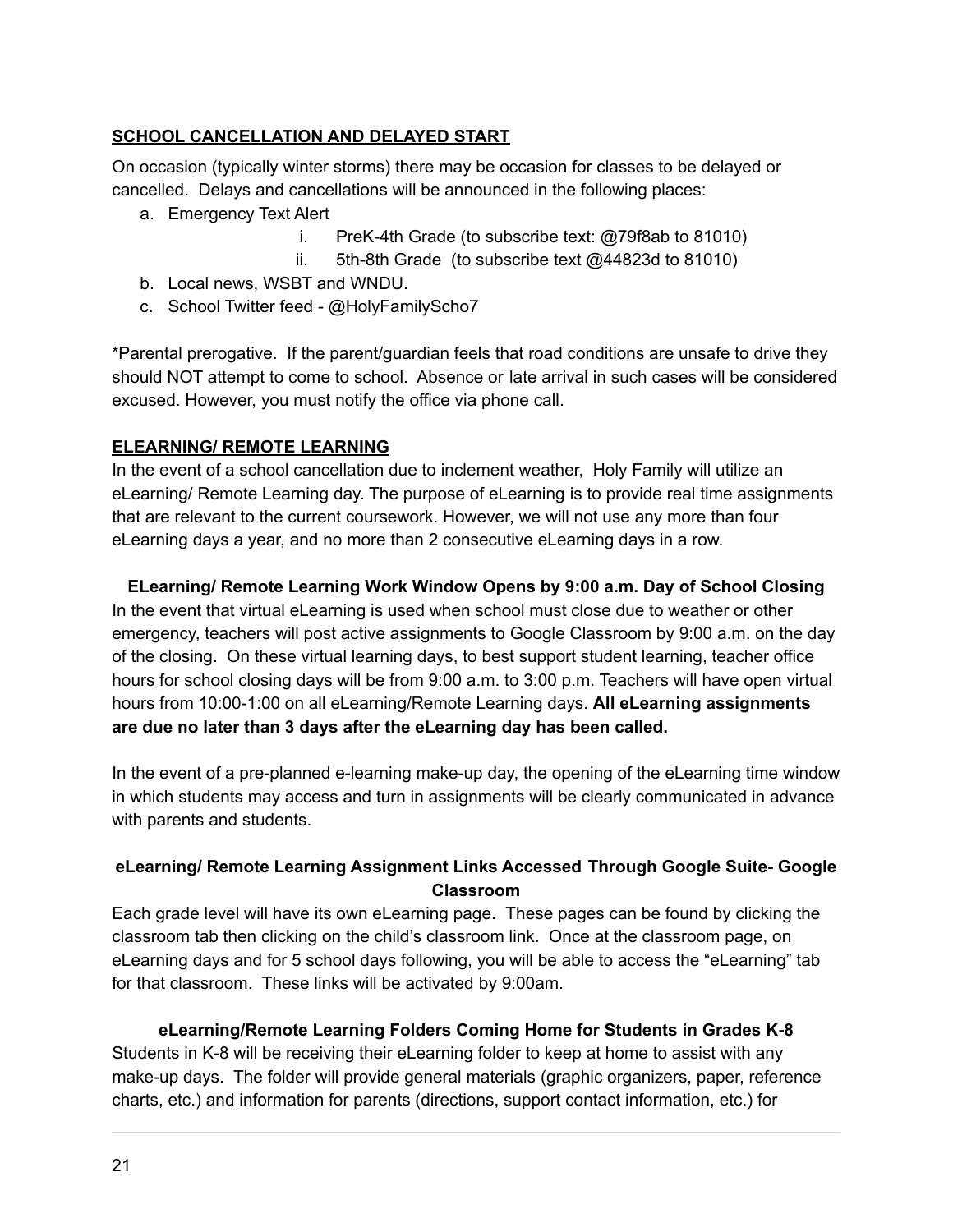reference to help assist your children in working through the eLearning make-up lessons. All folders must be kept in a safe place at home. All student usernames and passwords will be stored in these folders.

#### **eLearning/ Remote Learning Support Services & Computer Access**

We know that most of our families have internet capability in the home, but we are ready to assist with other options for those who do not have internet access, or who encounter issues on the actual eLearning day. We will have computers available for student use in the computer lab after school on the days immediately following an eLearning day.

#### **Bilingual Students**

Parents and students needing bilingual assistance with the completion of eLearning assignments are to first email the teacher directly. If further assistance is needed, please contact Mrs. Lagodney via email: **llagodney@hfssb.org**.

#### **Students with IEP's and CAP plans**

Parents and students needing assistance with the completion of eLearning assignments are to first email the teacher directly. If further assistance is needed, please contact our resource teacher--Mrs. Brenner via email: [jbrenner@hfssb.org.](mailto:jbrenner@hfssb.org)

#### **Digital Office Hours (Technical Support)**

Digital Office Hour Times: 9:00 a.m.-3:00 p.m. on eLearning Days **Contact-- Melissa Murawski Email – mmurawski@hfssb.org**

#### **EASTER TRIDUUM EXTRA-CURRICULAR ACTIVITIES**

In recognition of the Catholic identity of Holy Family School and the important role that the solemnity of Holy Week plays in that identity, there shall be no school-affiliated extra-curricular activities scheduled, either on or off school premises, on Holy Thursday through and including Easter Sunday without prior approval of either the diocese or the pastor.

#### **SPORTS/CLUBS AND SCHOOL**

If a student is absent from school on the day of a sports/club practice/meeting, the student is NOT permitted to attend unless they have administrative authorization. No exceptions. If the student is absent during the school week, and has an event on the weekend, it is at the coach and parent's discretion to allow the student to participate in the scheduled event.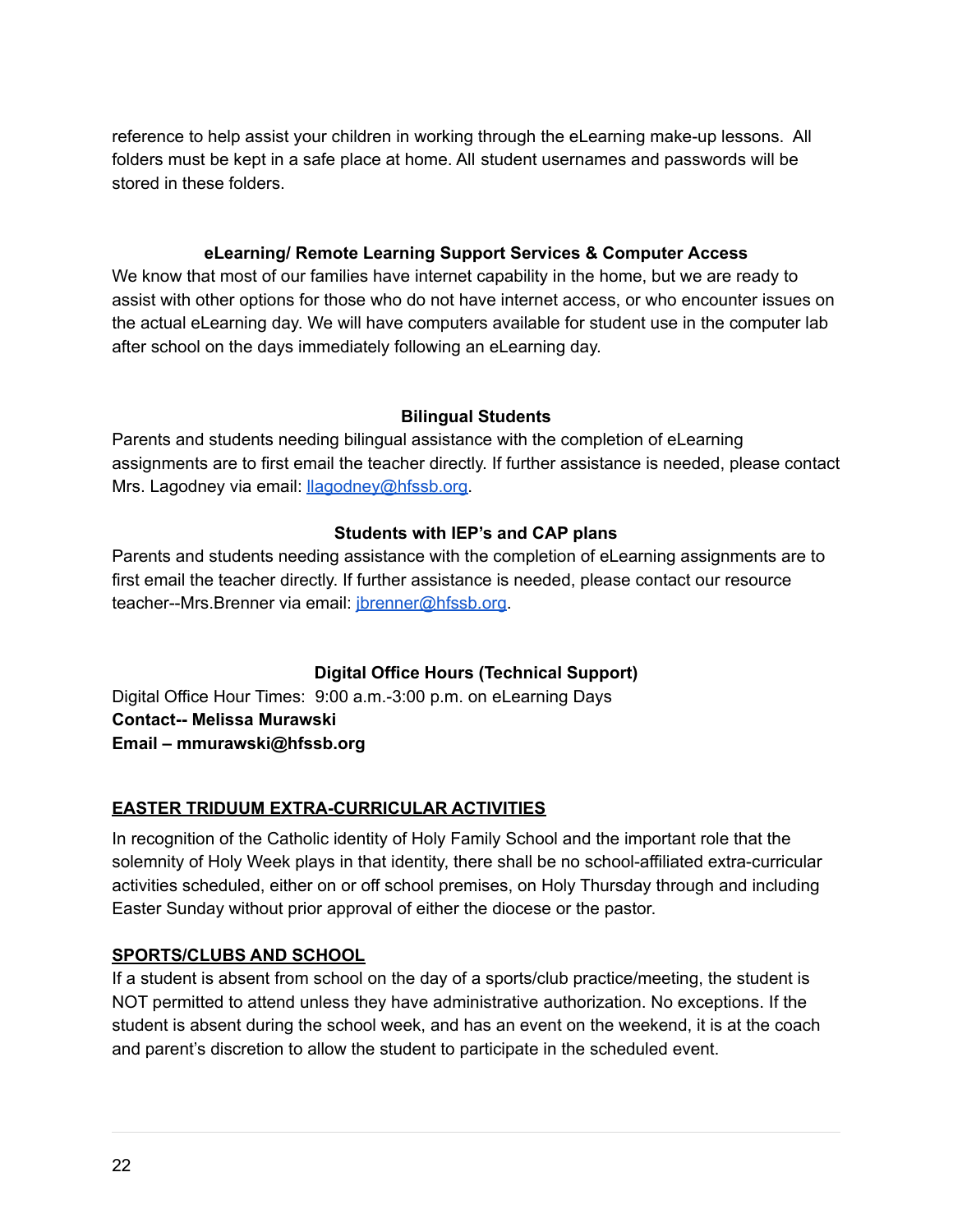## **V. Dress Code**

#### **GIRLS GRADES K-8:**

- Navy or Khaki slacks:
	- No "cargo" slacks allowed

OR,

- Navy or Khaki skorts or shorts:
	- Until Nov. 1 and after April 1
	- May not rise any higher than 3" above knee
- Navy or light blue Holy Family polo shirt:
	- Short sleeve only
	- Must have HF logo
	- Order from our online store
- Spirit Day T-shirt:
	- Optional for designated "Spirit Days" only (most typically on Friday)
- Tennis Shoes
- Belts must be worn in shorts and pants that have loops grades 2-8.

#### **BOYS GRADES K-8**

- Navy or Khaki pants:
	- No "cargo" pants allowed

OR,

- Navy or Khaki shorts
	- Until Nov. 1 and after April 1.
	- No zipper pockets or cargo shorts
	- Belt must be worn if belt loops
- Navy or light blue Holy Family Polo shirts
	- Short sleeve
	- Must have HF logo
	- Order from our online store
- Spirit Day T-shirt:
	- Optional for designated "Spirit Days" only (most typically on Friday)
- Tennis Shoes
- Belts must be worn in shorts and pants that have loops grades 2-8

#### **PLEASE NOTE:**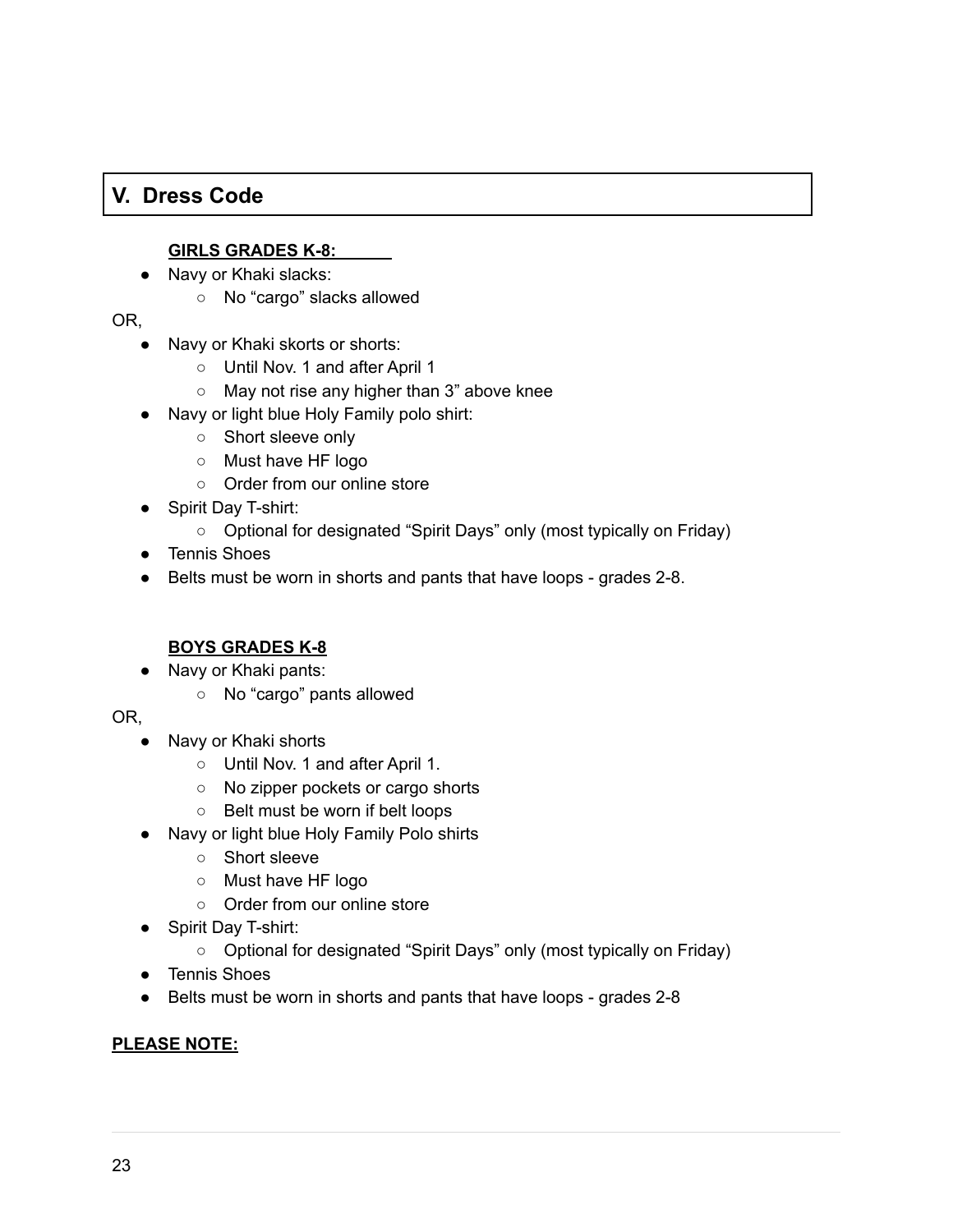- Socks can be any color to provide students with individualism. However, socks should NEVER distract from the learning environment, or have inappropriate words or images on them.
- If undershirts are worn, they must be plain white, plain light blue or plain navy.
- Shirts must be tucked in at all times
- Belts are to be worn in all pants and shorts with loops for grades 2-8. Altering pants or shorts to avoid this rule is not permissible.
- All shirts must be purchased from the school's online store. Shirts must have the new HF logo.
- Holy Family sweatshirts and fleece are permissible. Please note.. we do not have air conditioning and it can become quite hot. (Spiritwear hoodies may only be worn on Fridays)
- Girls must wear their hair out of their eyes in a conventional hairstyle. Extreme and faddish hairstyles, excessive jewelry and excessive make-up are not permitted for girls.
- Boys must wear their hair above the collar and ears in a traditional hair style. No shaved heads and no designs may be shaved into the hair. The length and bulk of the hair will not be excessive or present a ragged, unkempt, or extreme appearance. When combed forward, hair will not fall over the ears or eyes. Boys must also maintain clean shaven faces.
- For girls, only one earring per ear is allowed. Boys may not wear earrings. No other body piercing is allowed.
- Tattoos (either washable or permanent) are not allowed, nor is writing on one's body.
- Distracting jewelry may not be worn.

#### **PHYSICAL EDUCATION (P.E.) DRESS CODE**

- Must be worn all day on P.E. days:
- Holy Family P.E. t-shirt
- Holy Family P.E. shorts
- Or, Holy Family sweats
- Or, solid colored navy blue or grey sweatpants for the entire day. Nylon pants are not permissible.
- Students may also wear the regular Holy Family uniform if they prefer

#### **DRESS DOWN DAY FOR A CAUSE DRESS CODE**

*Announced periodically as a fundraiser for charitable causes that arise*

- Blue jeans, school uniform shorts, school uniform pants, sweatpants may be worn and must be free of any rips, holes or tears.
- Nothing too tight fitting or provocative
- Blue jeans must be blue in color.
- $\circ$  All clothing must be in good repair no holes, cuts or tears.
- Jeans are to be worn no lower than the waist.
- Clothing may not contain inappropriate symbols or language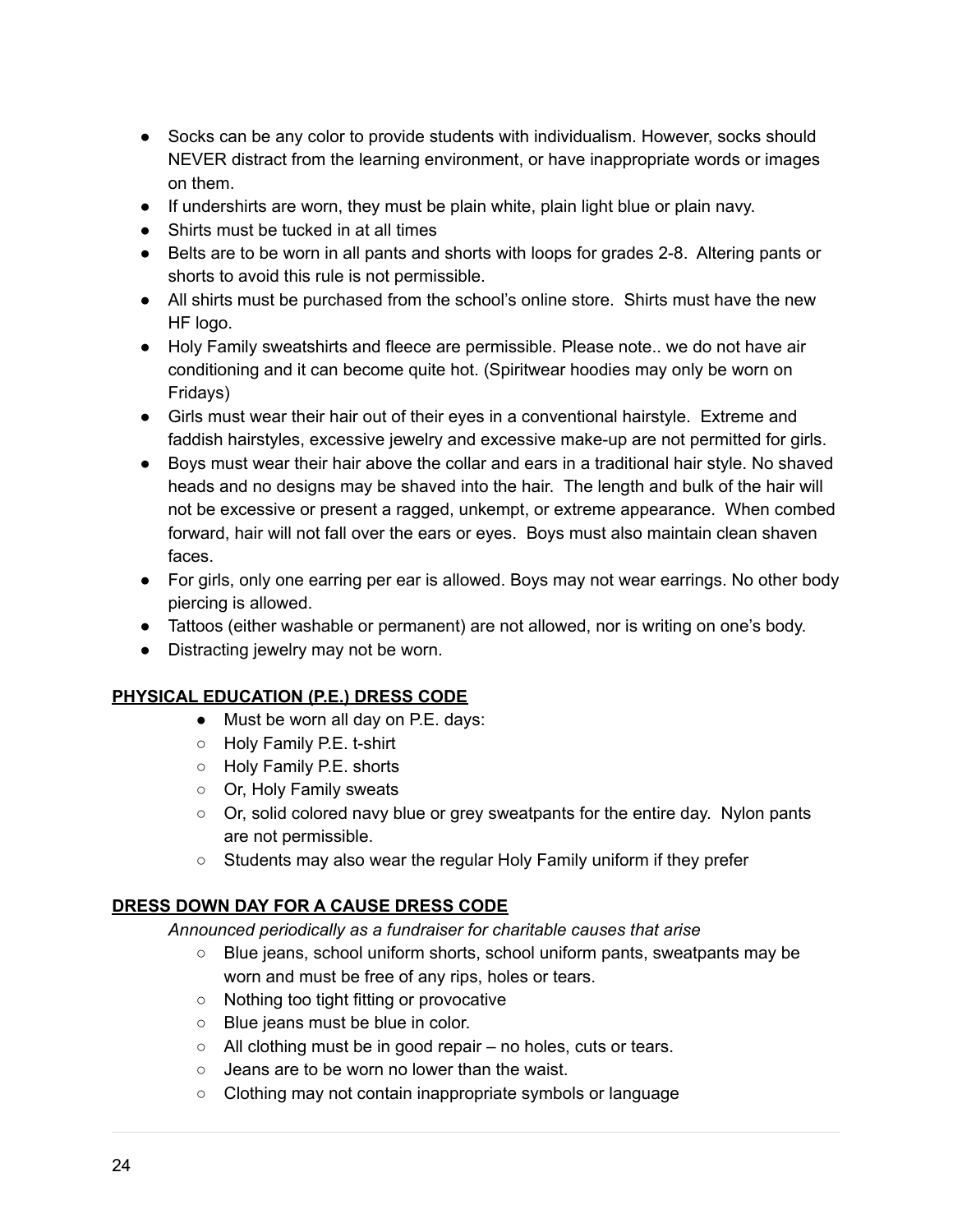- Belts must be worn if loops are present.
- Shoes must ALWAYS be athletic shoes

#### **N.U.T. COUPON (No Uniform Today)**

Students may earn NUT coupons for various tasks. However, students must adhere to the following guidelines:

- Students must present the NUT coupon to the office the morning they choose to use it. NO EXCUSES
- Shoes must always be athletic shoes (No open-toed or backless shoes)
- No clothing with rips, holes or tears
- Shorts and/or dresses must be no shorter than 3 inches above the knee.
- Nothing too revealing or too tight
- Refrain from wearing clothing that represents distasteful music, movies, etc...

#### **SPIRIT DAY**

On Spirit Days (Friday unless announced otherwise) students have three options:

- 1. Regular Uniform
- 2. Spirit T-Shirt with rest of regular uniform
- 3. Holy Family sports game jersey or HF club T-Shirts

#### **DRESS CODE VIOLATION POLICY**

Teachers for grades 3-8 will record Dress Code Violations on designated violation slips. One copy will be sent home and the other given to the principal. Slips must be signed and returned to school the next day. Upon the third violation a detention will be assigned. Every third violation thereafter will result in a detention. Chronic dress code violations are considered a serious lack of respect for school rules and decorum. Administration has the right to contact parents to schedule a dress code violation hearing if prolonged violations occur.

# **VI. BEHAVIOR AND DISCIPLINE**

#### **PURPOSE**

It is the purpose of the "Disciplinary Code" to help provide an atmosphere which is conducive to an orderly process of education in an environment which provides for the welfare and safety of all who attend. Our primary purpose is to educate, not to discipline. However, when the behavior of individuals conflicts with the rights of others, corrective action is indicated both for the benefit of the individual and the school as a whole.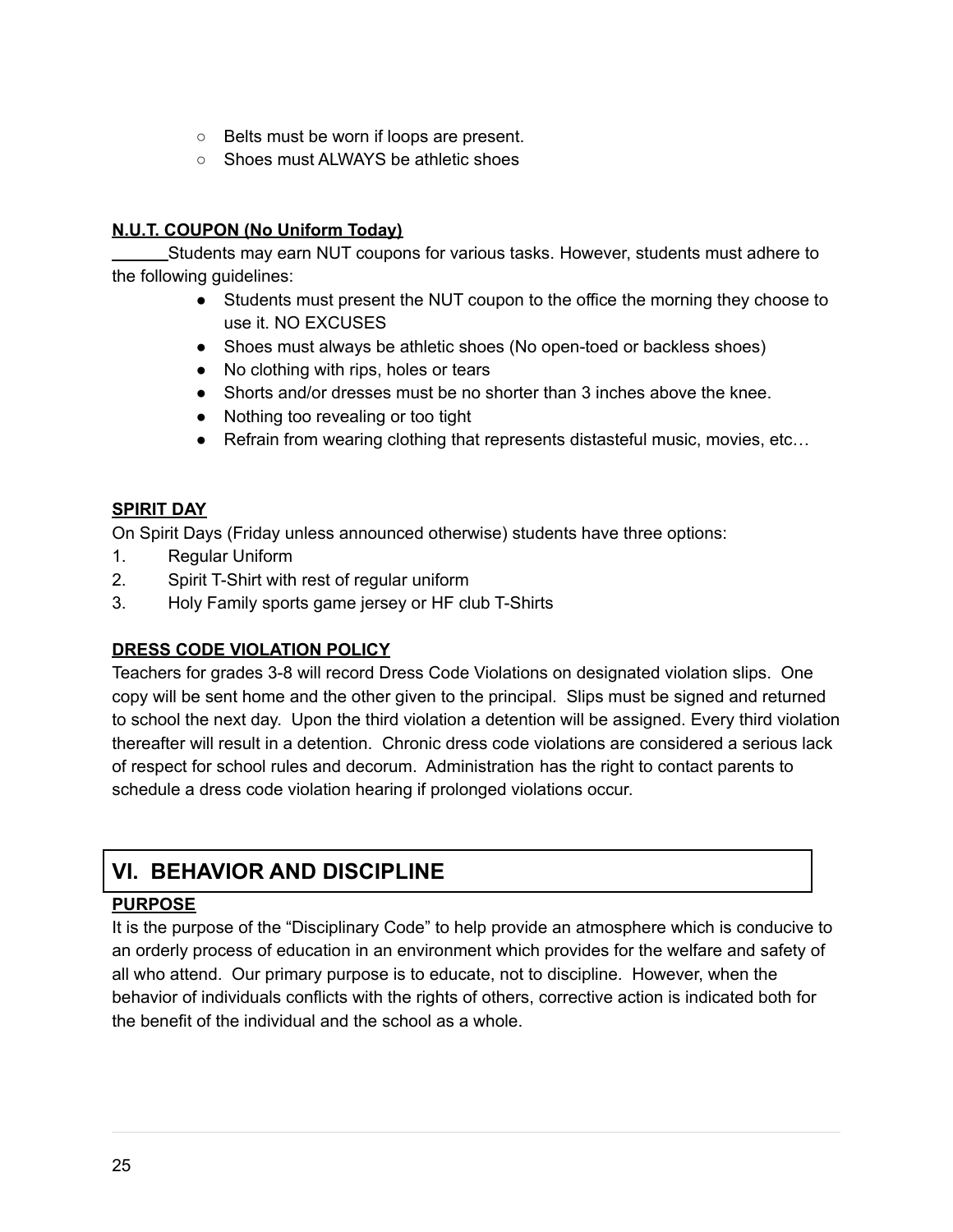#### **GENERAL CONDUCT AND STANDARDS OF BEHAVIOR**

Students of Holy Family are expected to be good citizens and to act in accordance to their own dignity and the dignity of all others in the school community. Standards of behavior reflecting good citizenship are expected and all administrative procedures and school rules are established to ensure such standards. All policies, procedures, and rules may be applicable in the school, on the grounds, and at all school activities both at and away from school (e.g. field trips, sporting events, and other extracurricular events).

#### **PARENT RESPONSIBILITY**

Parents are requested to provide the school with pertinent information regarding health disorders which could affect the student during the school day or have a long-range effect on his/her educational progress. The school expects that parents will work with the school to bring about changes in the behavior of students who violate the standards of normal conduct. Parents will be held responsible for financial loss suffered by the school and their employees when their children, through malicious or careless conduct, cause damage to the school buildings, equipment, parish or personal property. To ensure student success, parents should, at regular intervals, discuss with their children the importance of obtaining a good education and the necessity for good citizenship. Students with a positive social attitude are more prone to having a successful and rewarding school experience.

#### **Parent/School Partnership**

*The education of students is a partnership between parents and the school. If, in the opinion of the administration, that partnership is irretrievably broken, the school reserves the right to require parents to withdraw their child(ren).*

#### **PARENT/GUARDIAN CONCERNS WITH DISCIPLINARY MATTERS**

The principle of subsidiarity calls for issues to be addressed at the most local level possible. As with matters related to academic issues, parents/guardians with particular concerns over disciplinary matters should follow the principle of subsidiarity by taking the following steps in order:

- 1. Consult the teacher most immediately involved in the disciplinary issue
- 2. If the issue is not resolved consult the principal
- 3. If the matter is not resolved consult the pastor

#### **ADMINISTRATION AND FACULTY RESPONSIBILITY**

The principal of Holy Family School shall have the overall responsibility and authority for the orderly administration of discipline policies within the framework of school policy. The teacher's primary responsibility and authority shall be to maintain order and control within the classroom, and general responsibility and authority for maintaining order and control on school property.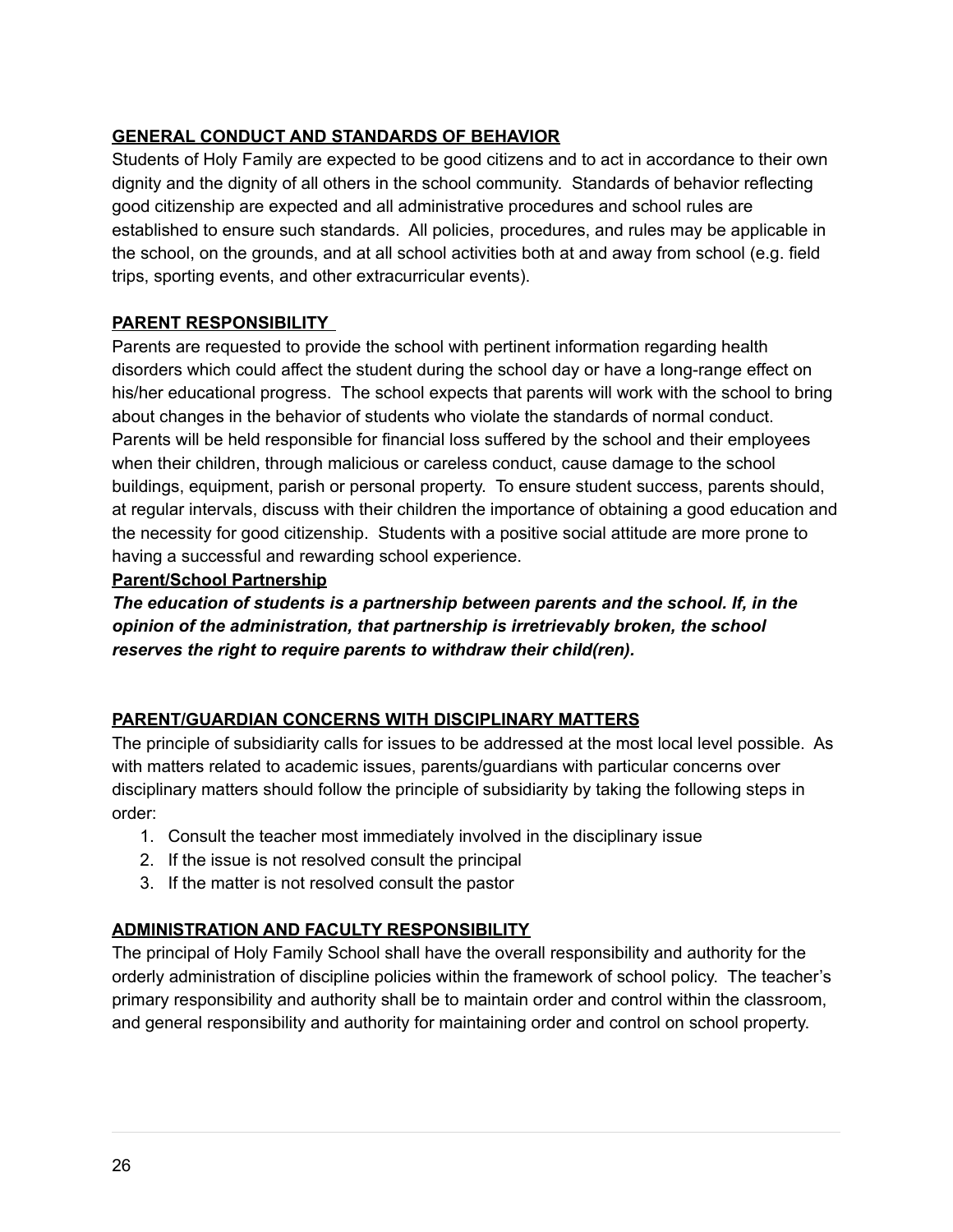#### **SCHOOL REGULATIONS**

Students will be expected to govern their conduct in a way that they will be a source of pride to themselves, their classmates, and the parish. Attending Holy Family School is a privilege not a right. At the beginning of each year, classroom teachers will make clear rules and expectations for behavior. These rules are the same in each classroom according to building level (K-3, 4-5, 6-8). Consequences for breaking rules are also consistent across the same building levels.

#### **HOLY FAMILY POINTS OF PRIDE**

In addition to any particular rules in each classroom, the entire school will emphasize the following ten "Points of Pride":

- 1. Use good manners at all times. Say "Please", "Thank you", and "Excuse me".
- 2. Always be honest.
- 3. Call all adults by their full name (i.e. Mrs. Veldman, Mr. Quantz, Miss Korpal).
- 4. Keep your hands to yourself at all times.
- 5. Turn towards and keep eyes on the speaker during instruction (student or teacher).
- 6. Stand up when asked to speak during class.
- 7. Transitions between activities or class periods will be swift, quiet, and orderly.
- 8. Walk on the right side of the hallways and staircases in a single file line.

9. All adults in the building will be shown the same level of respect - this includes substitute teachers, volunteers, and visitors.

10. Surprise others by performing random acts of kindness without expectation of reward.

#### **CONSEQUENCES FOR NORMAL INAPPROPRIATE BEHAVIOR**

All teachers and other adults in the building will apply the same consequences, as outlined below, for normal inappropriate student behavior and / or violation of the Points of Pride.

- 1. At the first violation the student will write their name.
- 2. A second violation will result in a check next to student's name
	- a. This is the final verbal warning.
- 3. A third infraction during the same class period will be punished with a "Silent Lunch" during which the student will have the opportunity to seriously contemplate their behavior choices
	- a. Silent Lunches will be logged by the homeroom teacher and communicated to Parents / Guardians via email or phone call.
	- b. Students serving "Silent Lunch" will take their lunch in a classroom with a teacher present. There will be no talking.

Students begin each class with a clean slate.

- 1. In the Junior High a clean slate begins each time students change classes
- 2. In the primary and lower elementary grades where students are with the same teacher for the majority of the day, the slate is wiped clean each time a new subject is begun in class or whenever the students go to their Related Arts classes, lunch or recess.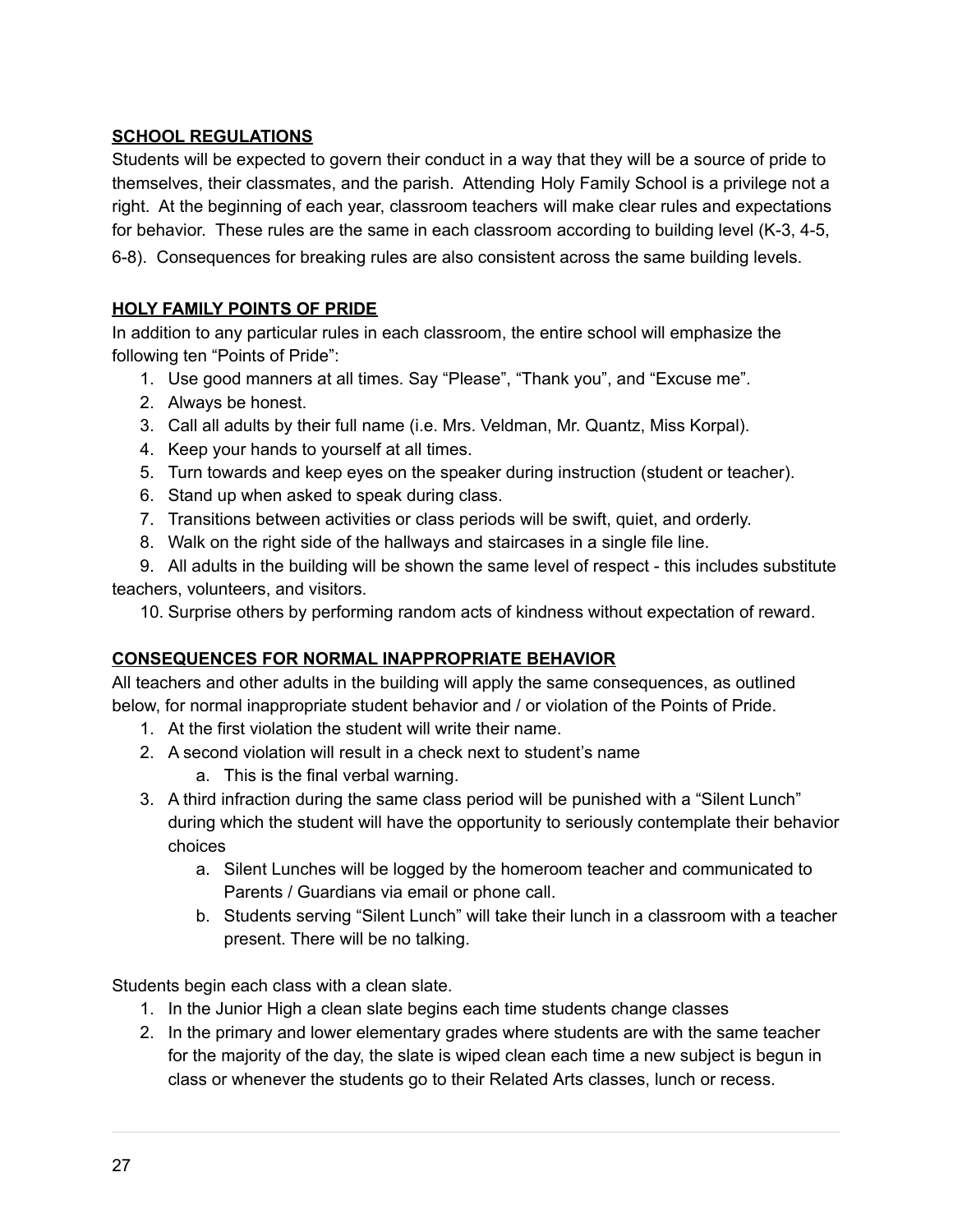#### **DETENTIONS**

In the primary grades teachers will determine when a detention is warranted for repeated instances of inappropriate behavior. If a student has obtained 3 detentions in one quarter, a disciplinary hearing will occur with the homeroom teacher, principal, parents and student.

For grades 3-8 the following guidelines apply.

- 1. Two Silent Lunches earned during the same day will result in a detention being assigned.
- 2. Three Silent Lunches within the same quarter will result in a detention being assigned.
- 3. A serious singular violation of school rules will also result in a detention.

Regardless of grade level, any student who has been assigned a detention will receive a copy of the detention slip to be signed and returned to school prior to the detention being served. The teacher issuing the detention will communicate with Parents / Guardians via email or phone call, regarding the reason for an assigned detention. Detentions will be served for one hour on Mondays and Wednesdays from 3:05-4:05 p.m. in room 206 unless otherwise indicated by the principal. Each detention issued as a result of inappropriate behavior results in a deduction of one full letter grade in Conduct.

#### **GROUNDS FOR SUSPENSION AND EXPULSION**

The grounds for suspension or expulsion below apply to student conduct which occurs:

- A. on school grounds;
- B. off school grounds at a school activity, function, or event; traveling to or from school or a school activity, function, or event;
- C. or, at any other time when the principal determines that the student's conduct either causes harm or could potentially cause harm to the other students, school employees or property, or the reputation of the school or the diocese.

The following types of student conduct constitute grounds for suspension or expulsion subject to the school's provisions for disciplinary review contained in Diocesan Policy 4530. *This listing is not intended to be exhaustive of all types of conduc*t:

- 1. Any conduct which, in the opinion of school officials, is contrary to the principles and teachings of the Catholic Church.
- 2. Using violence, force, noise, coercion, threats, intimidation, fear, passive resistance, or other comparable conduct constitution and interference with school purposes, or urging other students to engage in such conduct.
- 3. Causing or attempting to cause damage to property belonging to any other person, student, school employee or the school, stealing or attempting to steal property belonging to any other person, student, school employee, or school.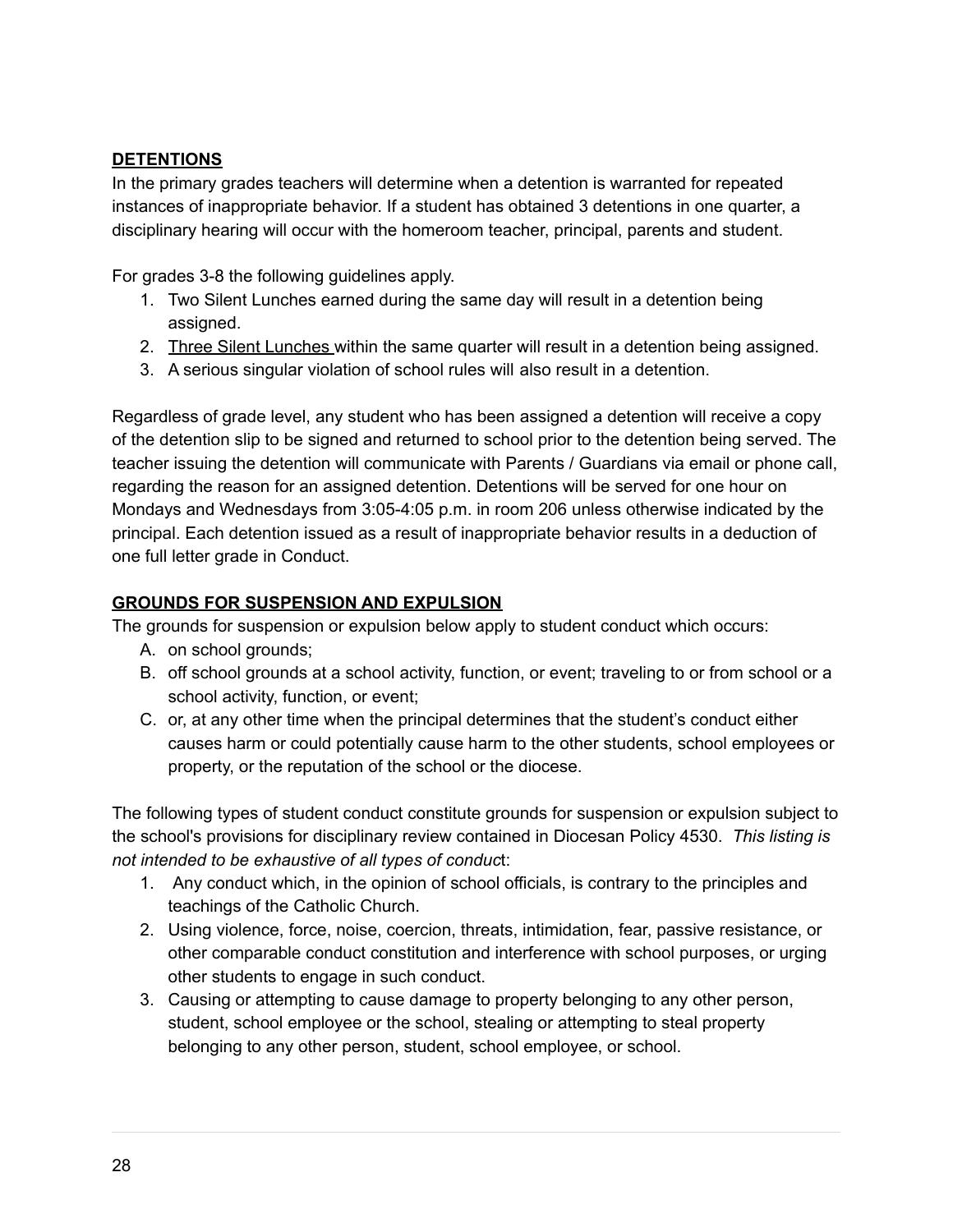- 4. Intentionally causing or attempting to cause physical injury or intentionally behaving in such a way that, in the opinion of school officials, could cause physical injury to any person.
- 5. Threatening or intimidating any individual for whatever purpose.
- 6. Possessing, handling or transmitting a knife or any other object which under the circumstances and in the sole opinion of school officials could be considered a weapon. A student who must use a knife as part of an organized activity held by an organization that has been approved by school officials is exempt from this rule so long as the knife is used as a part of or in accordance with the approved organization.
- 7. Violation of the Diocesan Gun Free School Policy.
- 8. Possessing, using, transmitting, being under the influence of any controlled substance or intoxicant of any kind. The prescribed use of a drug authorized by a medical prescription from a physician is not a violation of this rule.
- 9. Engaging in the unlawful selling of a controlled substance or engaging in a criminal law violation that constitutes a danger to other students or constitutes an interference with school purposes and/or educational function.
- 10. Failing in a substantial number of instances to comply with directions of teachers or other school personnel during any period of time when the student is properly under their supervision.
- 11. Engaging in any activity forbidden by the laws of the State of Indiana that interferes with school purposes or an educational function.
- 12. Violating or repeatedly violating any rules that are, in the opinion of the school officials, necessary in carrying out school purposes and/or educational function.
- 13. (4530 L-p2) Using on school grounds during school hours an electronic paging device or a hand-held portable telephone in a situation not related to a school purpose or educational function.
- 14. Engaging in any unlawful activity on or off school grounds if the unlawful activity is considered by school officials to be an interference with school purposes or an educational function.
- 15. Bullying and Harassment
- 16. Fighting

#### **DISCIPLINARY REVIEW FOR SUSPENSION AND EXPULSION DIOCESAN POLICY 4530 (11/16/12)**

Any student accused of wrongdoing in violation of school or diocesan policy that could result in the student's suspension or expulsion from the school will be given:

1. An explanation of what the student is accused of doing that is wrong; and

2. An opportunity for the student, in the presence of the student's parents, to respond to the accusations before either the principal, his or her designee, or an impartial tribunal established by the school's administration for the purpose of making a recommendation on the matter to the principal.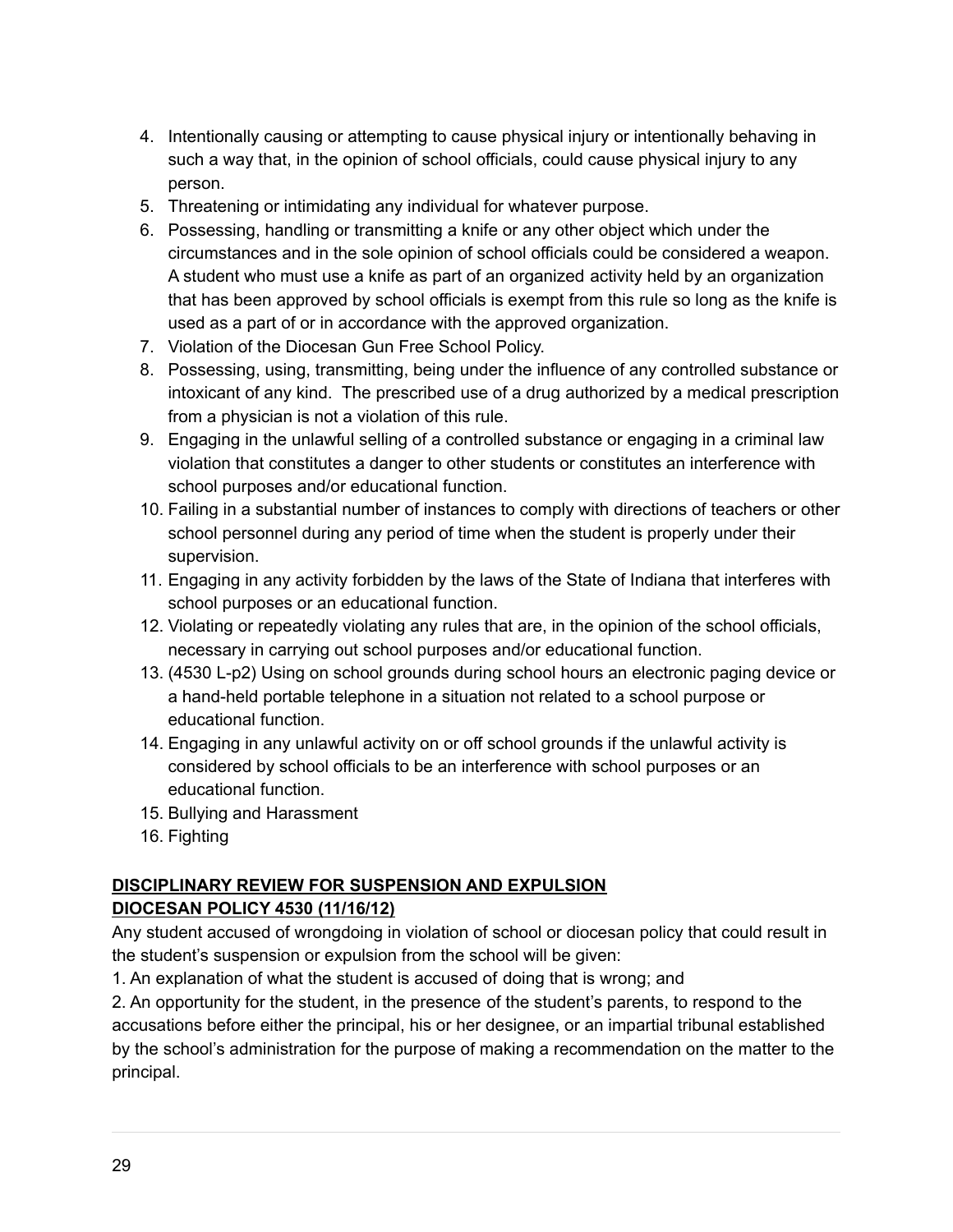The principal (in consultation with the pastor in the case of an elementary school) shall be responsible to make a final decision on all such matters. The principal's decision shall be final and binding on all parties.

#### **FAILURE OR REFUSAL OF PARENTS/GUARDIANS/CUSTODIANS TO PARTICIPATE IN A DISCIPLINARY PROCEEDING**

"The failure or refusal of parents/guardians/custodians to participate in diocesan or school discipline proceedings concerning their student's improper behavior may be considered educational neglect and the child may be considered a "child in need of services" in accordance with I.C.31-34.1-7, and, in that case, the matter shall be referred to the Child Protective **Services** 

#### *See Appendix for multiple Diocesan policies related to specific behavior and disciplinary matters.*

#### **ELECTRONICS/CELL PHONE USAGE (P4520)**

Students are highly encouraged NOT to bring cellphones to school. Any emergency can be communicated to students and parents through the school office. Holy Family has implemented a cell phone storage within each homeroom classroom. Cell phones **MUST** be given to the homeroom teacher each morning upon arrival to class. Cell phones will be given back to students at dismissal. Students are NOT permitted to use social media while on campus. However, they are permitted to contact parents after dismissal for transportation. If a student does not give the teacher their cell phone at the start of class, they will be issued a detention. The cell phone will be confiscated and the parent or guardian must pick the cell phone up after school. If persistent problems arise, students will face suspension.

#### **STUDENT LOCKER AND BELONGINGS INSPECTION (P4590)**

All students who enroll in Holy Family School must consent to the search of their person and personal belongings, backpacks, lockers, school desks, etc. at any time and for any reason consistent with diocesan policy.

#### **PLAYGROUND GUIDELINES**

Students are expected to interact on the playground in such a manner as to not cause harm or injury to themselves or others or disturb other students in the building.

- 1. Play only in the designated areas of the school grounds
- 2. Follow the directions of supervisors.
- 3. Speak and act in a respectful manner toward the supervisors.
- 4. Use approved playground materials and equipment properly:
- 5. Play games that are not dangerous;
- 6. Remain on school property;
- 7. Act in an appropriate manner; fighting or contributing to fighting is not acceptable;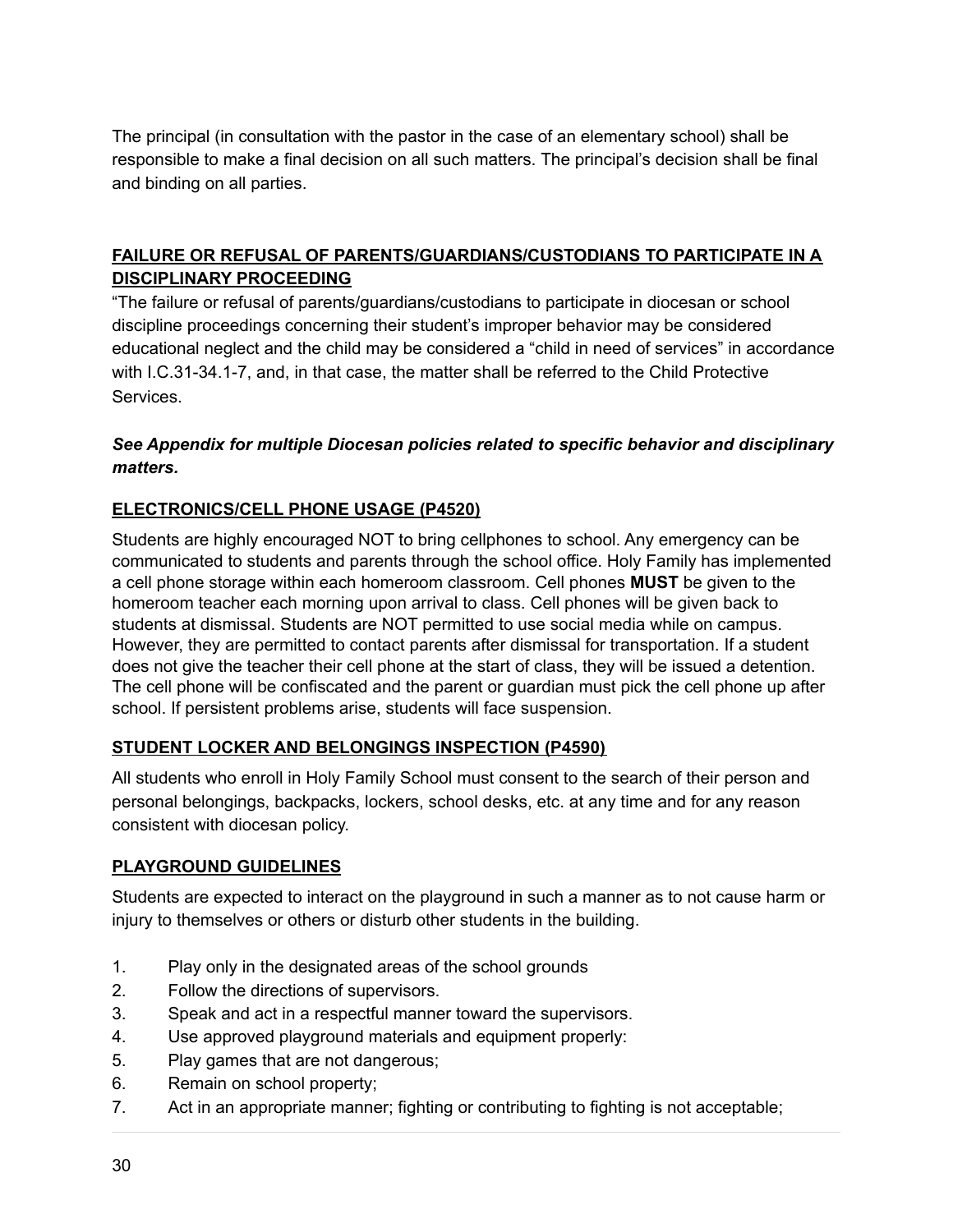- 8. Refrain from using vulgar or obscene language;
- 9. During the winter, no throwing or kicking of snow or playing on snow piles;
- 10. Wear proper attire in cold weather.

Violations of a rule may result in suspension from playground use. Determination of consequences will be made by the supervisors and principal.

Cold Weather: Children need fresh air, sunshine, and exercise. Therefore, they will be expected to go outdoors when the weather is clear. If the wind chill is 20 degrees Fahrenheit or below, we will not have outdoor recess.

#### **HEALTH AND SAFETY**

The school will conduct regular Fire, Storm, and Lockdown drills in accordance with state requirements. There will be a crossing guard from 7:30 to 8:00 a.m. and 2:45 to 3:00 p.m. everyday along Mayflower Street. Our school also has organized groups of patrol students. These students help to cross students to the parking area and to manage traffic in the pick-up zone. Additionally, teachers have designated posts during pick-up times that help facilitate the flow of students and their safety.

A registered nurse provides supervision for medical issues. Vision, hearing, and scoliosis screenings are provided in accordance with state guidelines.

#### **VISITORS**

Anyone not employed by Holy Family is a guest, including parents, and as such is asked to report to the School Office prior to visiting any school premises (including classrooms, gymnasium, library, or other school areas). This regulation is imposed for the safety of our students.

#### **MEDIA PERMISSION**

Holy Family School is proud to share the good news about our students, school programs, and other events, while protecting learning time and being sensitive to our student's privacy. Permission to photograph and videotape students is requested in writing through a form sent home at the beginning of the school year.

#### **MEDICATION (P4210)**

The purpose of administering medication in school is to help each student maintain an optimal state of health to enhance his/her educational plans. Only those medications which are prescribed as necessary by a physician to maintain the child in school (and must be given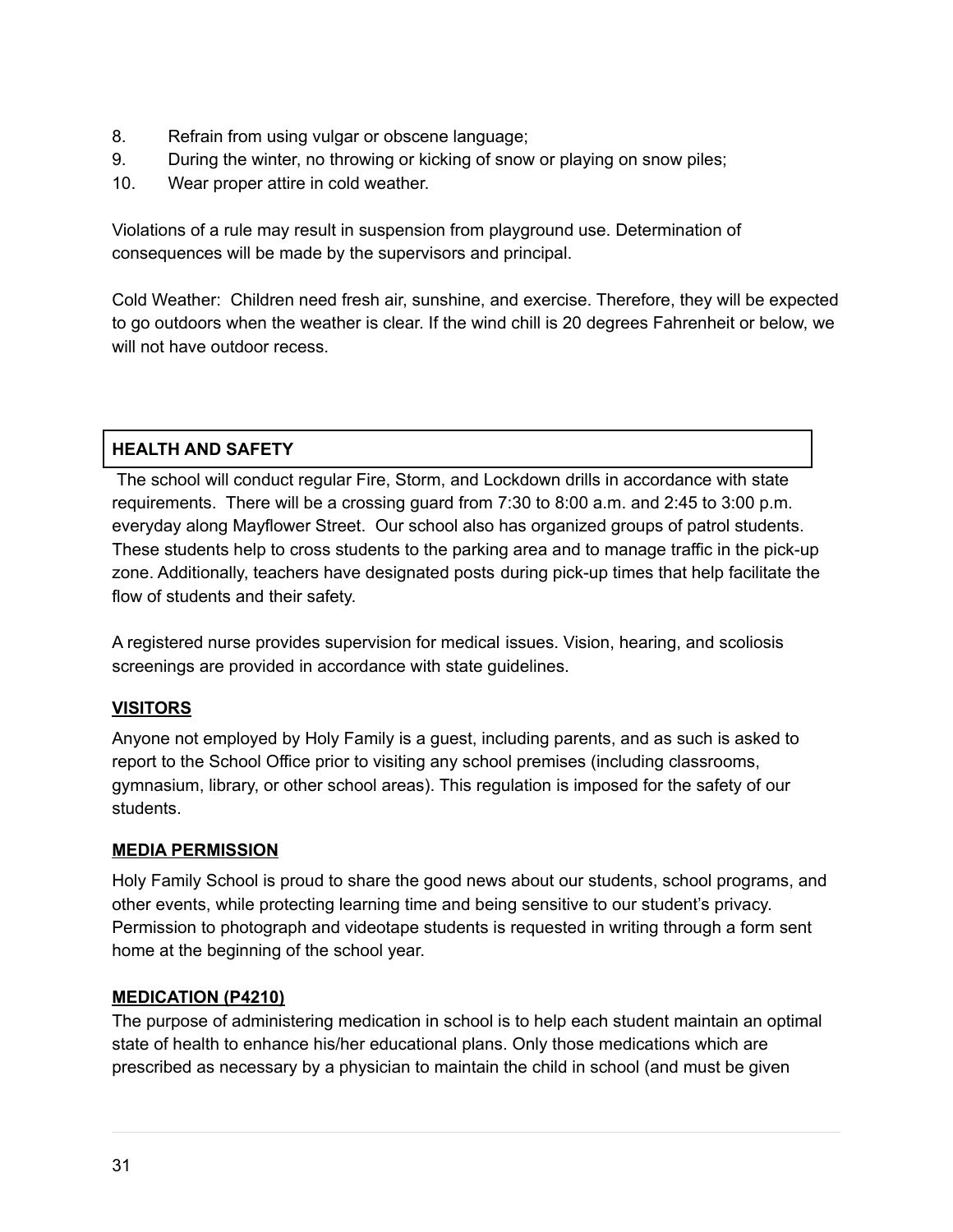during school hours) shall be administered in accordance with the physician's written prescription, a copy of which must be provided to the school.

Parents who wish Holy Family employees to administer any medication to their child must provide written instructions and must complete a Student Medication Administration form available in the office. All medications must be kept in the office and will be administered by the office staff.

All permission for long-term medication shall be renewed annually. Changes in medication shall be documented by written authorization from a licensed prescriber.

In specific cases, the school may require the parent/guardian come to school to administer medication for his/her child.

Over-the-counter (OTC - non-prescription) medication may be given at school with the parent's written permission. The principal, administrative assistant, and child's teacher must be aware of the purpose for which a student is to receive the medication. OTC products shall be brought in with the manufacturer's original label with the ingredients listed and the student's name affixed to the original package. It will be stored in the office.

The parent/guardian is responsible at the end of the treatment regime for removing from the school any unused medication which was prescribed for his/her child. If the parent does not pick up the medication by the end of the school year, the principal or office staff will dispose of the medication in an appropriate manner.

#### **PARENT INVOLVEMENT**

#### **COMMUNICATION**

The information flow between home and school is a very important one. An envelope will be sent home each Tuesday or an email via MailChimp. Contents may include any information, including field trip information, and details of classroom activities from the teachers. A letter from the principal will also normally be included.

In addition, parents are encouraged to keep current by visiting the school's website and its links to the parish and other parish organizations (www.holyfamilysouthbend.org).

Parents should consistently encourage responsibility from their children by having them review their backpacks, folders, planners, and PowerSchool together.

#### **EMERGENCY CONTACT INFORMATION**

Parents/Guardians must notify the school when a change has occurred in any pertinent student and family information - especially emergency contact information.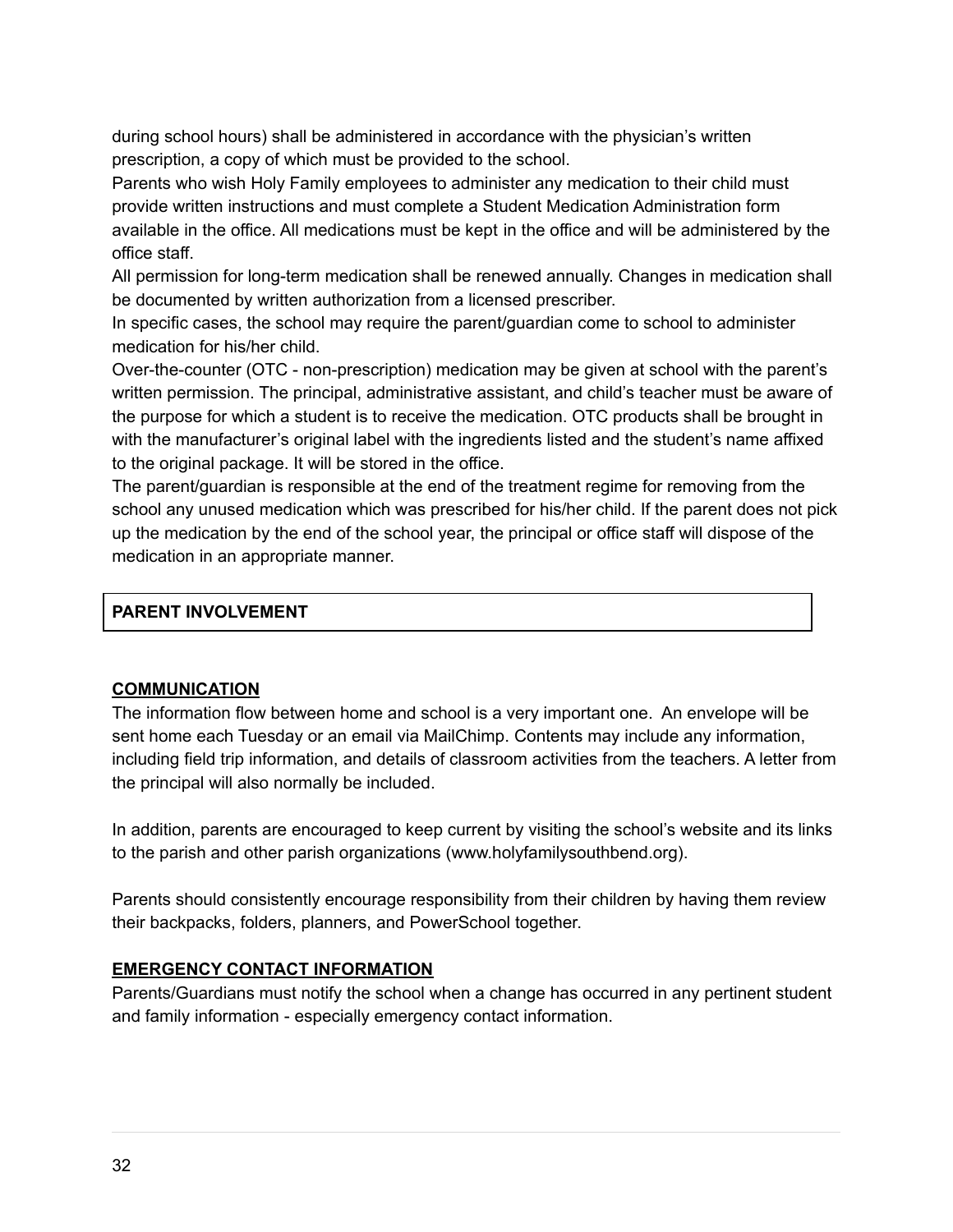#### **HASA**

Parental involvement is obviously critical to the success of the school. Please consider becoming active in the initiatives of our Home and School Association. President, Mrs. Sami Miller. Contact the school office or: [hasa@hfssb.org](mailto:hasa@hfssb.org)

#### **CLASSROOM VISITATION**

The education of the students is a team effort. Parents may observe their child in the classroom environment during the year. Please contact the office to arrange.

#### **SCHOOL BOARD**

The Holy Family School Board acts in a support and advisory manner for the betterment of the school. Meetings are open (with occasional closed sessions) and normally meet the third Thursday of each month at 6:00 p.m. in the school building. Information about meetings and proceedings can be found at the school website, the church bulletin, and by calling the school office when applicable.

#### **VIII. CONCLUSION**

#### **DIOCESAN POLICY AND THE CATHOLIC SCHOOLS OFFICE**

In addition to the policies and procedures enumerated in this handbook, Holy Family School adheres to all other officially promulgated diocesan policies and procedures. Copies of the Diocesan Policies are available for review in the principal's office. Diocesan policies are granted precedent over any conflicting school policy. The administration reserves the right to review and interpret these policies which are also subject to change or revision at the discretion of the school administration and/or the diocese.

It is our hope and prayer that the directives as well as the information outlined in this handbook will be helpful in the establishment of a satisfying relationship between the home and the school. The child needs to know that his/her parents and teachers are working in the same direction. If a question should arise, parents should consult with the teacher. With close communication, we can work together for the child's best interest.

Holy Family, Pray for Us!!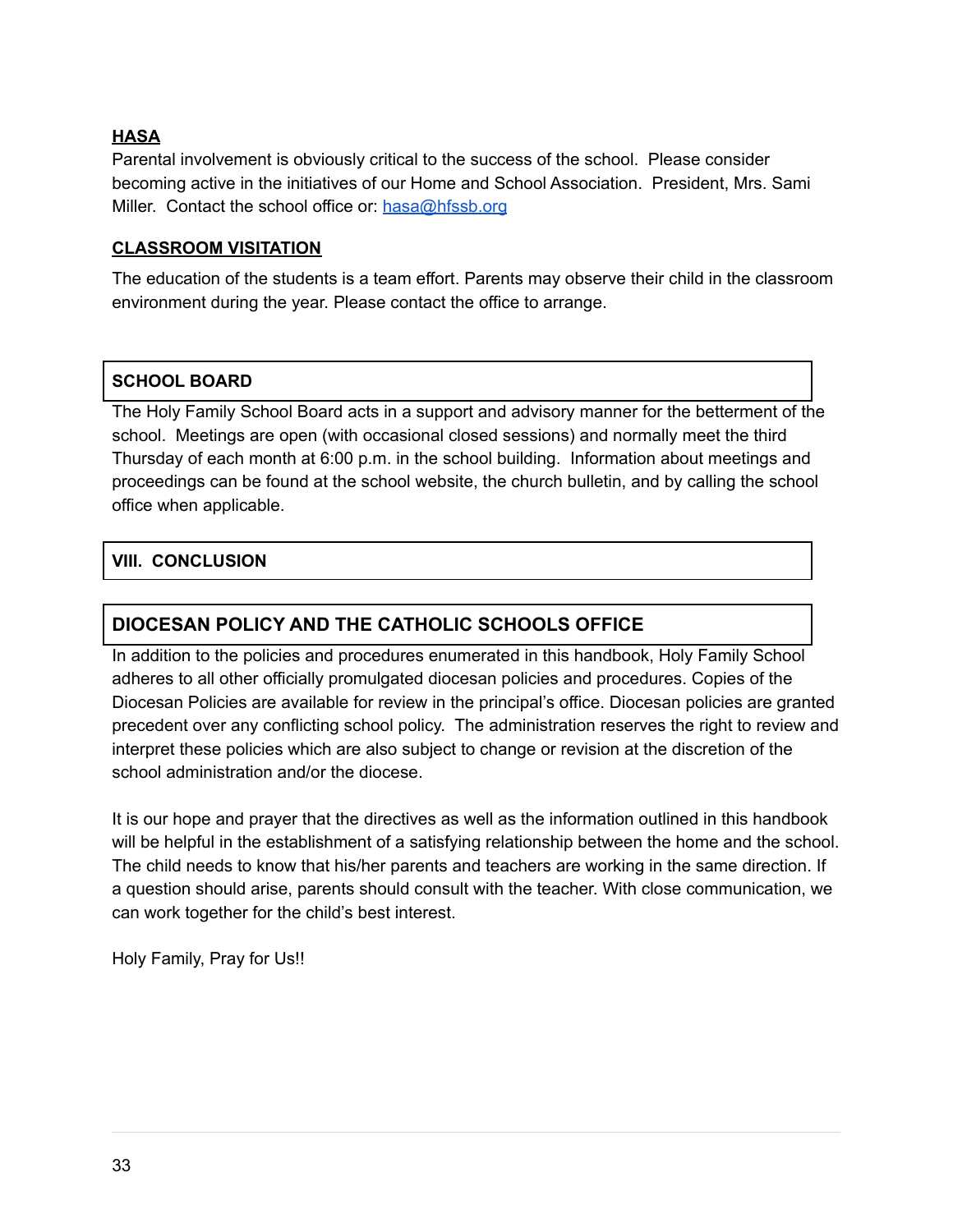# **APPENDIX OF PERTINENT SCHOOL AND/OR DIOCESAN POLICY**

#### **SAFE ENVIRONMENT & CHILD ABUSE REPORTING (P3610)**

It is the policy of the Diocese of Fort Wayne-South Bend that all diocesan priests; deacons; and other personnel, lay and religious, paid and volunteer; must adhere to the diocese various policies, procedures and guidelines designed to provide a safe environment for children and young persons. All must report any suspected incident of the physical, mental, or sexual abuse or neglect of a child or young person to appropriate civil and diocesan authorities consistent with the Diocesan Guidelines on Reporting Incidents of Child Abuse or Neglect. All priests, deacons and other personnel, employee and volunteer, are subject to and obligated by this policy.

#### **INTERNET ACCEPTABLE USE POLICY/PROCEDURES**

The use of the Internet and related technologies must be in support of acceptable education and research and consistent with the educational objectives, purposes, and mission of Holy Family School. Individual users of the computer networks are responsible for their behavior and communications over those networks and must conform to proper Internet rules of behavior, as well as Christian moral values. Acceptable and unacceptable Internet usage will be determined according to Diocesan Policy (P4620) on Internet Usage as ratified January 15, 2020. Inappropriate use of the Internet will result in a cancellation of those privileges, as well as other appropriate disciplinary action as deemed by the administration.

Before being granted Internet access, students will be advised of the rules of proper Internet usage and Christian moral usage of the Internet; they will be required to sign an Internet usage agreement whereby they promise to use the Internet only in accordance with these rules and moral values. A student's parent or legal guardian must also sign an Internet Usage permission form provided by the school. THEREFORE, students and parents agree to the following:

1. Students have the right and responsibility to access the Internet to facilitate diversity and personal growth in technology, information-gathering skills, and communication skills.

2. Students have the right to use the following in a responsible manner: electronic mail, web searching, and FTP (File Transfer Protocol).

3. Internet accounts are to be used only by the authorized owner of the account for the intended purpose(s).

4. Students may access the local area network and/or the Internet while at school only with permission from a teacher or administrator and under their supervision.

5. Students shall not intentionally seek information on, obtain copies of, or modify files, other data, or passwords belonging to other users, or misrepresent other users on the Internet.

6. Students will accept the responsibility of keeping copyrighted software of any kind from entering the local area network or wide area network via the Internet.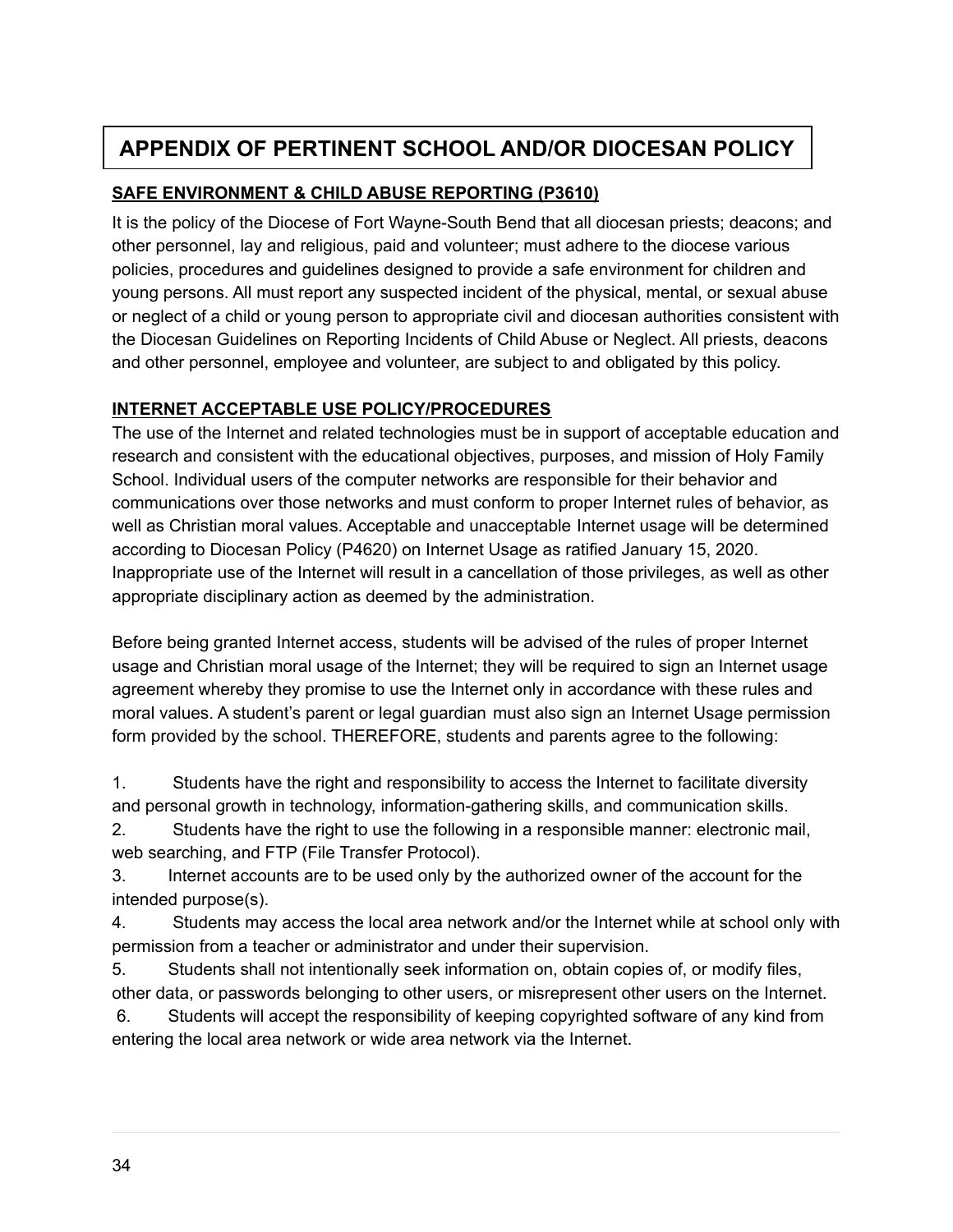7. Students may not use the Internet to access any pornographic material, inappropriate text files, or files dangerous to the integrity of the local area network, wide area network, or the Internet.

8. Students are responsible for maintaining the integrity of the private electronic mail system and to report all violations of privacy. E-mail files must be monitored periodically and deleted from the personal mail directory to avoid excessive use of file server space.

9. Students are responsible for making only those contacts on the Internet which lead to some justifiable educational growth.

10. Hate mail, harassment, discriminatory remarks, and other antisocial behaviors are prohibited on the local area network, wide area network, and the Internet by students or parents.

11. Holy Family School network administrators reserve the right to define inappropriate behavior, pornographic material, anti-social behavior, and/or malicious use of the local area network, wide area network, and the Internet.

12. School administrators may review files and communications to maintain system integrity and ensure that students are using the system responsibly and consistent with the acceptable uses outlined herein. Users should expect that files stored on school servers will not be private.

13. The education of students is a partnership between parents and the school. If, in the opinion of the administration, that partnership is irretrievably broken, the school reserves the right to require parents to withdraw their child(ren).

14. One on one electronic communication between an adult and a minor student is prohibited. Parents should remind their students to copy them on all electronic messages that their students send to a teacher, coach or another adult. If parents are aware that a school employee or volunteer is not following this policy, see contact with the principal.

15. Do not post harmful comments or complaints about the school or personnel on any social media site. It hurts everyone in the school. From the policy.... "Any communication that includes defamatory or harmful comments regarding the diocese, its personnel, parishes, schools, institutions or those it serves may result in disciplinary action up to and including termination. All church personnel and students of the diocese are required to adhere to the information provided in this policy when using electronic communication." If you have important feedback to offer, please see the appropriate staff member or principal.

16. Do not use the name of the school (parish) or any title that identifies the school on any social media site unless you have the written permission of the principal.

The school reserves the right to impose consequences for inappropriate behavior that takes place off campus and outside school hours. Thus, inappropriate use of technology (for example, on a home computer), may subject the student to consequences. Inappropriate use includes harassment, derogatory use of the school name, offensive or immoral communications and safety threats. The school does not, however, actively monitor student use of technology (Internet blogs, chat rooms, etc). While the school filtering system establishes some parameters for appropriate use within the building, students and parents/guardians are primarily responsible for the appropriate and ethical use of technology, especially in the home.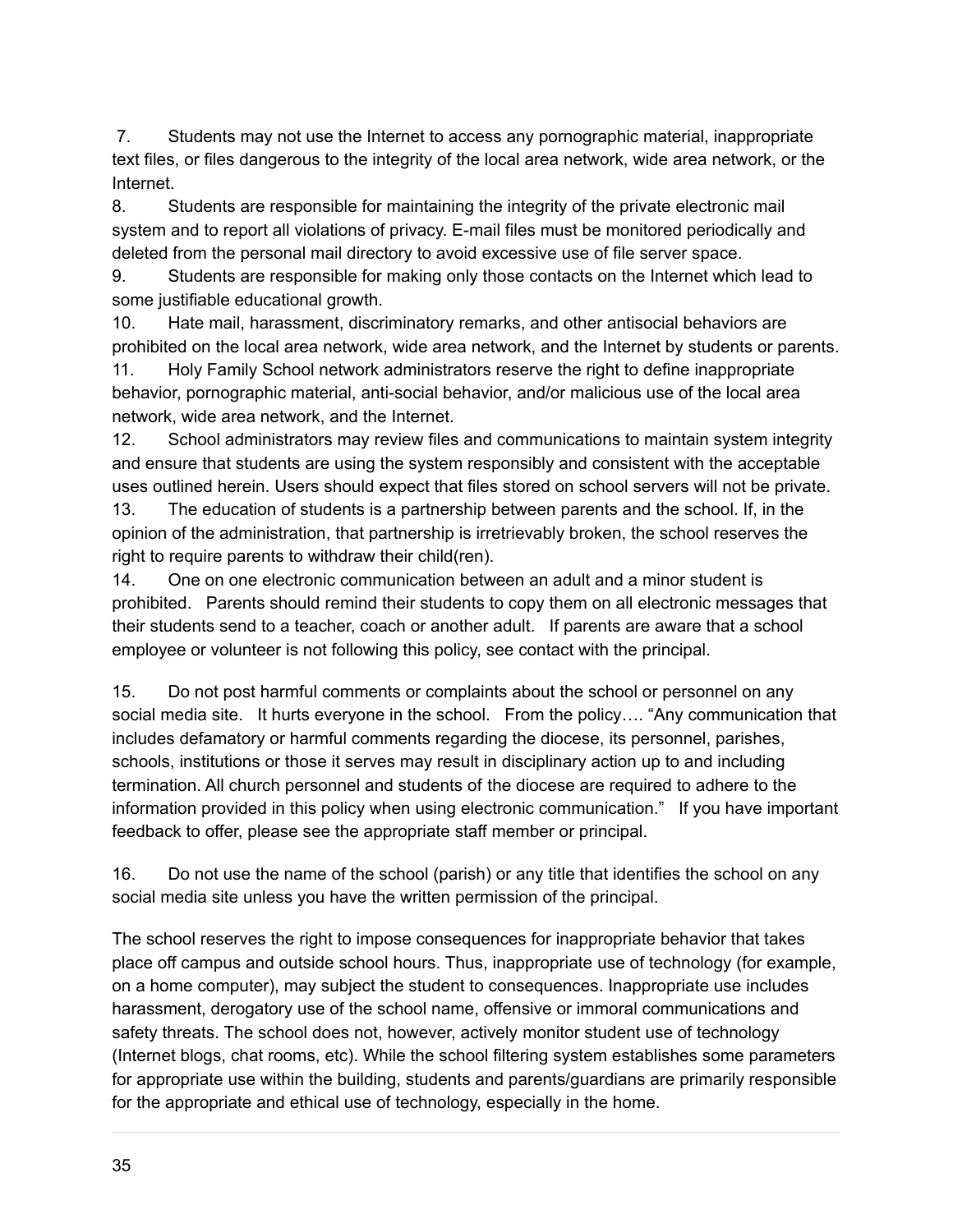#### **POLICY REGARDING CYBER-BULLYING:**

Every student attending Holy Family School is afforded the right to participate in their educational experience without fear of harassment or intimidation. The school specifically recognizes that bullying and harassment can have a severely detrimental effect on a student's ability to enjoy this school experience and work towards their personal and academic potential. The school recognizes that bullying and harassment do not always occur on school grounds or during school hours. Bullying and harassment that occur outside of school but impact the lives of students in school will be addressed by the school administration. This includes any bullying or harassment that occurs online or through social media. The school will look at specific state and diocesan guidelines to determine if behavior is bullying or harassment. Indiana Code 20-33-8-0.2 defines bullying as such: "bullying" means overt, unwanted, repeated acts or gestures, including verbal or written communications or images transmitted in any manner (including digitally or electronically), physical acts committed, aggression, or any other behaviors, that are committed by a student or group of students against another student with the intent to harass, ridicule, humiliate, intimidate, or harm the targeted student and create for the targeted student an objectively hostile school environment that:

1) places the targeted student in reasonable fear of harm to the targeted student's person or property;

2) has a substantially detrimental effect on the targeted student's physical or mental health;

3) has the effect of substantially interfering with the targeted student's academic performance; or

4) has the effect of substantially interfering with the targeted student's ability to participate in or benefit from the services, activities, and privileges provided by the school.

If it is determined that behaviors fit any of the definitions spoken to in the above, then those behaviors will be considered bullying.

The school will address cyber-bullying if it becomes aware of the bullying and the behavior can be appropriately substantiated. The school will not engage in purposed searching of the Internet to discover incidents of bullying or harassment. Any behavior that impacts a student's mental or physical health, impedes their ability to perform their required academic functions, or restricts their access to school services will be considered as having a negative impact on their ability to be a successful student at Holy Family School. The school affords protection of these rights for its students regardless of where or how the behavior occurs, or what mechanism is used.

If the administration becomes aware of student harassment or bullying on the internet, the principal will make every effort to appropriately substantiate the claim. If the claim is found to be substantiated, then the general course of action by the administrator will be to contact the parents and students involved. The principal will include the pastor in this communication and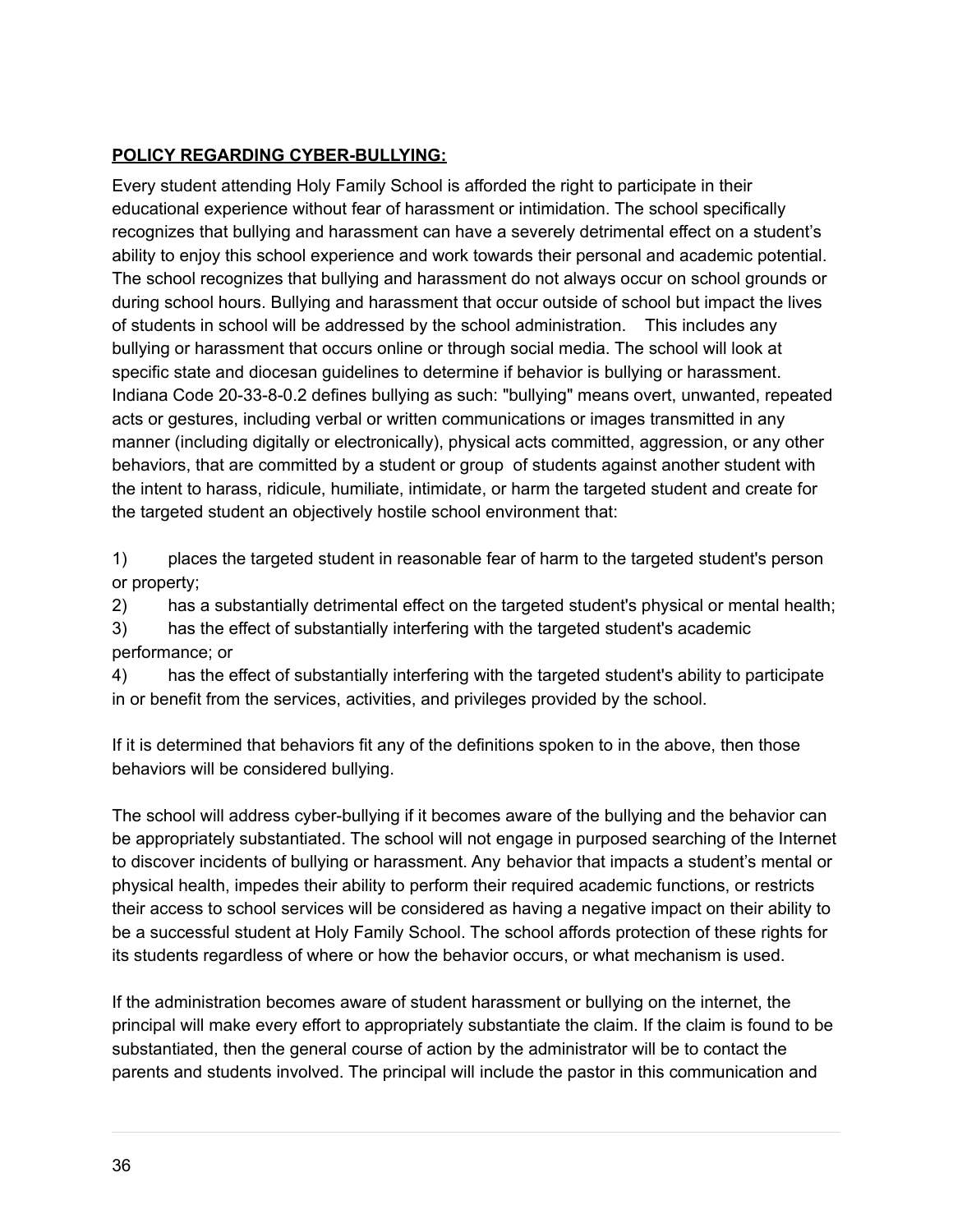seek his guidance in any disciplinary actions that are taken. Disciplinary action will be based on the severity of the behavior and may include but is not restricted to the following measures:

- 1. Loss of internet privileges at school
- 2. Detention
- 3. In-school suspension
- 4. Out-of-school suspension
- 5. Expulsion

Students should be aware that this policy applies to any material that is posted on the Internet. Students will be held accountable for material on the Internet that is not current, but is found to negatively impact a student's ability to perform at school, as stated in the language of this policy. Any behavior or action that negatively affects the learning environment of Holy Family School is subject to school discipline, regardless of the time or place the behavior or action occurs.

#### **Parent/School Partnership**

#### *The education of students is a partnership between parents and the school. If, in the opinion of the administration, that partnership is irretrievably broken, the school reserves the right to require parents to withdraw their child(ren).*

#### **STUDENT ACCUSED OF A NON-SCHOOL RELATED CRIMINAL ACT**

When a student is accused of a non-school related criminal act, Holy Family School shall follow Diocesan Policy (P4550). Such a student is presumed innocent and no academic or disciplinary penalties will necessarily be imposed until guilt is admitted or proven. If circumstances necessitate removal from the academic setting, parent's/guardian's wishes will be considered, but the final decision will remain with the principal in consultation with the pastor and Superintendent of Schools. Should such removal be deemed necessary, a program of home study will be developed and implemented for the student.

#### **COMMUNICABLE DISEASE**

Prospective students who meet all entrance requirements may not be denied admission solely on the basis of a diagnosis of a communicable disease unless required by applicable state law or Board of Health policy; similarly, students may not be excluded merely on the basis of a diagnosis of a communicable disease.

However, as with any prospective student who is diagnosed as having or is suspected of having a communicable disease, a child with a communicable disease may be excluded – if after an individualized assessment of the child's condition, in accordance with the school's communicable disease policy/procedure – it is determined that the child's presence in the classroom would expose others to significant health and safety risks.

Upon being informed that a child is diagnosed as having or is suspected of having a communicable disease, a review team consisting of the student; his/her parent/guardian; his/her physician; a physician representing the school, parish or diocese; and school or parish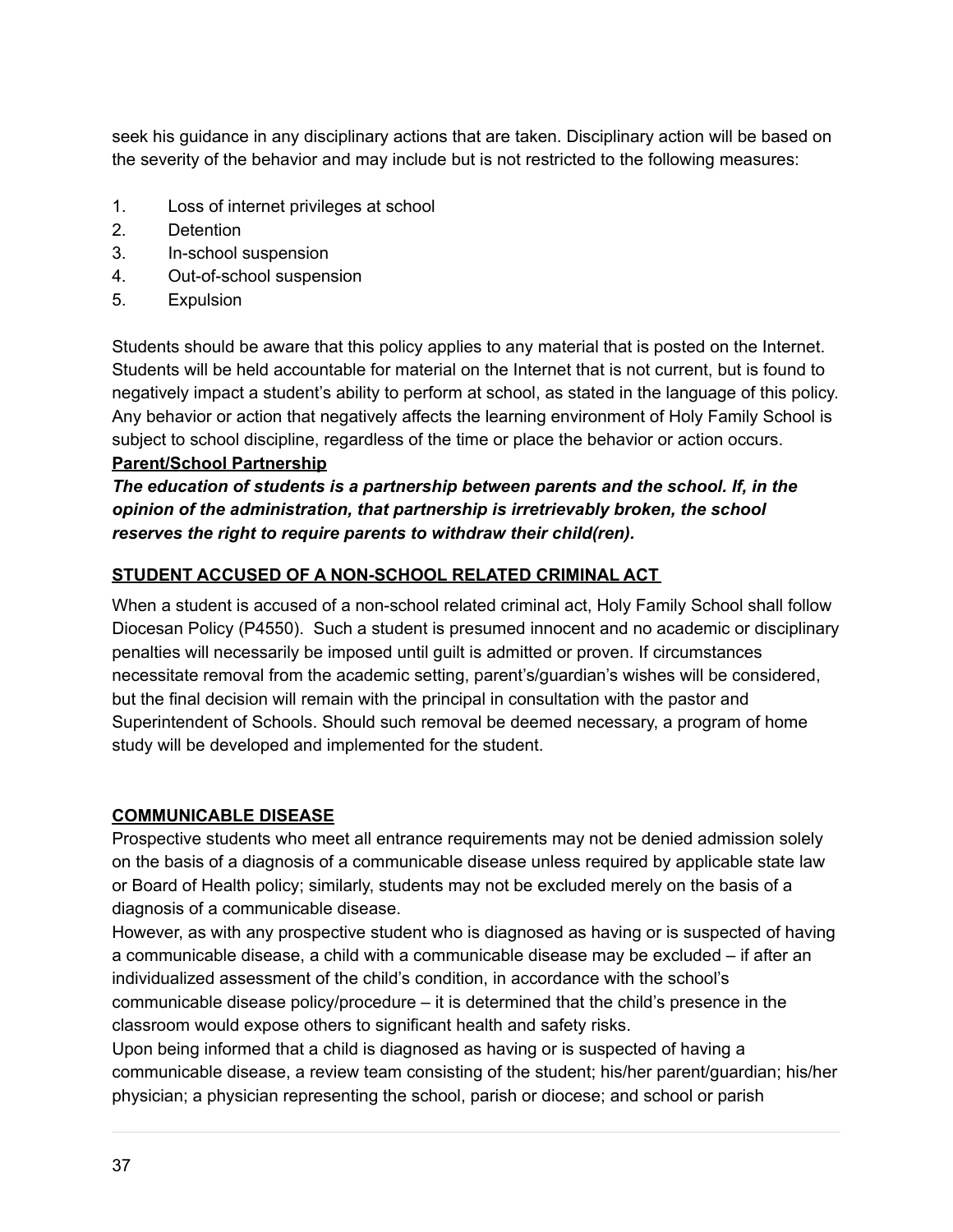administrators will be established to determine whether the child's admission or continued presence in the school exposes others to significant health/safety risks. In making its determination, the review team will conduct an assessment of the child's individual condition. The review team's inquiry will include findings of fact based on reasonable medical judgments given the state of medical knowledge about:

- A. the nature of the risk how the disease is transmitted;
- B. the duration of the risk how long the carrier is infectious;
- C. the severity of the risk the potential harm to third parties;
- D. the probabilities the disease will be transmitted and will cause varying degrees of harm; and
- E. whether a reasonable accommodation exists and/or is required.

The review team must also take into consideration the scope of the problem, education-related civil rights, and the student's right to confidentiality.

The recommendation of the review team and the decision of the parish and school administrators shall be considered confidential and will be submitted for review only to the Superintendent of Schools, Vicar of Education, and diocesan attorney.

In the event it is determined that a child is unable to attend regular Catholic day school, the parish, school, and diocese will assist the parent or guardian in locating alternative educational services and obtaining religious and catechetical instruction.

#### **GOD'S GIFT OF HUMAN SEXUALITY**

The Catholic School upholds and supports God's plan for sexual relations by promoting chastity and a respect for human life. Sexual union is intended by God to express the complete gift of self that a man and a woman make to one another in marriage, a mutual gift which opens them to the gift of a child. Therefore, all students are expected to live a chaste lifestyle and to abstain from sexual relations.

In conformity with pastoral guidelines from the Holy See on human love and sexuality, the moral and spiritual aspects of human love and sexuality will be presented to students within the school's curriculum. Parents, as the primary educators of their children, are normally expected to address the more intimate details of human love and sexuality at home with their child. However, if parents need assistance in this area, they may delegate this personalized dialogue with their child to a teacher, counselor, or some other trustworthy person. The Diocesan Office of Family Life, in conjunction with the parishes and schools, will assist parents in carrying out this responsibility of family life education.

#### **RELIGIOUS ISSUES (P4410)**

The teachings and traditions of the Catholic Church are the guiding principles of behavior for all students while enrolled at Holy Family School.

Every human being is created in the image and likeness of God; his/her life must be respected and protected from the moment of conception until natural death. If a student becomes involved in a pregnancy, the school will provide assistance and support for the student and his/her family. The pastor and principal will meet with the family and provide the opportunity for the students to complete their education. Students will be referred for pastoral counseling which must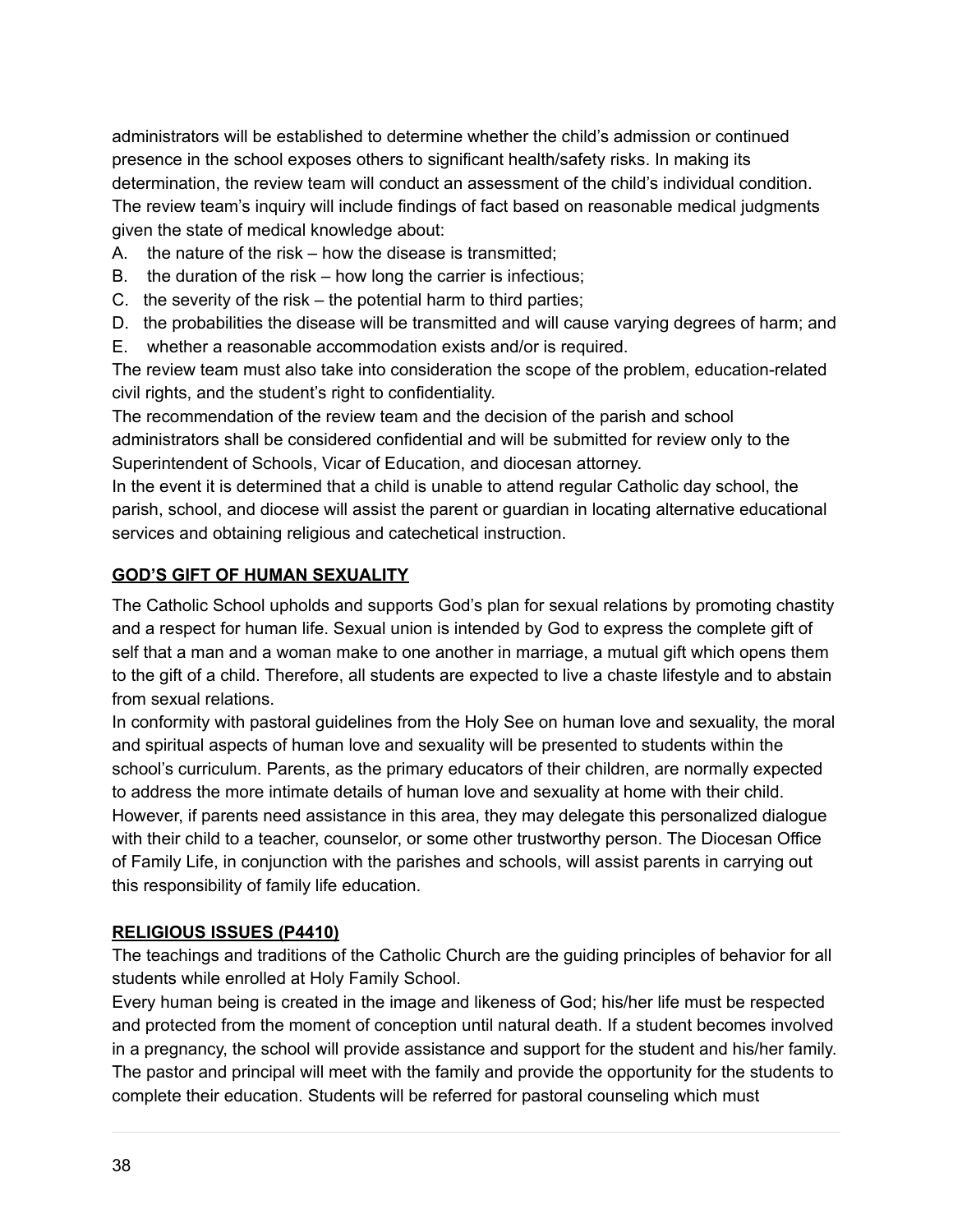emphasize the sanctity of human life. The pastor and principal reserve the right to undertake whatever additional actions seem appropriate for the well-being of the students involved and for the school.

A student who obtains an abortion or who aids another person in obtaining an abortion shall be suspended immediately and may be denied the privilege of continuing his or her education in a diocesan school, as determined by the Bishop.

#### **SEXUAL/RACIAL HARASSMENT AND ANY HARASSMENT (P4580)**

It is the policy of the diocese and Holy Family School to maintain a learning environment that is free from harassment: sexual, racial, and any other harassment. Harassment is inconsistent with God's law of love of neighbor and is against the law. Holy Family School will follow diocesan guidelines in cases involving harassment, as such:

Definitions: Sexual harassment shall consist of unwelcome sexual advances, requests for sexual favors, and other inappropriate verbal or physical conduct of a sexual nature when made by any student to another student while on school property.

Racial harassment shall consist of racial slurs, innuendoes, or name calling when made by any student to another student while on school property.

Harassment shall consist of repeated and/or constant unwelcome verbal or physical conduct, including hazing, made by any student to another student while on school property.

Procedure: Confidentiality, both of the complainant and the accused, will be respected. Reports of inappropriate behavior shall be put in writing by the student and parent/guardian, if under age 18, on forms supplied by the school consistent with diocesan guidelines.

Reports must name the person charged and state the facts.

Reports will be investigated by the administrative team (principal, vice principal, classroom teacher – as needed). In cases of sexual and racial harassment, the pastor and Superintendent of Schools will be notified. A substantiated charge shall subject the student to disciplinary action:

- 1. Parents of all students involved shall be contacted.
- 2. First Offense\* will require letters be written between accuser and accused, hopefully resulting in a face to face conversation. Principal and/or vice principal will moderate the process.
- 3. Second Offense: same as first offense plus detention. Counseling will also be required.
- 4. Third Offense will result in a two-day suspension.
- 5. Fourth Offense will result in expulsion.

\*A serious violation (after consultation with pastor and counselor) may result in expulsion. False Reporting: Any student who knowingly and maliciously files false charges against another student will be subject to the same disciplinary procedures outlined above.

#### **WEAPONS**

State law (I.C. 20-8.1-5-4(b)(1)) and Diocesan Policy (P4560) prohibit students from bringing firearms, destructive devices, or deadly weapons to school or school functions. Further, students are prohibited from possessing firearms, destructive devices or deadly weapons while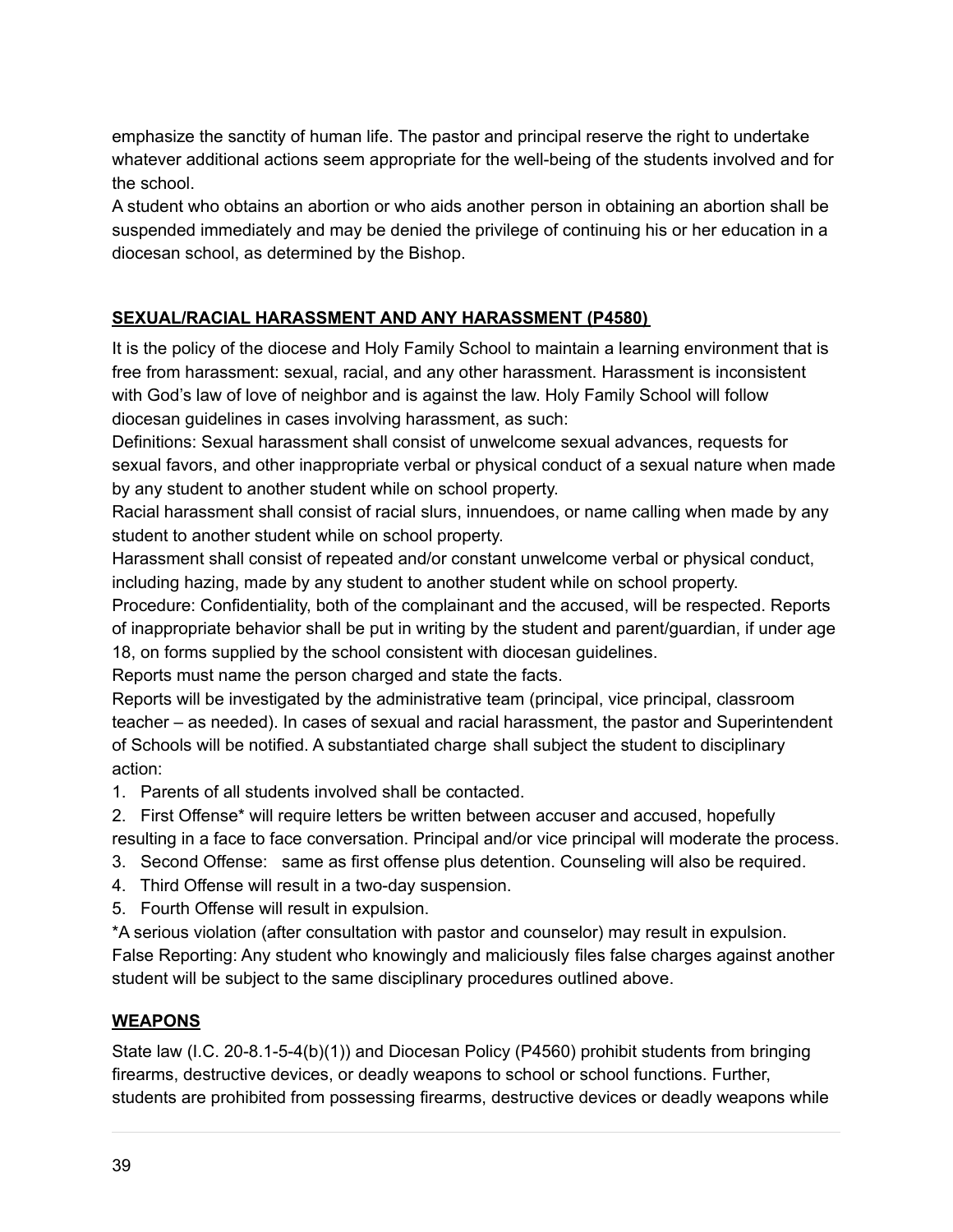en route to or from school or school activities or on school property. A violation of this policy carries an automatic expulsion from school.

For purposes of Diocesan Policy P4560, the term "firearm" means:

- a. any weapon (including a starter gun) which will or is designed to or may readily be converted to expel a projectile by the action of an explosive;
- b. the frame or receiver of any such weapon;
- c. any firearm muffler or firearm silencer.

#### **ILLEGAL SUBSTANCES (P4570)**

Possession and/or use of tobacco, alcohol, or any other illegal substance on school property will be considered a serious offense. The school shall assist students experiencing substance abuse problems in accordance with diocesan policy: requiring counseling, evaluation, and treatment. Appropriate consequences, which may include expulsion and notification to police authorities, will also be taken. Failure of the student and/or parents/guardians to cooperate will result in expulsion from school.

#### **NON-SMOKING ENVIRONMENT**

In compliance with Diocesan Policy P5430, Holy Family School is a smoke-free environment. No one: employee, student, or visitor is allowed to smoke in any building (school or gymnasium) during times when student activities are being conducted.

#### **ACCESS TO RECORDS (P4170)**

In accordance with the Family Educational Rights and Privacy Act of 1975, any natural parent, guardian, or individual acting in the absence of a parent or guardian of a student has the right of access to official student records. Any natural parent, guardian, or individual acting as a parent in the absence of a parent or a guardian has the following rights (unless the school has been provided with evidence that there is a court order, state statute, or legally-binding document relating to such matters as divorce, separation, or custody that specifically revokes these rights): 1. Inspect and review the student's education records (must be reviewed in the School Office);

2. Request the amendment of the student's educational records to ensure that they are not inaccurate, misleading, or otherwise in violation of the student's privacy or other rights;

3. Consent to disclosure of personally-identifiable information contained in the student's education records, except to the extent that the Family Educational Rights and Privacy Act and the regulations authorize disclosure without consent;

4. File with the U.S. Department of Education in complaint under 34 C.F.R. 99.64 concerning alleged failures by the agency or institution to comply with the requirements of the Act;

5. Obtain a copy of the diocesan policy (P4170) and procedure for access to student's records. Copies of this policy are maintained in the principal's office.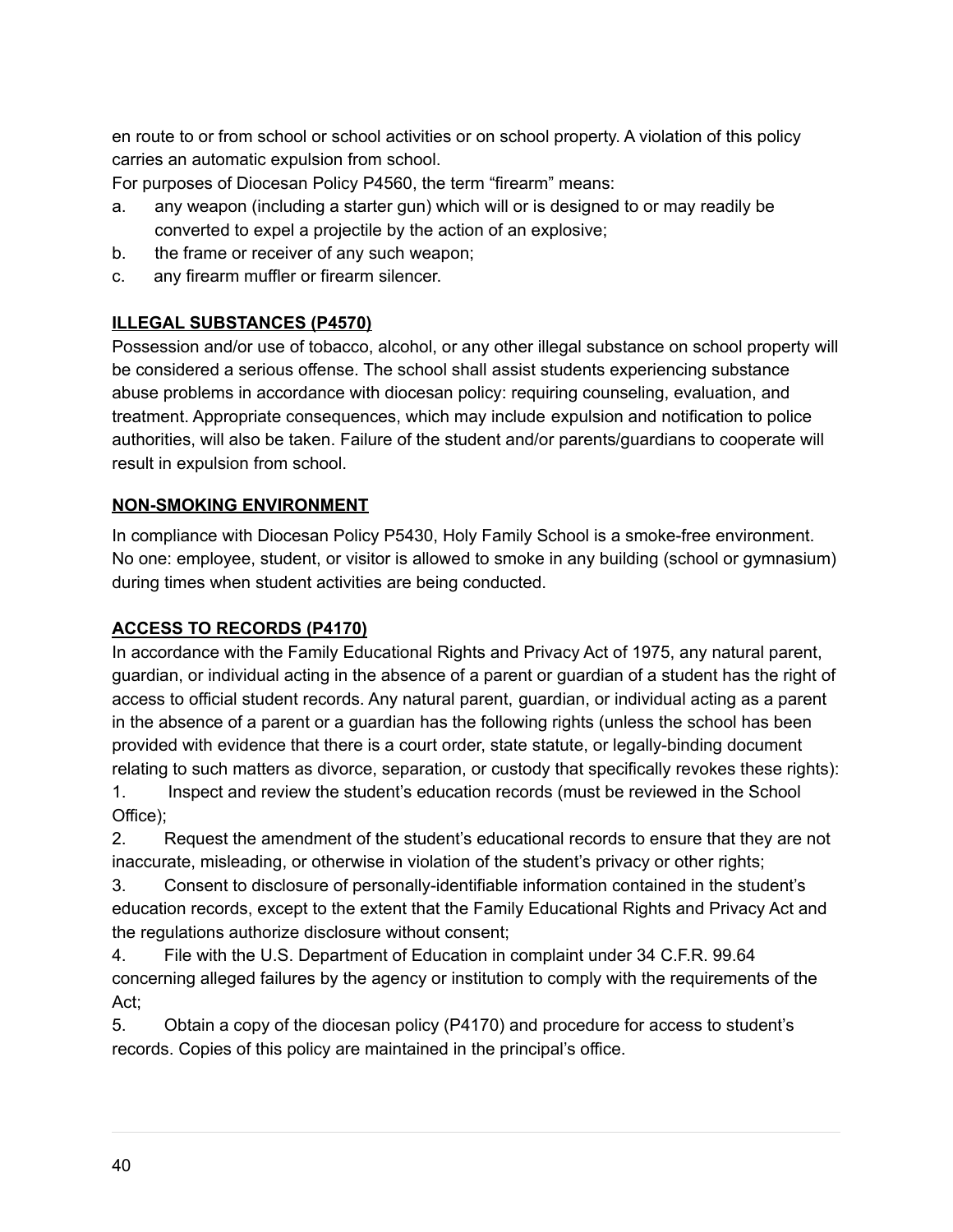Custodial parents, guardians, and students may request, in writing, changes or deletions to their file. If the principal does not honor the request, the parent/guardian/student's written statement should be added to the file.

Requests for access to files must be made in writing to the principal. Files must be studied in the School Office. A notice concerning parental access to education records is available in the School Office which any parent or eligible student may review during regular office hours.

#### **STUDENT/PARENT HANDBOOK ADDENDUM DUE TO COVID-19**

#### General Statement – Public Health and Safety

During public health and safety emergencies, our school will follow all Diocesan policies, directives from our Bishop, Governor, and the Indiana Department of Education; national, state, and local health department guidelines; Federal Emergency Management Agencies; and more. We count on the Indiana State Police, local and national news, and weather agencies to help us to properly respond to severe weather and other events. As an example, the COVID-19 pandemic led to the closure of Catholic Schools based on a directive from the Bishop, followed by the Governor's executive order to close all schools in the state. In rare cases like the pandemic, our schools may experience closures for an extended period of time. When this occurs, Holy Family will transition to an extended learning format designed to provide continuing education services to students who are impacted, whether that be a select number of students or an entire student body. (See handbook page 21)

Because of public and health emergencies, each Catholic school creates health and safety plans. We plan for a constant state of readiness addressing four phases of emergency management that include mitigation, preparedness, response, and recovery. We will follow our plans to ensure the safety of all involved.

#### Academic Integrity and Grading during Extended Learning

Students will continue their respective academic exercises remotely, should that become necessary. Expectations of all students' academic integrity and performance will be upheld and enforced during periods of extended learning. Academic integrity includes honesty in citing sources, sharing work on assignments only with permission, and prohibits cheating of any kind on assignments and assessments. Academic integrity also charges us to demonstrate responsible stewardship of our gifts and a strong work ethic. Students and families who find challenges during extended learning periods must initiate communications about those challenges to the classroom teachers and school principal in a timely manner.

School grading policies and practices remain intact and continue during any extended learning period.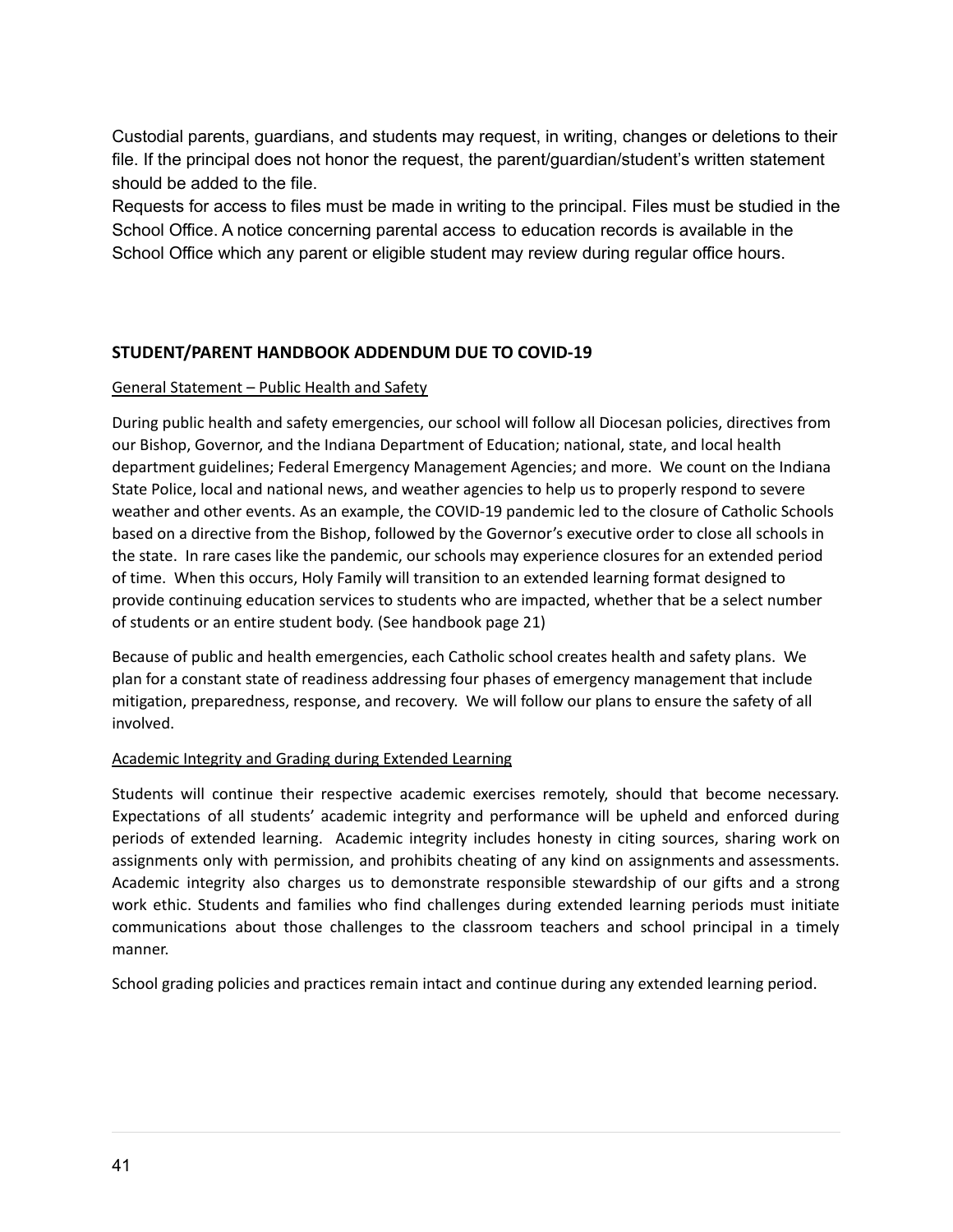#### **Tuition**

In case of an extended learning period related to any public health and safety or severe weather event, the school will provide continuous education services remotely for students. Tuition agreements, policies and practices, will remain in effect and binding.

#### Attendance

In the event of an extended learning period arising out of any public health and safety or severe weather event, daily attendance for remote instructional days will be required. The principal will communicate how attendance will be taken. During such extended learning periods, current attendance policies will remain in effect and enforceable.

In the event a student's doctor recommends the student not return to the school building should his or her health be compromised related to a contagious disease event, the school may provide reasonable alternative accommodations for this student. The school shall determine the level and character of any such reasonable accommodations. Reasonable accommodations may depend on various factors, including class size, grade level, staffing, financial concerns, etc.

The school's guidelines for students and/or staff returning to school after an illness depend on symptoms and exposure as outlined below:

#### **Confirmed Symptomatic Case**

- No fever without any fever-reducing medication; and
- Improved Symptoms (ie. Respiratory symptoms like cough, shortness of breath); and
- $\bullet$   $>$  = 10 calendar days from 1st day of symptoms OR

#### **Confirmed Asymptomatic Case**

- $\bullet$   $>$  = 10 calendar days passed without symptoms, and
- Released by a healthcare provider

#### **Presumed Case of COVID 19**

- 48 Hours Fever free without any fever-reducing medication; and
- Improved Symptoms (ie. Respiratory symptoms like cough, shortness of breath); and
- $\bullet$   $> = 10$  calendar days from 1st day of symptoms

#### **Exposure to a person with presumed or confirmed Case of COVID 19**

● Quarantine when applicable

REVISED

JULY 2021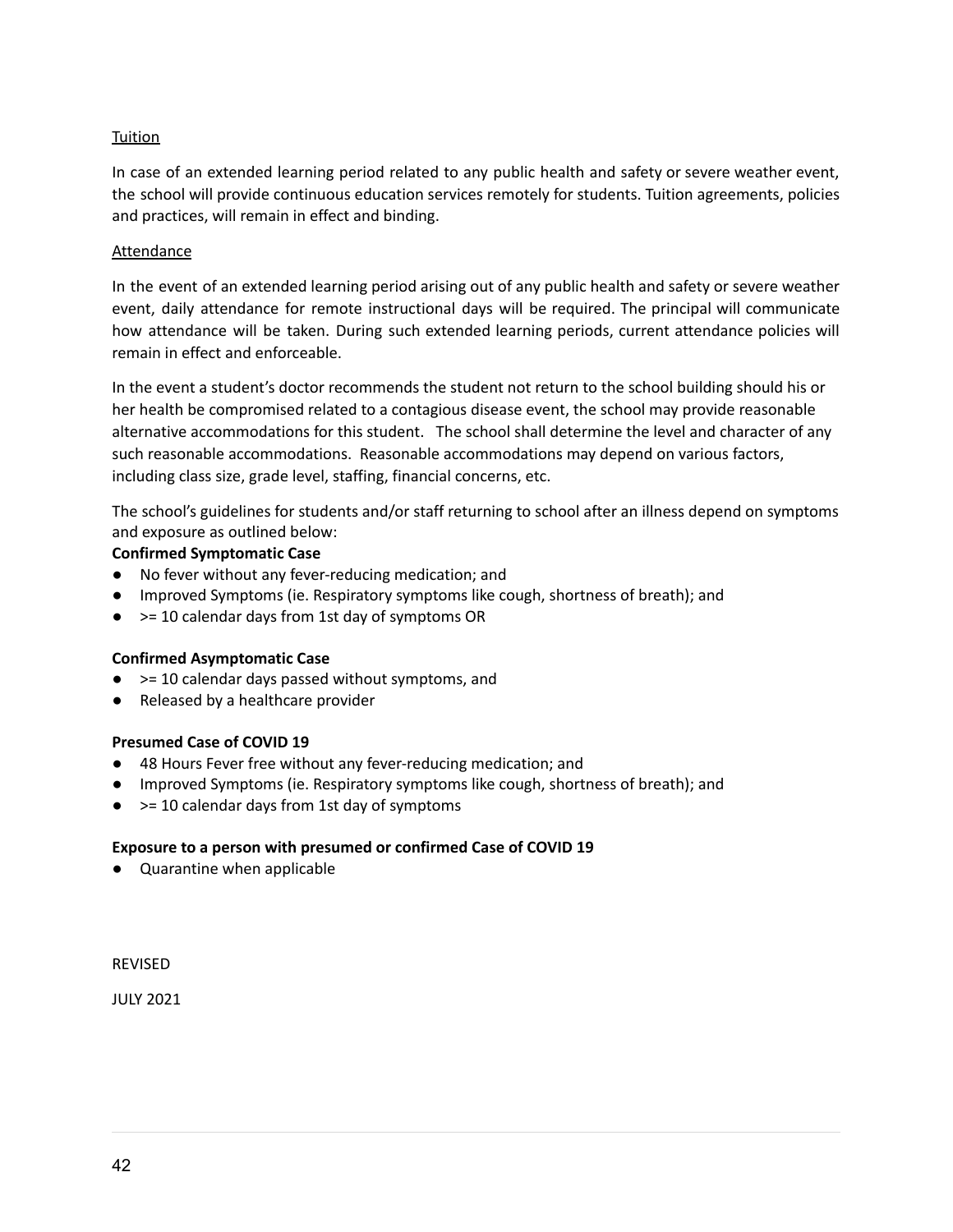# **HOLY FAMILY GRADE SCHOOL**

**"Guiding Families to Pursue the Truth and Live it."**

### **HANDBOOK RECEIPT ACKNOWLEDGMENT**

Signed form due to Principal's Office by September 1, 2020

By signing below we acknowledge that we have received a copy of the Holy Family School Student Parent Handbook. We understand that the handbook contains important information about the school, the administration, and about the educational and disciplinary policies and procedures that the school maintains in furtherance of its religious mission as part of the Catholic Diocese of Fort Wayne-South Bend.

We agree to follow all rules and guidelines imposed in the school administration and/or the Diocese. If we have any questions about the content of the handbook, we understand that it is our obligation to ask questions for clarification. This acknowledgement is to be returned to the school after being signed and dated. However, the failure to read the handbook or to sign or return this acknowledgement shall not relieve us of the obligation to follow all rules and guidelines that the school and the Diocese establish or in any way impede or prevent the school administration from operating the school consistent with those rules and guidelines.

|                                                                                                                                                                                                                                      | Date _______________ |
|--------------------------------------------------------------------------------------------------------------------------------------------------------------------------------------------------------------------------------------|----------------------|
|                                                                                                                                                                                                                                      |                      |
|                                                                                                                                                                                                                                      |                      |
| Parent Email <b>Sales And American Contract Contract Contract Contract Contract Contract Contract Contract Contract Contract Contract Contract Contract Contract Contract Contract Contract Contract Contract Contract Contract </b> |                      |
|                                                                                                                                                                                                                                      |                      |
|                                                                                                                                                                                                                                      | Room #               |
|                                                                                                                                                                                                                                      | Room #               |
|                                                                                                                                                                                                                                      | Room #               |